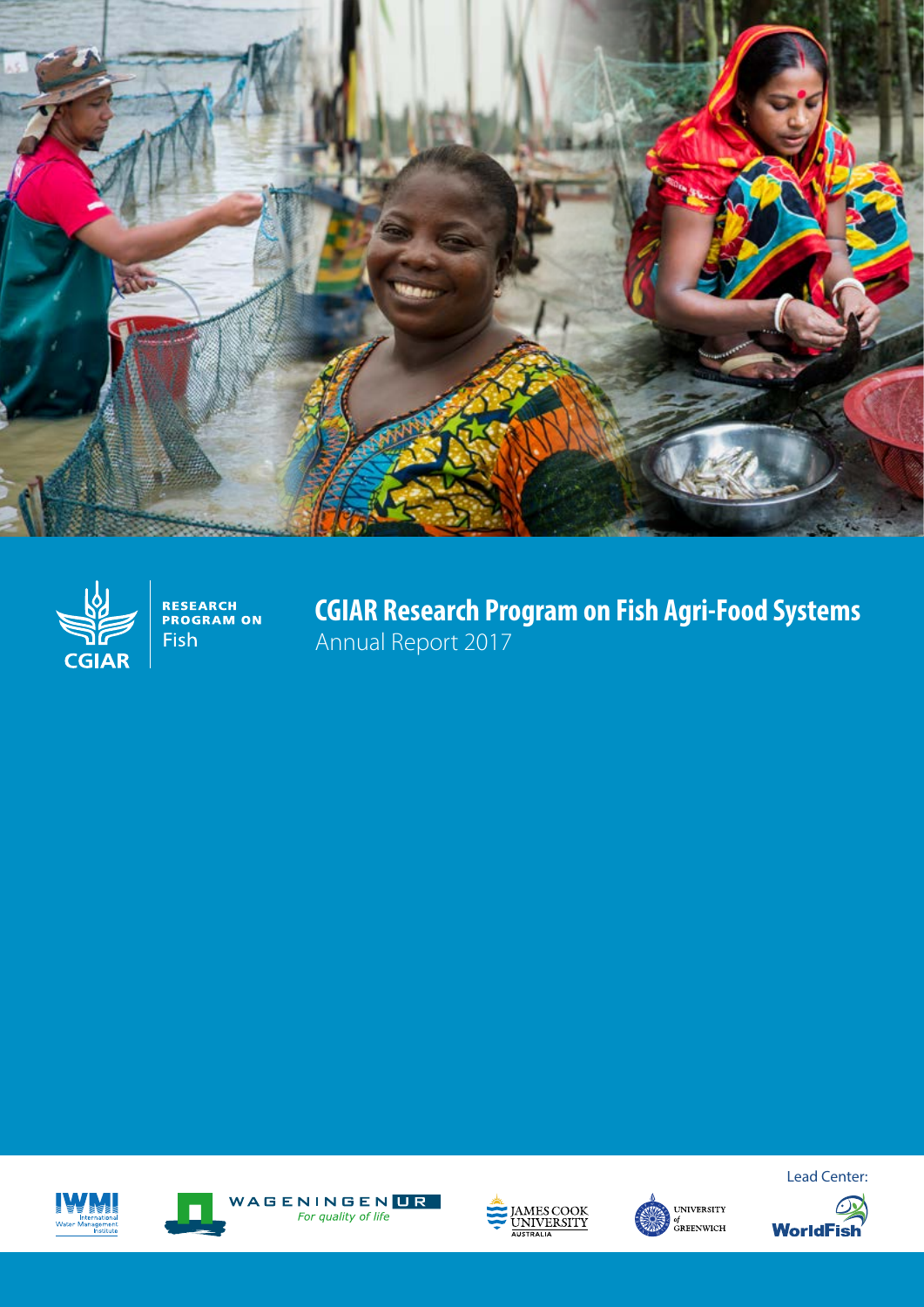#### **Contents**

| 2.5 Monitoring, evaluation, impact assessment and learning (MELIA)14                           |  |
|------------------------------------------------------------------------------------------------|--|
|                                                                                                |  |
|                                                                                                |  |
|                                                                                                |  |
|                                                                                                |  |
|                                                                                                |  |
|                                                                                                |  |
|                                                                                                |  |
|                                                                                                |  |
| Table A-2. List of new outcome case studies from reporting year (sphere of influence) 19       |  |
|                                                                                                |  |
|                                                                                                |  |
|                                                                                                |  |
| Table D-2. List of CRP innovations in 2017 (from indicator C1 in Table D-1)32                  |  |
|                                                                                                |  |
|                                                                                                |  |
|                                                                                                |  |
| Table H. Status of internal (CGIAR) collaborations among programs and between                  |  |
| Table I. Monitoring, evaluation, impact assessment and learning37                              |  |
| Table I-1. Status of evaluations, impact assessments and other learning exercises planned in   |  |
| Table I-2. Update on actions taken in response to relevant evaluations (IEA, CCEEs and others) |  |
|                                                                                                |  |
|                                                                                                |  |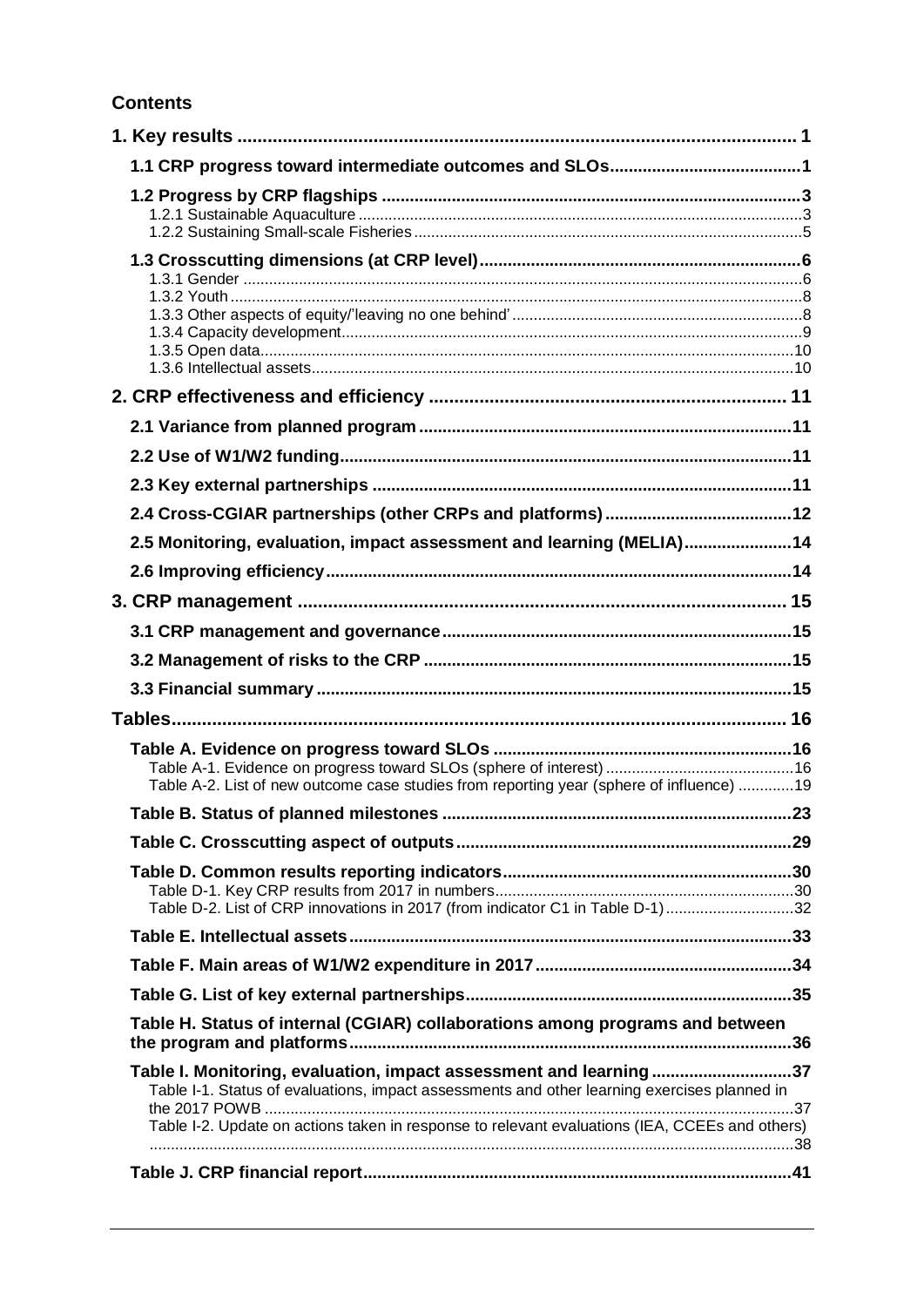#### **List of acronyms**

| A4NH           | Agriculture for Nutrition and Health CRP                          |
|----------------|-------------------------------------------------------------------|
| AAS            | <b>Aquatic Agricultural Systems CRP</b>                           |
| <b>ACIAR</b>   | Australian Centre for International Agricultural Research         |
| <b>AIN</b>     | Aquaculture for Income and Nutrition                              |
| <b>AMR</b>     | antimicrobial resistance                                          |
| <b>ANU</b>     | <b>Australian National University</b>                             |
| <b>ARC</b>     | <b>Agricultural Research Center</b>                               |
| ARI            | advanced research institute                                       |
| <b>AU-IBAR</b> | African Union - Inter-African Bureau for Animal Resources         |
| <b>BoT</b>     | <b>WorldFish Board of Trustees</b>                                |
| <b>BFRI</b>    | <b>Bangladesh Fisheries Research Institute</b>                    |
| <b>BMP</b>     |                                                                   |
| <b>CBFM</b>    | better or best management practices                               |
|                | community-based fisheries management                              |
| <b>CCAFS</b>   | Climate Change, Agriculture and Food Security CRP                 |
| Cefas          | Centre for Environment, Fisheries and Aquaculture Science         |
| <b>CGIAR</b>   | <b>Consultative Group for International Agricultural Research</b> |
| <b>CIM</b>     | Centre for International Migration and Development                |
| <b>CIRAD</b>   | French Agricultural Research Centre for International Development |
| <b>CSIRO</b>   | Commonwealth Scientific and Industrial Research Organisation      |
| <b>CLAR</b>    | Central Laboratory for Aquaculture Research                       |
| CoA            | cluster of activities                                             |
| <b>CRP</b>     | CGIAR research program                                            |
| <b>DALY</b>    | disability-adjusted life year                                     |
| <b>DoF</b>     | <b>Department of Fisheries</b>                                    |
| EAC            | East African Community (Burundi, Kenya, Rwanda, South Sudan,      |
|                | Tanzania, Uganda)                                                 |
| <b>FAD</b>     | fish aggregating device                                           |
| <b>FAO</b>     | Food and Agriculture Organization of the United Nations           |
| <b>FISH</b>    | <b>CGIAR Research Program on Fish Agri-Food Systems</b>           |
| FP             | flagship project                                                  |
| <b>GHG</b>     | greenhouse gas                                                    |
| <b>GIFT</b>    | genetically improved farmed tilapia                               |
| <b>GLDC</b>    | Grain Legumes and Dryland Cereals CRP                             |
| ha             | hectare                                                           |
| <b>IDO</b>     | intermediate development outcome                                  |
| <b>IDS</b>     | Institute of Development Studies                                  |
| <b>IFAD</b>    | International Fund for Agriculture Development                    |
| <b>IFPRI</b>   | International Food Policy Research Institute                      |
| <b>ILRI</b>    | International Livestock Research Institute                        |
| <b>IPG</b>     | international public good                                         |
| <b>ISC</b>     | <b>Independent Steering Committee</b>                             |
| <b>IWMI</b>    | International Water Management Institute                          |
| <b>JCU</b>     | <b>James Cook University</b>                                      |
| kg             | kilogram                                                          |
| KIT            | Royal Tropical Institute (Netherlands)                            |
| L&F            | <b>Livestock and Fish CRP</b>                                     |
| <b>LCA</b>     | life-cycle assessment                                             |
| <b>LVFO</b>    |                                                                   |
| <b>MARLO</b>   | Lake Victoria Fisheries Organization                              |
|                | Managing Agricultural Research for Learning and Outcomes          |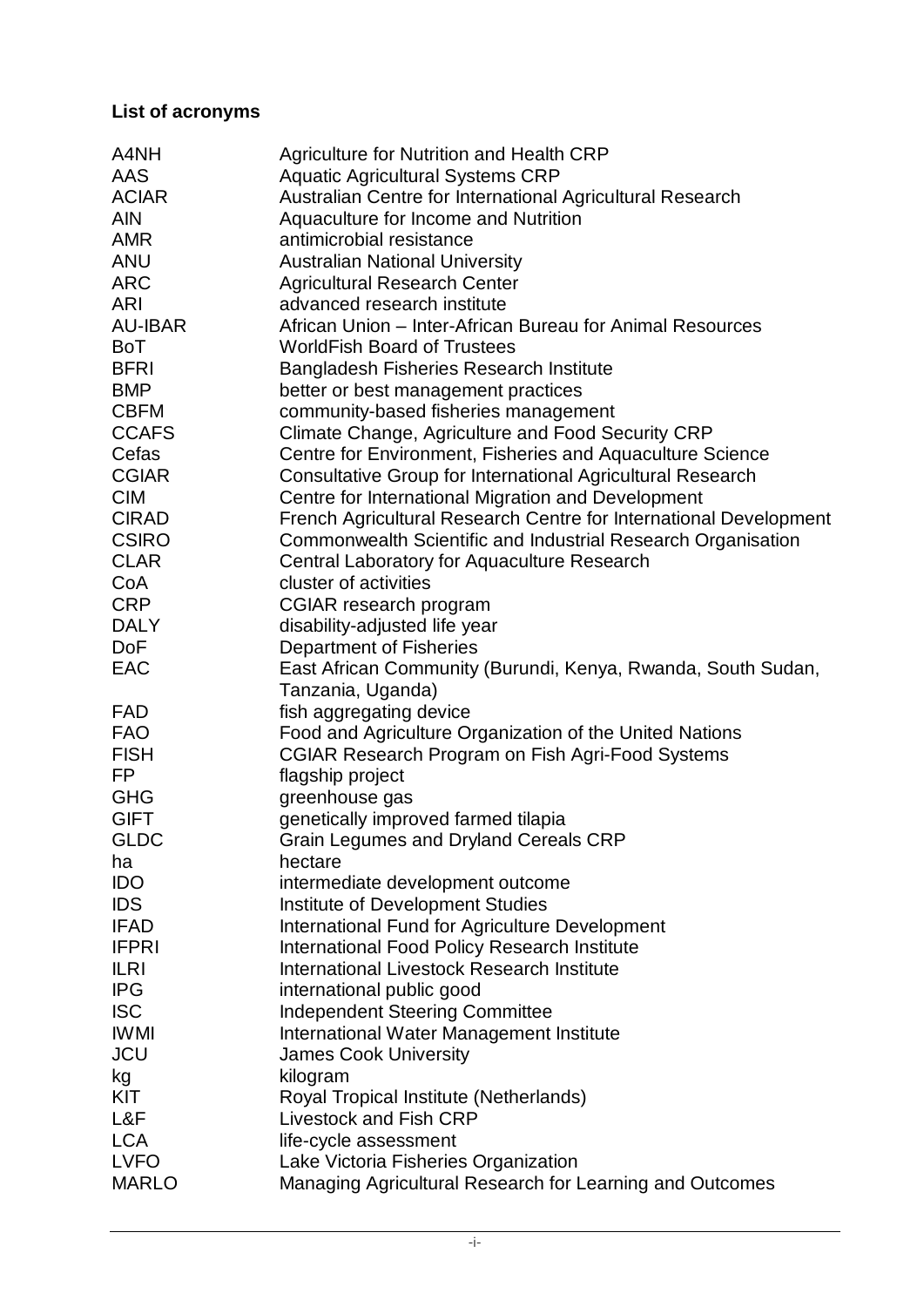| M&E            | monitoring and evaluation                                         |
|----------------|-------------------------------------------------------------------|
| <b>MC</b>      | <b>Management Committee</b>                                       |
| <b>MEL</b>     | monitoring, evaluation and learning                               |
| <b>MFF</b>     | <b>Myanmar Fisheries Federation</b>                               |
| <b>NARS</b>    | <b>National Agricultural Research Systems</b>                     |
| <b>NARES</b>   | National Agricultural Research and Extension Systems              |
| <b>NDC</b>     | nationally determined contributions                               |
| <b>NEPAD</b>   | New Partnership for Africa's Development                          |
| <b>NGO</b>     | nongovernmental organization                                      |
| <b>NRI</b>     | <b>Natural Resources Institute</b>                                |
| <b>NVI</b>     | Norwegian Veterinary Institute                                    |
| <b>PDF</b>     | postdoctoral fellow                                               |
| <b>PIM</b>     | Policies, Institutions and Markets CRP                            |
| <b>POWB</b>    | Annual Plan of Work and Budget                                    |
| R&D            | research and development                                          |
| <b>RDM</b>     | research data management                                          |
| <b>RICE</b>    | Rice Agri-Food Systems CRP                                        |
| <b>RTB</b>     | Roots, Tubers and Bananas CRP                                     |
| <b>SADC</b>    | Southern African Development Community (Angola, Botswana,         |
|                | Democratic Republic of Congo, Eswatini, Lesotho, Madagascar,      |
|                | Malawi, Mauritius, Mozambique, Namibia, Seychelles, South Africa, |
|                | Tanzania, Zambia, Zimbabwe)                                       |
| <b>SDC</b>     | Swiss Agency for Development and Cooperation                      |
| <b>SDG</b>     | <b>Sustainable Development Goal</b>                               |
| <b>SLO</b>     | system-level outcome                                              |
| <b>SMB</b>     | <b>System Management Board</b>                                    |
| <b>SLU</b>     | <b>Swedish Agricultural University</b>                            |
| <b>SNP</b>     | single nucleotide polymorphism                                    |
| <b>SPIA</b>    | Standing Panel on Impact Assessment (of the CGIAR)                |
| <b>SRF</b>     | Strategy and Results Framework (of the CGIAR)                     |
| <b>SSF</b>     | small-scale fisheries                                             |
| <b>SRUC</b>    | <b>Scotland's Rural College</b>                                   |
| <b>STREAMS</b> | Sustainable Transformation of Egypt's Aquaculture Market System   |
| <b>TAAT</b>    | <b>Technologies for African Agricultural Transformation</b>       |
| <b>TBTI</b>    | Too Big To Ignore (research network)                              |
| <b>TiLV</b>    | tilapia lake virus                                                |
| <b>ToC</b>     | theory of change                                                  |
| <b>UCC</b>     | <b>University College Cork</b>                                    |
| <b>UNFCCC</b>  | United Nations Framework Convention on Climate Change             |
| UoL            | University of Lancaster                                           |
| <b>UoS</b>     | <b>University of Stirling</b>                                     |
| <b>USD</b>     | <b>United States dollar</b>                                       |
| W1/W2          | CGIAR funding windows 1 and 2                                     |
| W <sub>3</sub> | CGIAR funding window 3                                            |
| <b>WLE</b>     | Water, Land and Ecosystems CRP                                    |
| WRI            | <b>World Resources Institute</b>                                  |
| <b>WUR</b>     | <b>Wageningen University &amp; Research</b>                       |
| yr             | year                                                              |
| <b>ZAMCOM</b>  | Zambezi Watercourse Commission                                    |
|                |                                                                   |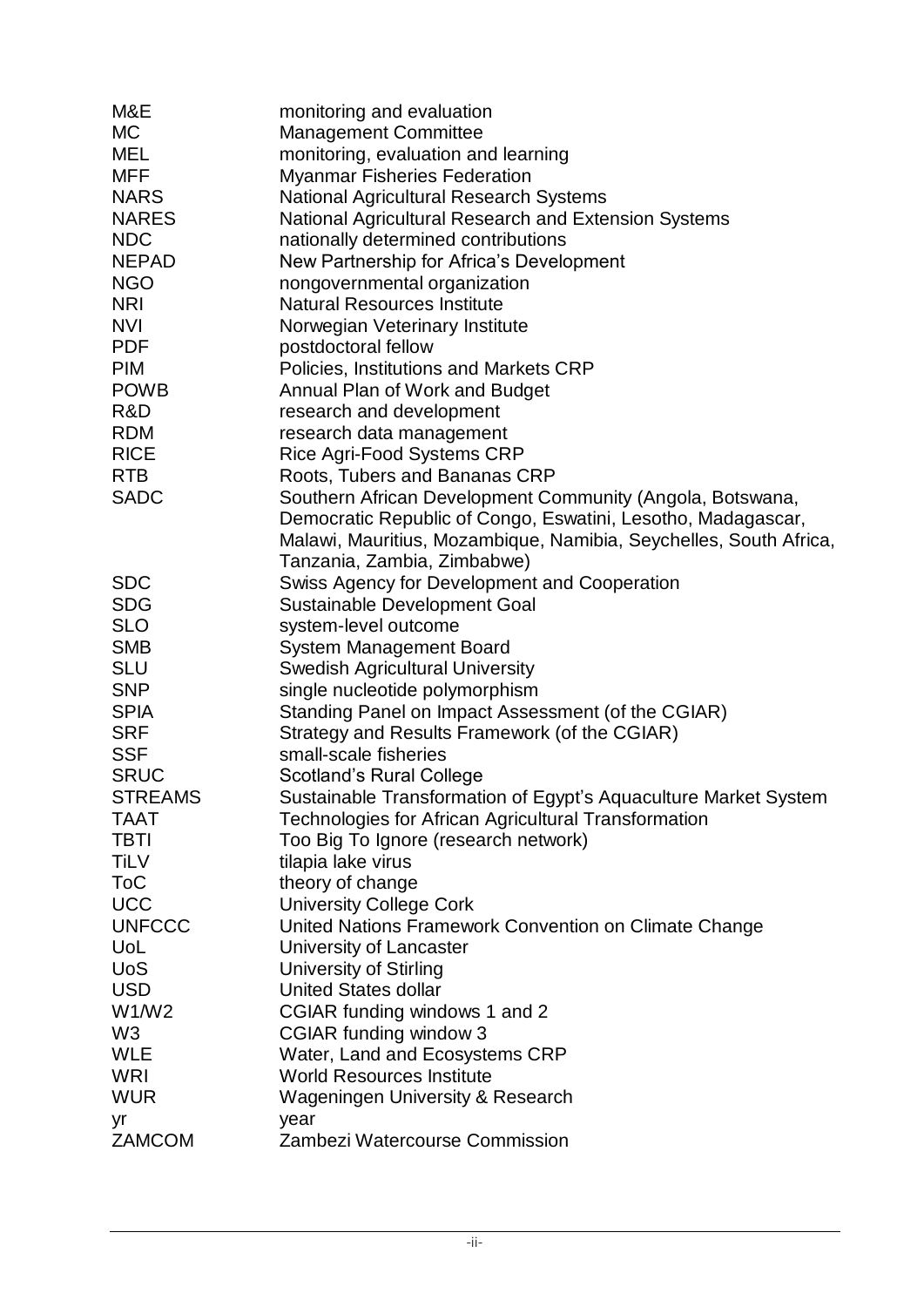## **1. Key results**

#### **1.1 CRP progress toward intermediate outcomes and SLOs**

The CGIAR Research Program on Fish Agri-Food Systems (FISH) is a new CRP that builds on earlier CRPs for Livestock and Fish (L&F) and Aquatic Agricultural Systems (AAS) as well as prior research by WorldFish and the managing partners. Key outcomes from the two flagships of Sustainable Aquaculture (FP1) and Sustaining Small-scale Fisheries (FP2) during 2017, including milestones achieved, are summarized below and in Tables A-1 and A-2.

Highlights of FP1 milestones achieved include a new genomics research strategy for Nile tilapia; the successful development of new baseline populations for *Catla catla* and silver carp in Bangladesh; improvements in the practices and policies associated with aquaculture biosecurity, diagnostics and surveillance to manage fish disease risks in Bangladesh, Egypt and Malaysia; identification of promising novel ingredients for future aquaculture feeds; and dissemination and performance assessments of improved tilapia.

Dissemination of improved tilapia breeds continued during 2017, with partners in Egypt (Abbassa strain) and with the genetically improved farmed tilapia (GIFT) strain in Bangladesh, India, the Philippines and Timor-Leste. The GIFT strain has now been disseminated directly by WorldFish to 16 countries and continues to be in high demand. GIFT is recognized as a technological advance that has made significant contributions to tilapia supplies and livelihoods globally. Research funded by the CGIAR Standing Panel on Impact Assessment (SPIA) indicates high rates of adoption, with 53 percent of production in fish hatcheries in Bangladesh and 40 percent in the Philippines using GIFT or GIFT-derived tilapia strains. On-farm performance assessments of the Abbassa strain in Egypt indicate improvements in growth (12 percent), feed conversion ratio (FCR, 13 percent) and profitability (48 percent) when compared to existing farmed tilapia strains. Research to understand patterns of farmer adoption (SLO 1.1) and their contributions to farm productivity and income (SLO 1.2) is a priority for FISH in 2018. The combination of improved tilapia strains alongside better pond management practices also reduce greenhouse gas (GHG) emissions and nutrient efficiencies, with outcome studies in Egypt indicating significant reductions in life-cycle environmental impacts from the combination (SLO 3.1 and 3.2).

Highlights of FP2 milestones achieved include the completion of multi-year assessments of community-based fisheries management (CBFM); piloting of new fisheries management innovations in rice field agroecosystems of Cambodia and Myanmar; pilots demonstrating success in building fisheries resilience through participatory and multi-stakeholder approaches; and new insights from gender research on the capacity, motivation and barriers of men and women in fishing communities to innovate.

CBFM innovations continued to be disseminated during 2017, contributing to increasing adoption of better fisheries management measures (SLO 1.1), poverty reduction (SLO 1.2) and restoration of the productivity of aquatic ecosystems (SLO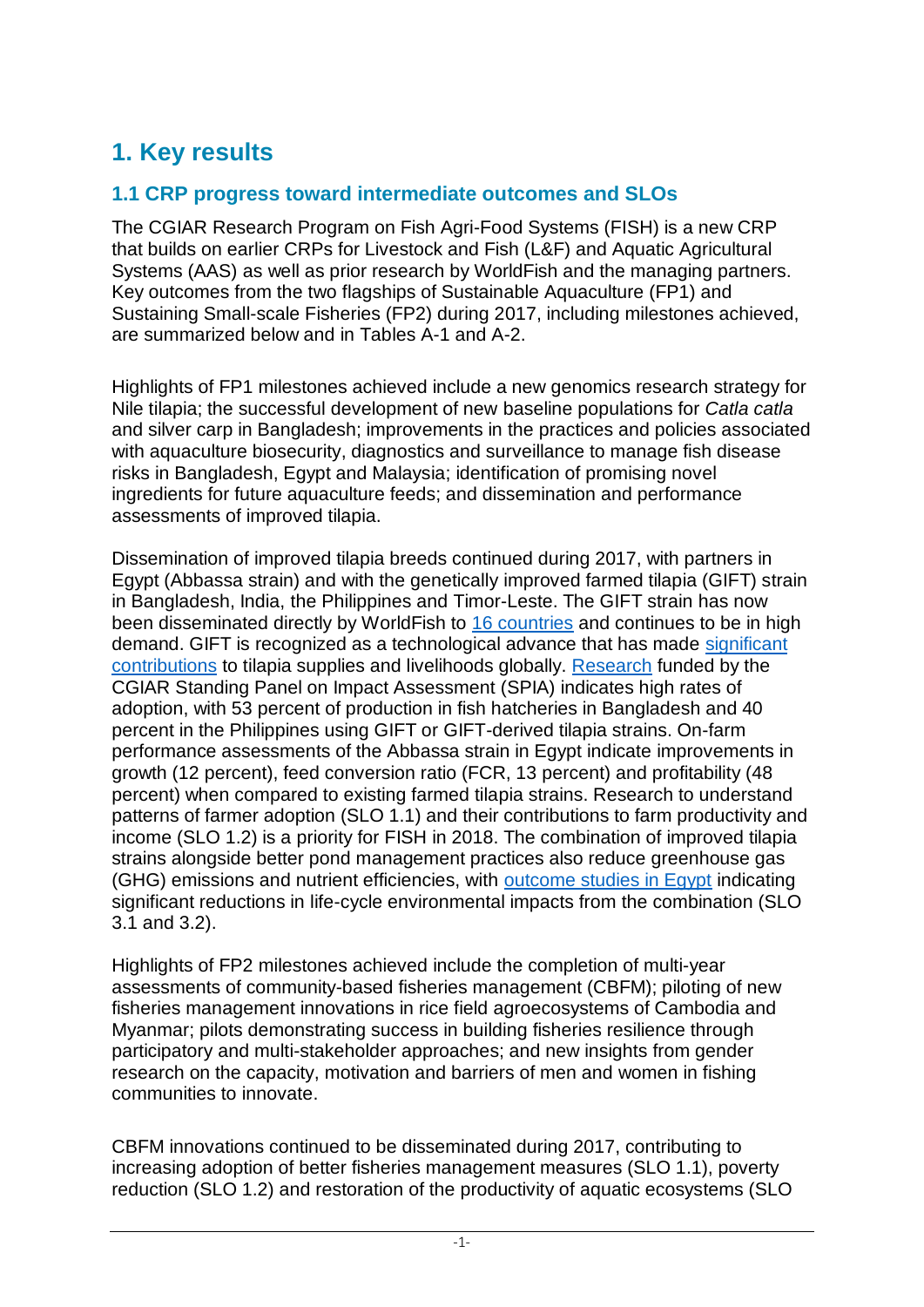3.3). In Bangladesh, fisheries co-management research on estuarine hilsadominated fisheries has resulted in over 448 conservation groups established in 81 villages since 2015 and 186,050 hectares (ha) of aquatic ecosystems brought under improved management in 2017, benefiting an estimated 25,000 people with increased incomes (Dutton et al. 2018). Adoption of CBFM also continued in coastal marine ecosystems of Solomon Islands and the rice field landscapes of Cambodia. Research on adoption (SLO 1.1) and income (SLO 1.2) derived from these investments is a priority for FISH in 2018.

Multi-year outcome studies in 107 water bodies in Bangladesh provided evidence of improved and/or sustained fisheries productivity associated with CBFM. An assessment of 10 years of CBFM in Solomon Islands identified learning networks, fostering of adaptive management systems and linkages across scales of governance as key elements in fostering sustainability and development outcomes from CBFM. Outcome studies of governance in inland fisheries, commonly operating amid competition for water resources, emphasized building resilience required novel governance approaches that reach beyond the fisheries themselves, and within multifunctional water and landscapes. This research will be further pursued in cooperation with the Water, Land and Ecosystems (WLE) CRP in 2018.

Fish in regional food systems research progressed in Africa during 2017, elucidating fish trade constraints caused by inadequate market and trade infrastructure and deficient policy and institutional frameworks. National and regional policy dialogue has led to new policies for one-stop border posts being established to enable women fish traders and processors to conduct easier and more equitable cross-border trade. Building on earlier AAS research on fishing camps in Zambia, a gendertransformative approach that combined value-added improvements in fishprocessing technologies and social change communication was found to deliver significant changes in gender attitudes and women's empowerment, opening new opportunities for improving the livelihoods for women in fish value chains.

Gender research in Bangladesh, Myanmar, the Philippines and Indonesia also provided new insights on how interactions between gender norms, agency and other contextual factors shape access to, adoption of and benefits from aquaculture and fisheries. Research in fishing communities in Cambodia, the Philippines and Solomon Islands showed that gendered negotiations mediate the capacity to innovate but that wider structural constraints are important for both men and women, with implications for future gender research approaches with poor fishing communities where new ways of doing things or new technologies are being promoted. The lessons from such research have been integrated into practical guidance for rural development initiatives.

Finally, the opportunities for fish to play a bigger role in addressing undernutrition, particularly among women and children, were highlighted in micronutrient assessments and *ex-ante* research on homestead carp-based polyculture systems in Bangladesh, a high-potential avenue for FISH to contribute to SLO 2.2 and SLO 2.3 that will be further pursued with partners, including the Agriculture for Nutrition and Health (A4NH) CRP.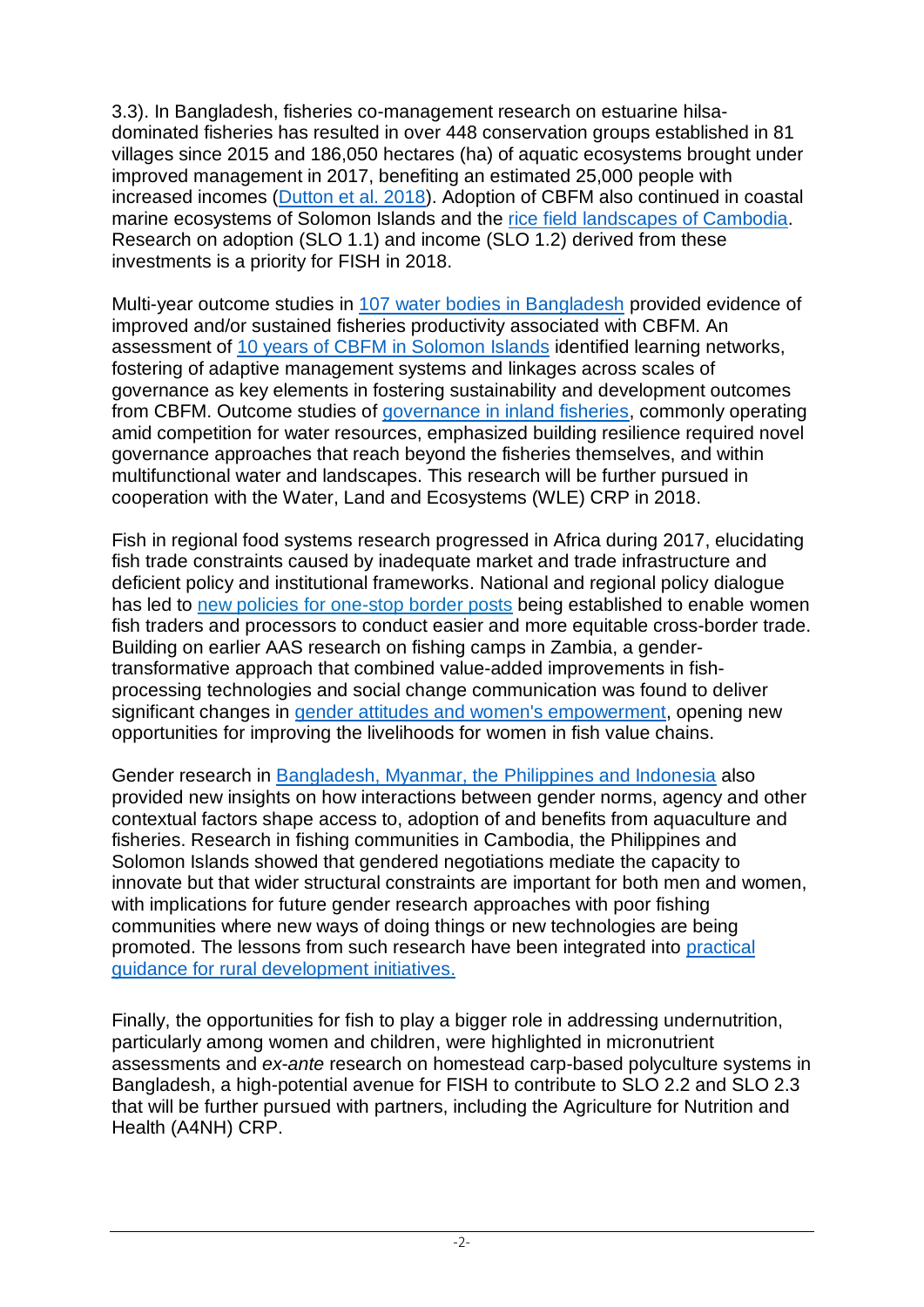### **1.2 Progress by CRP flagships**

Major results achieved by each flagship are provided below. Tables B: Milestones; C: Outputs and D-2: Innovations in 2017 provide further details.

#### **1.2.1 Sustainable Aquaculture**

1

The Sustainable Aquaculture flagship made significant progress in Fish Breeds and Genetics (Cluster 1), delivering research outputs and outcomes and laying a strong foundation for expanding the research portfolio and partnerships. A consortium of partners from advanced research institutes prepared a research strategy for investigating genomic selection in tilapia, with a focus on breeding three new traits into future improved tilapia strains: feed efficiency, disease resistance and stress tolerance. Base populations were established in Bangladesh for the genetic improvement of two species of carps (*Catla catla* and silver carp). Rearing of the first generation of rohu carp was also continued successfully, in preparation for the breeding of the second generation in 2018. The development of the carp improvement programs included the innovative use of small net cages (hapas) to enable the separate rearing of multiple families of very young carp. This innovation, developed initially for rohu carp, is proving to be applicable to a range of carp species, allowing increased efficiencies and economies for future carp genetic improvement and breeding programs. Dissemination plans for improved tilapias were prepared with national partners in Cambodia and Myanmar. An agreement made with the Government of Zambia to support a genetic improvement program for *Oreochromis andersonii* extends FISH genetics research to a new species in the Southern African Development Community (SADC).

Fish Health, Nutrition and Feeds (Cluster 2) made significant contributions to research on an emerging tilapia disease, tilapia lake virus (TiLV), which presents risks to small-scale tilapia aquaculture worldwide. A global review on TiLV was published, and research identified TiLV as one of the agents involved with unusual tilapia mortalities in several countries. Journal articles, training manuals and a fact sheet on TiLV were produced and widely disseminated to build awareness and capacity within FISH focal<sup>1</sup> countries and globally, in partnership with Mahidol University, the Norwegian Veterinary Institute (NVI), Food and Agriculture Organization of the United Nations (FAO) and others. Training was provided to researchers from Bangladesh, Malaysia, Myanmar and Egypt in TiLV diagnosis and surveillance and biosecurity assessments. Biosecurity plans were prepared for tilapia breeding programs in Bangladesh, Egypt and Malaysia. An international workshop involving 16 research institutions was successfully conducted to detail FISH tilapia health research priorities. Progress was also made with pond microbiome research (Bangladesh, India and Malawi) using metagenomics for developing mobile early warning tools, led by the partners Cefas and Exeter University. Research on health products and prophylactics used in fish farming in Bangladesh, India and Egypt, and the relation to antimicrobial resistance in cooperation with A4NH and livestock researchers, led to several key research publications.

 $1$  FISH countries remain as per the proposal. Focal countries are Bangladesh, Cambodia, Egypt, Myanmar, Nigeria, Solomon Islands, Tanzania and Zambia. Scaling countries are Ghana, India, Kenya, the Philippines and Timor-Leste.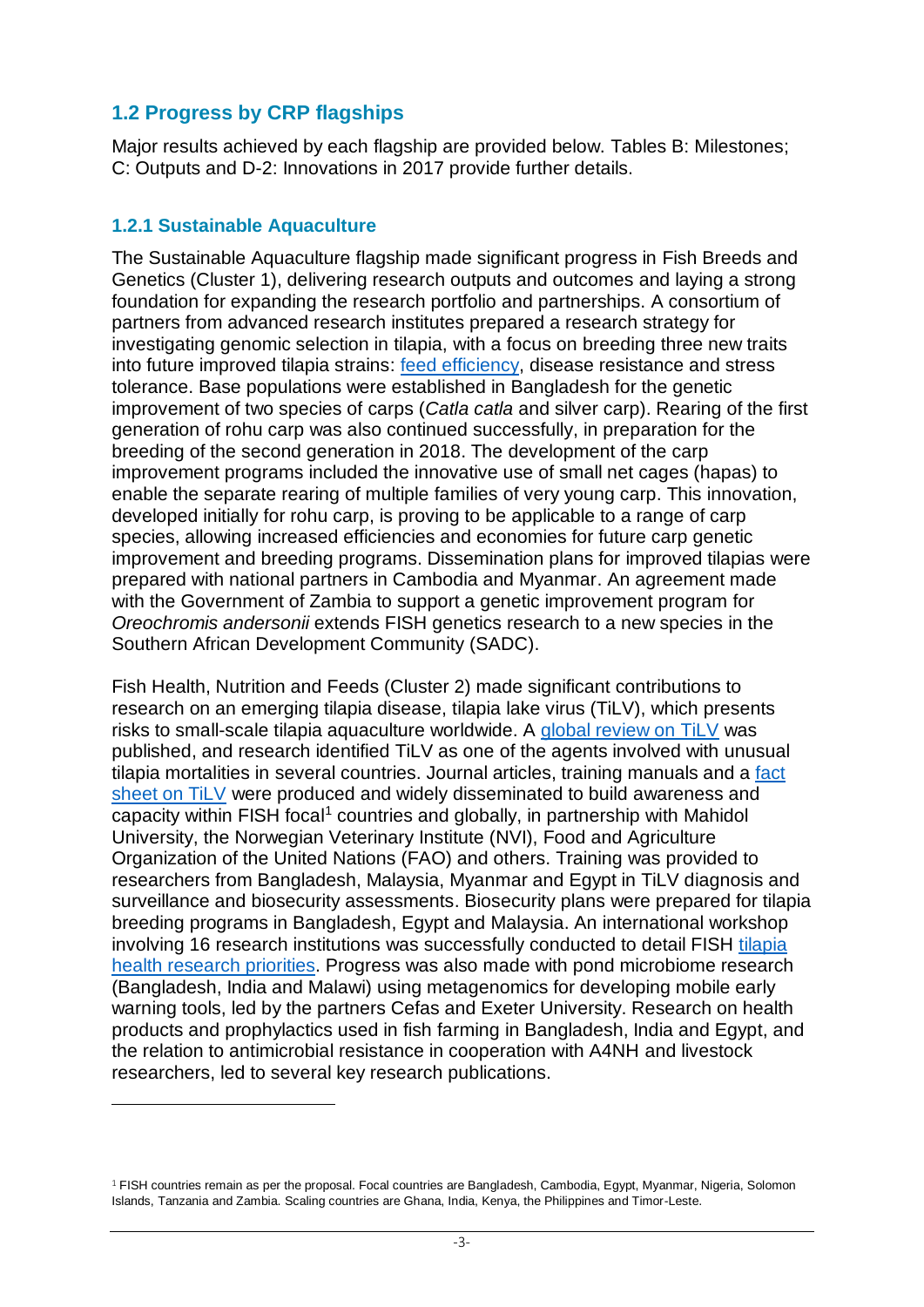Fish nutrition and feeds research within the cluster produced an inventory of locally available fish feed ingredients from six FISH focal countries, leading to prioritization of ingredients for feed development from 2018-2022. Better management practices (BMPs) for farming of genetically improved tilapia developed during the L&F CRP and WorldFish bilateral projects—e.g. the USAID-funded Aquaculture for Income and Nutrition (AIN) in Bangladesh; and SDC-funded Sustainable Transformation of Egypt's Aquaculture Market System (STREAMS)—were widely disseminated through training and workshops. A workshop hosted by Wageningen University & Research (WUR) on 11–12 December 2017 brought together fish nutrition scientists from advanced research institutes, national research systems and the private sector to prepare a research plan and milestones for the FISH feeds and fish nutrition research within the cluster. An epidemiological assessment of BMPs in Bangladesh was also conducted.

Aquaculture Systems (Cluster 3) conducted baseline assessments of aquaculture systems, using an integrated set of methods and tools, including value chain tools developed in L&F, new life-cycle analysis, and entrepreneurial assessment and gender tools, intended to provide knowledge of present performance and future aquaculture interventions. The FISH focal countries of Bangladesh, Egypt, Nigeria, Tanzania and Zambia were included in such research during the year. Aquaculture innovation platforms were supported and/or established in Bangladesh, Egypt, Myanmar and Nigeria to facilitate stakeholder interactions. A systematic review of innovation in aquaculture is informing future approaches of FISH to stakeholder engagement and scaling. National partners were engaged via symposia, workshops and various participatory consultations in Bangladesh, Egypt, Myanmar, Nigeria, Tanzania and Zambia. Such events have helped build partnerships, reviewed current knowledge of fish agri-food systems, including learning from earlier CRPs, and informed the development of the research and development (R&D) priorities for FISH, within both FP1 and FP2.

Foresight research, conducted in collaboration with the Policies, Institutions and Markets (PIM) CRP, included development of a new model for fish supply and demand in Africa. Preliminary findings were used to convene dialogue with stakeholders and policymakers, including key partners the African Union – Inter-African Bureau for Animal Resources (AU-IBAR), the East African Community (EAC), Lake Victoria Fisheries Organization (LVFO), FAO, the Intergovernmental Authority on Development (IGAD), the New Partnership for Africa's Development (NEPAD) and SADC during the World Aquaculture Society Conference in June 2017. Interactions from this dialogue led to a Call for Action and Vision for Aquaculture in Africa and new policy dialogue. The Platform for Genetics and Biodiversity Management in Aquaculture was also established, with the aim of leading the development of a set of protocols to guide sustainable genetic improvement R&D programs in the SADC and EAC regions. The platform was officially endorsed by the 36th SADC Committee on Fisheries in December 2017 and the SADC meeting of the Joint Ministers of Agriculture, Food Security, Fisheries and Aquaculture, held on 4–8 June 2018 in Johannesburg, South Africa. FISH will continue to engage with the SADC and EAC regional platforms to share knowledge on fish genetic improvement and protocols for responsible development within the region.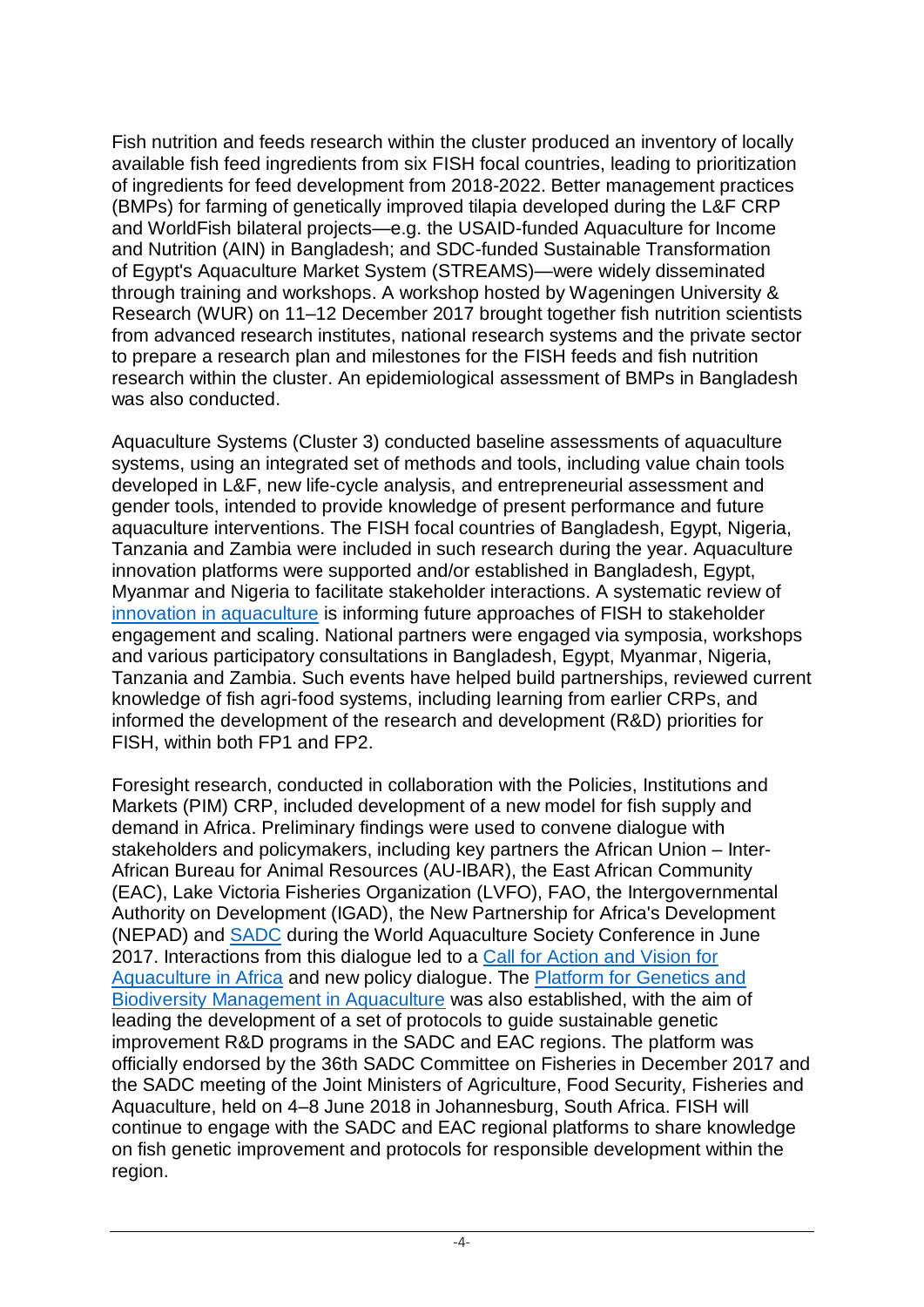#### **1.2.2 Sustaining Small-scale Fisheries**

The Sustaining Small-scale Fisheries activities in 2017 were focused, in part, on the revision and resubmission of the flagship to the CGIAR Independent Science and Partnership Council. This included a revision of the theory of change (ToC) and associated milestones to improve clarity for operational purposes and linkages to nutritional outcomes within the overall FISH program structure. Partnerships were strengthened with FAO and the Too Big To Ignore (TBTI) research network—both influential partnerships to enable scaling of research via policy improvement, institutional strengthening with civil society and research responsiveness of development agencies. WorldFish also secured a bilateral investment from the Australian Centre for International Agricultural Research (ACIAR) to deliver key flagship-level activities. These included a Resilient Small-scale Fisheries Symposium that comprised 40 presentations from more than 12 countries across Africa, Asia and the Pacific. The presentations assessed innovations and pathways for impact within small-scale fisheries (SSF) systems in coral reef ecosystems, coastal pelagic waters, rice fields, rivers and estuaries, large inland lakes and constructed or artificial water bodies.

Resilient Coastal Fisheries (Cluster 1) comprises Solomon Islands as a learning hub because of the strong research program history, in addition to the potential for scaling research innovations and capabilities throughout the flagship more broadly. Further, innovations piloted and adapted in Solomon Islands (particularly ensuring social inclusivity and gender sensitivity within SSF governance) are positioned for scaling throughout the Pacific through strong partnership with regional stakeholders (e.g. The Pacific Community) as well as new investments. For example, in 2017 a new investment from ACIAR (led by research partner the University of Wollongong) was informed by FP2 design and explicitly invests in taking innovations developed in Solomon Islands to scale—firstly to three Pacific Islands countries but ultimately to the broader Asia-Pacific region (including FISH scaling country Timor-Leste) via partners. Solomon Islands researchers delivered assessments of adaptations to the CBFM innovation and developed a research agenda focused on scaling innovation adaptations focused on enhancing nutrition, fisheries and equity outcomes.

Fish in Multifunctional Landscapes (Cluster 2) made substantial progress in focal countries Bangladesh, Cambodia and Myanmar. In Bangladesh, foundational research was delivered on CBFM, with future research that will build further on gender and social inclusivity, scaling and nutrition-sensitive aspects of well-being. Substantial capacity was built within the flagship, with researchers attending and contributing to the Global Workshop on Nutrition-sensitive Fish Agri-food Systems. Researchers within all three clusters are strongly positioned to build on early research findings on nutrition-sensitive fisheries management and policy. In 2017, investments were secured and new partnerships (including with the Rice Agri-Food Systems CRP) were formalized in Myanmar that will enable research innovations in rice field fisheries in Asia in subsequent years. Research is also underway in Cambodia and Bangladesh through bilateral project investments.

Early findings have been delivered for management and technical innovations for enhanced fisheries (specifically fish aggregating devices, FADs) in both Cluster 1 and Cluster 2. Research for innovation refinements toward nutrition outcomes and gender inclusivity proceed in 2018. Strategic gender research was delivered by both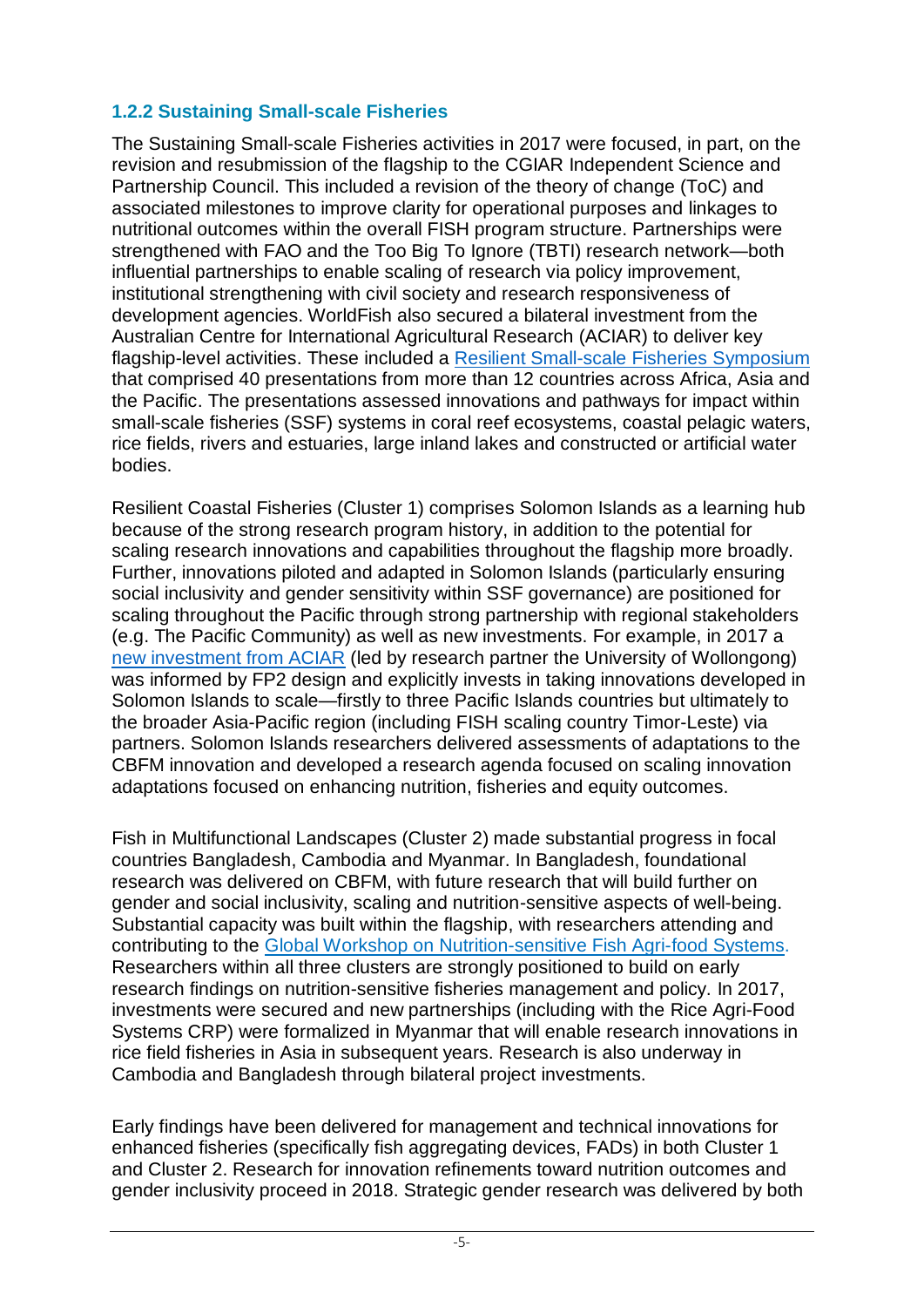Cluster 1 and Cluster 2 in readiness to inform further developments and application of the innovations for the *Socially inclusive, resilient co-management approach* and *Gender-transformative approach to SSF value chains and livelihoods* (Table D-2).

Revisions to the FP2 ToC included greater sensitivity to the broader political economy within which SSF are situated. In 2017, this shift was reflected in three ways. First, Cluster 1 was represented in two high-level fora—the European Commission Our Oceans Conference and the United Nations SDG 14 Ocean Conference—to contribute research findings on SSF resilience and risk to dialogue on ocean governance. Second, early outputs contributed toward the innovation of *Analytical approaches to build responsive policy and investment in SSF* and shaped the research agenda, particularly Cluster 2. Third, research collaborations were built with PIM to develop innovations for *Collaborative governance for resource competition* that will increase representation of, accountability to and conflict resolution for SSF, ultimately building resilience of SSF in scenarios of resource competition.

Fish in Regional Food Systems (Cluster 3) was most affected by a lack of window 1 and window 2 (W1/W2) funds during 2017, and as such was a focus of flagship-level resource mobilization efforts, particularly with partner FAO. The evaluation of the hidden harvests of SSF progressed with the establishment of a core partnership (WorldFish, FAO, Duke University), and preliminary methodological development and proposals were submitted for funding. The FishTrade Project has also identified constraints related to inadequate market and trade infrastructure, and deficient policy and institutional frameworks, which have prevented Africans, especially women, from optimizing the social and economic benefits available from fish trade. Further analytical and policy work around fish in regional food systems is being convened in 2018.

### **1.3 Crosscutting dimensions (at CRP level)**

#### **1.3.1 Gender**

Gender research during 2017 focused on capturing promising areas of learning from the earlier AAS and L&F CRPs, leading gender integration and research activities within the two flagships, strengthening partnerships at all levels, conducting gender capacity development among research teams and preparing the FISH Gender Research Strategy.

The gender-transformative approach is one promising area of learning from AAS. During the year, new research findings emerged from fishing camps in Zambia, where the application of a gender-transformative approach led to significant changes in gender attitudes and women's empowerment outcomes along the value chain, compared to an 'accommodative' approach that aims to empower women yet accommodates existing gender norms, attitudes and power relations (Cole et al. 2018). This and other insights on gender-transformative approaches were shared via a CGIAR webinar, a publication on implementation of the Small-scale Fisheries Guidelines, and research and partnerships to develop this promising approach were integrated within the FISH Gender Research Strategy.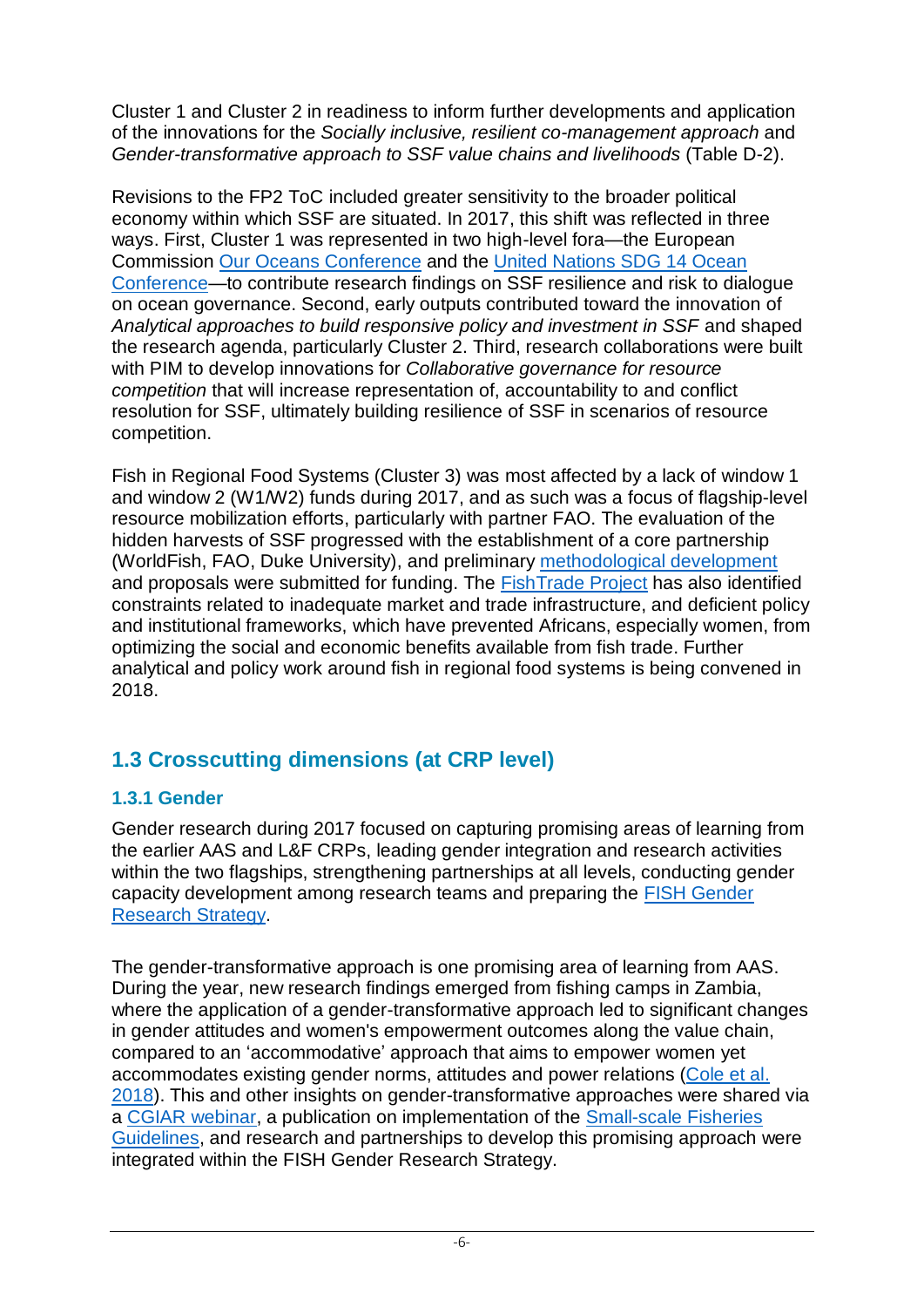Within the Sustainable Aquaculture flagship, empirical insights on women's empowerment in aquaculture were captured through a global review on gender in aquaculture value chains and in-depth qualitative case studies in Bangladesh and Indonesia. The research noted the limited high-quality, sex-disaggregated data regarding the distribution of benefits in the aquaculture value chain; the limited evidence on the quality of women's participation in and returns from these chains; gendered imbalances in all dimensions assessed; and provided new insights and recommendations to government, private sector and civil society to engage with these underlying barriers to create higher value opportunities for women.

FISH also contributed to enhancing the gender responsiveness of CGIAR breeding programs, through reviews of fish trait preferences, uncovering a deficit of existing trait information, including a particular gap in sex-disaggregated data and information regarding gendered influences or their implications. Additionally, the WorldFish-led cross-CRP Postdoctoral Fellow Gender and Breeding Initiative established the need for more reliable and accessible research methods and tools for addressing this gap in CGIAR breeding programs. In response, a study design workshop was hosted in 2017 for gender and breeding postdoctoral fellowships from three CRPs (FISH, RTB, LIVESTOCK), which brought together lessons and methods from market systems approaches and the private sector, leading to the development of a tool for clientand gender-responsive assessment. In partnership with the Gender and Breeding Initiative and RTB, FISH co-hosted a workshop at the CGIAR Annual Scientific Conference and Capacity Development Workshop on innovative methods, which included sharing this resource.

Within the Sustaining Small-scale Fisheries flagship, significant evidence-based insights were generated in 2017, including new knowledge on how gender relations shape innovation in SSF, based on the GENNOVATE methodology and contributions on gender equity and quality to FAO initiatives to reduce food loss and waste reduction and the implementation of the Small-scale Fisheries Guidelines. The former research shows the strongly gendered nature of men's and women's capacity to innovate, and that changes in gender norms and practices can be stimulated by women undertaking activities that were new for them.

Finally, underpinning the above, in 2017 FISH developed its Gender Research Strategy, which will form the basis of its approach and be iteratively updated based on FISH and cross-CRP learning. Key aspects laid out in the strategy include its focus on 'the three Es' (equality, equity and empowerment) as well as its three principles (gender-accommodative, gender-transformative and intersectional approaches). The strategy also presents highlights of how FISH monitoring and evaluation (M&E) will be gender responsive. The strategy, combined with the internal gender analysis methods consolidation carried out in 2017, has created the foundation for the development of gender-integration guidelines in 2018. The underpinning rationale that there is a synergy between gender equality, equity and empowerment and development outcomes such as poverty reduction and food and nutrition security is represented in the 2017 TEDx talk by the FISH gender research lead, entitled Gender Equity, Equality and Development: Beyond Zero Sum.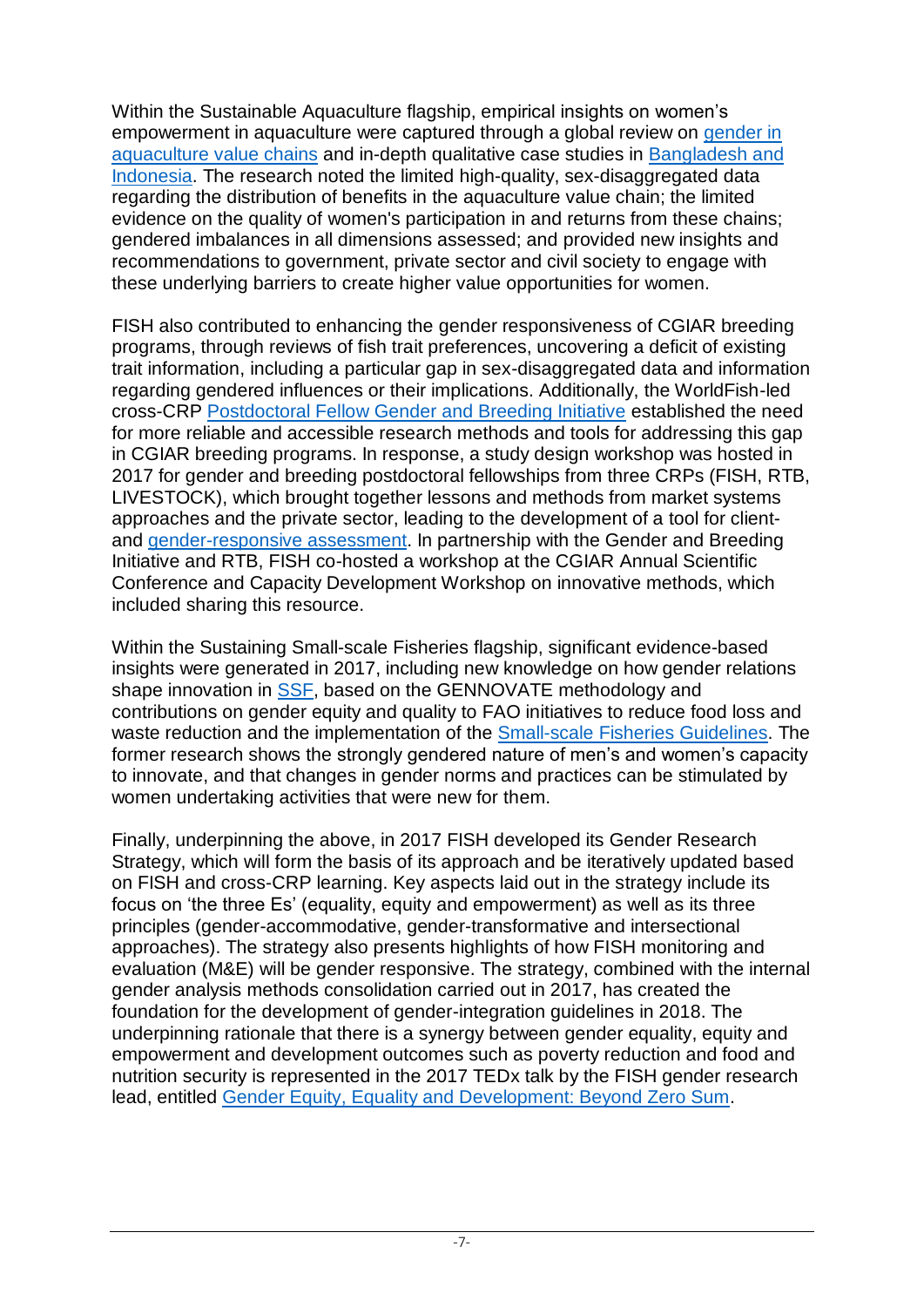#### **1.3.2 Youth**

The International Water Management Institute (IWMI), a managing partner of FISH, led a review study of youth across the CRP, covering both aquaculture and SSF production systems and value chains, across eight focal countries: four in Africa (Egypt, Nigeria, Tanzania and Zambia) and four in Asia (Bangladesh, Cambodia, Myanmar and Solomon Islands). The research assessed existing gaps and opportunities, and the basis for the FISH Youth Strategy. The study aimed to: i) assess participation of youth in the sector, including opportunities and challenges for participation; and ii) improve understanding of the research and development activities of FISH and the relation to beneficial outcomes for youth. Key findings of the study included: i) youth appear to be more attracted to engaging in aquaculture production than livelihood activities in SSF, given the overexploited nature of certain SSF and rapid development of the aquaculture sector, and the perception of aquaculture as a more 'modern' activity; ii) there are significant opportunities for participation of youth in aquaculture in focal countries, requiring a youth-oriented approach; and iii) lack of access to knowledge, technologies, land and water and key inputs such as credit remain significant constraints. Recommendations include the need to formulate youth-inclusive policies, support and coordinate youth-targeted initiatives (particularly in aquaculture), allocate sufficient funds for effective implementation of national youth policies and plans, and youth-oriented investment in infrastructure, innovation and entrepreneurship. The FISH Youth Strategy is in the final stages of publication.

#### **1.3.3 Other aspects of equity/'leaving no one behind' 2**

FISH has chosen in selected focal and scaling countries to engage with development partners that focus on reaching the poorest and most marginalized men, women and children. In Sylhet Division of NW Bangladesh, a region with high levels of poverty and undernutrition, a partnership with Save the Children led to the introduction of small-scale integrated aquaculture practices to around 28,000 marginal households during 2017. During the year, FISH also worked with Helen Keller International (HKI) to introduce small-scale aquaculture to the Chittagong Hill Tracts, a region of Bangladesh with significant undernutrition and poverty. Poor men, women and children in these bilaterally funded projects are being targeted to increase incomes and enhance dietary diversity and consumption of fish to combat undernutrition, particularly focused on vulnerable women and young children. FISH researchers have also engaged with Bangladesh government strategy development, incorporating fish within the new Bangladesh Country Investment Plan. In India, a partnership with the State Government of Odisha is seeking to introduce aquaculture in homestead and community ponds in ethnic poor communities as well as introducing nutrient-dense, small fish-based products into residential and government child care centers ('Anganwadi'). Learning from these initiatives and partnerships will enable FISH to prepare a strategy for the future to identify and target the most vulnerable groups in focal and scaling countries.

1

<sup>2</sup> https://unstats.un.org/sdgs/report/2016/leaving-no-one-behind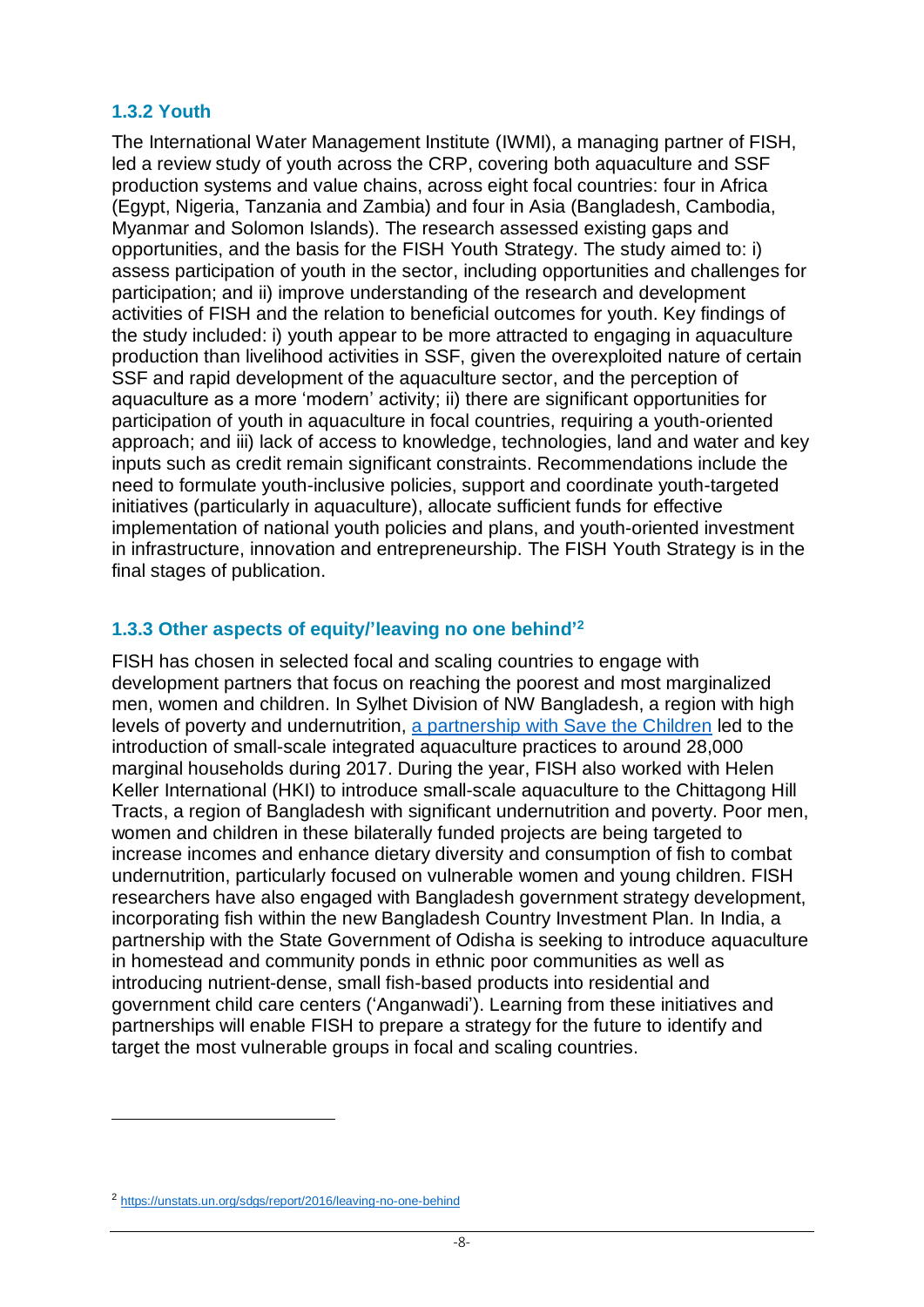#### **1.3.4 Capacity development**

1

Capacity development is integrated within many FISH activities, in support of researchers, developing country partners and scaling within the program's ToC. During 2017, 53,856 people received formal<sup>3</sup> training, of which 68 percent were women. A further 20,727 people received informal training, of which 34 percent were women (Table D-1).

Formal training activities included training for PhD and master's-level researchers as well as short-term vocational training for farmers, fishers and extension personnel, conducted using various methods and tools via partners. Within the FishTrade project, a regional food systems research activity, 22 master's students from 10 countries (Ghana, Nigeria, Cameroon, Ivory Coast, Zambia, Malawi, Uganda, Tanzania, Zimbabwe and South Africa) were supported. The World Bank recently awarded a four-year grant to the Lilongwe University of Agriculture and Natural Resources (LUANAR) in Malawi to establish an African Center of Excellence (ACE) in Aquaculture and Fisheries (the AquaFish Centre). WorldFish signed an MoU as partner, providing a mechanism for an expanded cooperation in capacity building of aquaculture and fisheries researchers within Southern and Eastern Africa. Within Asia and the Pacific, a strong cooperation with national partners exists for formal training across FISH focal and scaling countries. Young researcher support was also provided through secondments and partnerships. For example, two postgraduate students received Crawford Fund Awards to support their work with FISH, and three students commenced their PhDs within the Sustaining Small-scale Fisheries flagship with managing partner James Cook University (JCU).

Formal training for fish farmers and fishers made up the largest number of participants, with 55,385 farmers/producers involved, largely via partners. Short-term vocational practical training in aquaculture is offered by FISH through the Africa Aquaculture Research and Training Center in Egypt, which during 2017 provided practical training in aquaculture technologies for 323 people (70 of them women) from 32 countries. A new cooperation with vocational education providers in Zambia was also strengthened during the year, and a coordinated Africa regional vocational training program for aquaculture practitioners will be launched during 2018, with a strong focus on measures and approaches that can equip small-scale farmers with improved management and business skills.

Informal training included a wide range of activities during the year, such as aquaculture learning platforms in Egypt and Bangladesh, knowledge exchange at international and national conferences and workshops, field events and other events for research and scaling activities, in all involving 20,727 participants during the year. The FISH Capacity Development Strategy is under preparation and will be released in 2018.

 $3$  Following the guidance provided for CGIAR indicators #3 and #4, formal training includes academic degrees, short or long training events (with written training objectives) and research placements or training visits. Informal training/activities include co-creation events, knowledge exchange, scaling activities and participants in trials and studies.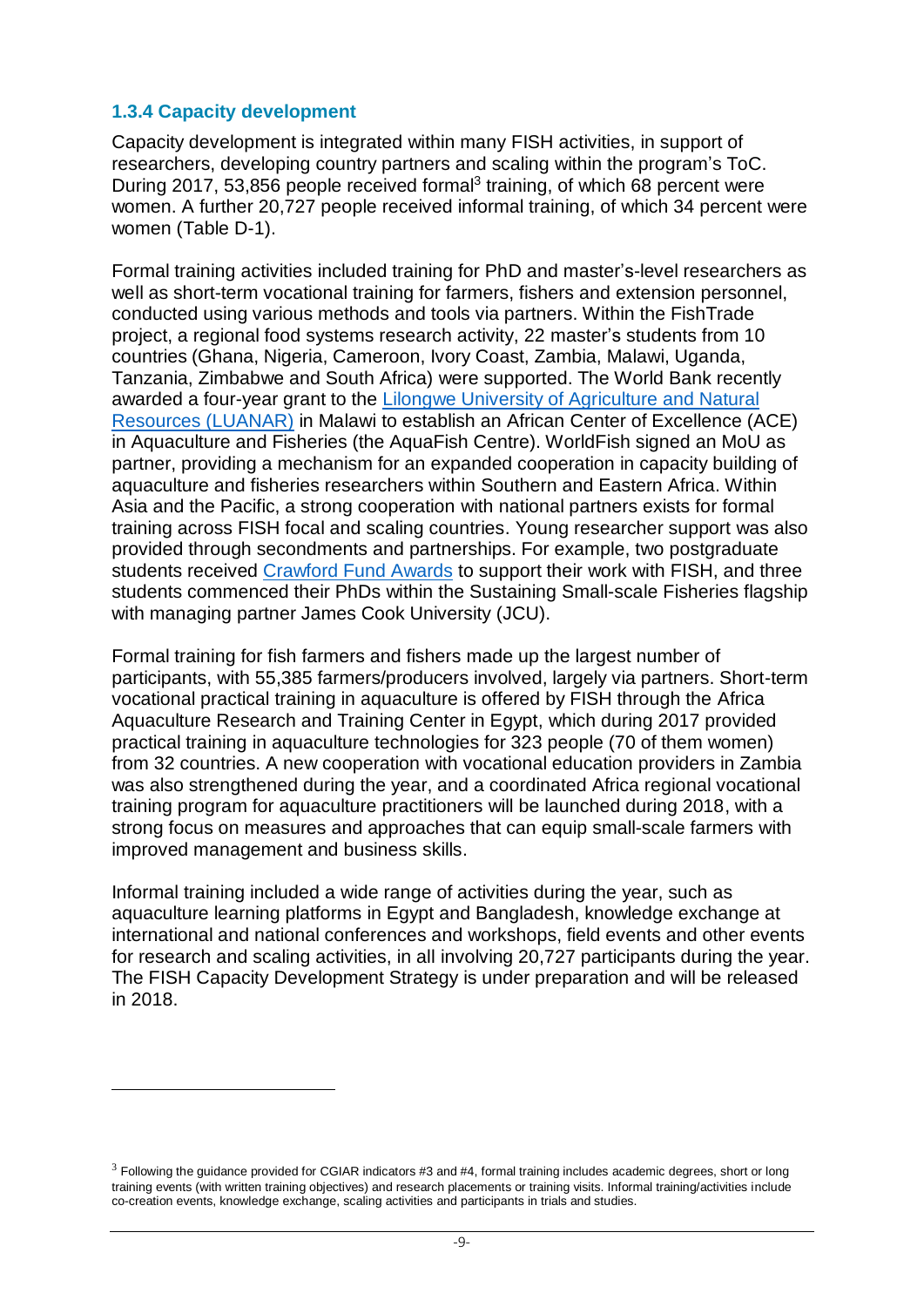#### **1.3.5 Open data**

A research data management (RDM) assessment was conducted during 2017, partially resourced via the Platform for Big Data in Agriculture, leading to an action plan to enhance RDM practices within WorldFish and in FISH implementation. To oversee implementation of the action plan, recruitment of an RDM lead was initiated to strengthen, upgrade and develop research data management systems, and an updated Research Data Management and Open Access Policy was prepared for WorldFish (and approved by WorldFish executive management in April 2018). A research strategic committee was established to provide oversight, high-level guidance, direction and input to accelerate progress in implementation of the policy, overall benefiting FISH in implementing the open data commitment.

Alongside the development of the RDM policy, two standard-compliant, interoperable open repositories were identified; DSpace for publications and Dataverse for research datasets. The two repositories are being established during 2018, and will use the CGCore metadata schema to enable discovery of FISH information products. The repositories will use OAI-PMH protocol, allowing for metadata harvesting into the CGIAR GARDIAN platform and enabling discovery of agricultural data and publications across the CGIAR system and beyond. These activities were started in 2017 and are ongoing in 2018. A key challenge in implementation includes poor and unreliable network connections in some FISH focal countries. WorldFish will continue to work with focal country offices to insure effective procedures and workarounds are in place. WorldFish and FISH will also continue to support open access and open data by continually promoting the culture of knowledge sharing among FISH staff and partners. Transfer of data from 2017 to the newly established Dataverse system is ongoing in 2018, and will surpass the 2017 status shown in Table D-1 indicator C5.

#### **1.3.6 Intellectual assets**

*Intellectual assets management.* WorldFish has recently approved a new intellectual assets (IA) policy aligned with the CGIAR Open Access and Data Management Policy and the CGIAR Principles on the Management of Intellectual Assets. A report is provided every year to the System organization on the main progress and any challenges faced. Most of the intellectual assets are maintained in the form of scientific publications (which are inclusive of journal articles, books, conference presentations, reports) and data.

*Patents and/or plant variety right applications.* No applications were made for patents during 2017. Therefore, nothing has been tracked or strategically managed in terms of intellectual property rights, as specified in Table E.

*Critical issues and challenges in the management of intellectual assets in the context of the CRP.* There were no critical challenges encountered in 2017 with regards to management of intellectual assets in the context of FISH.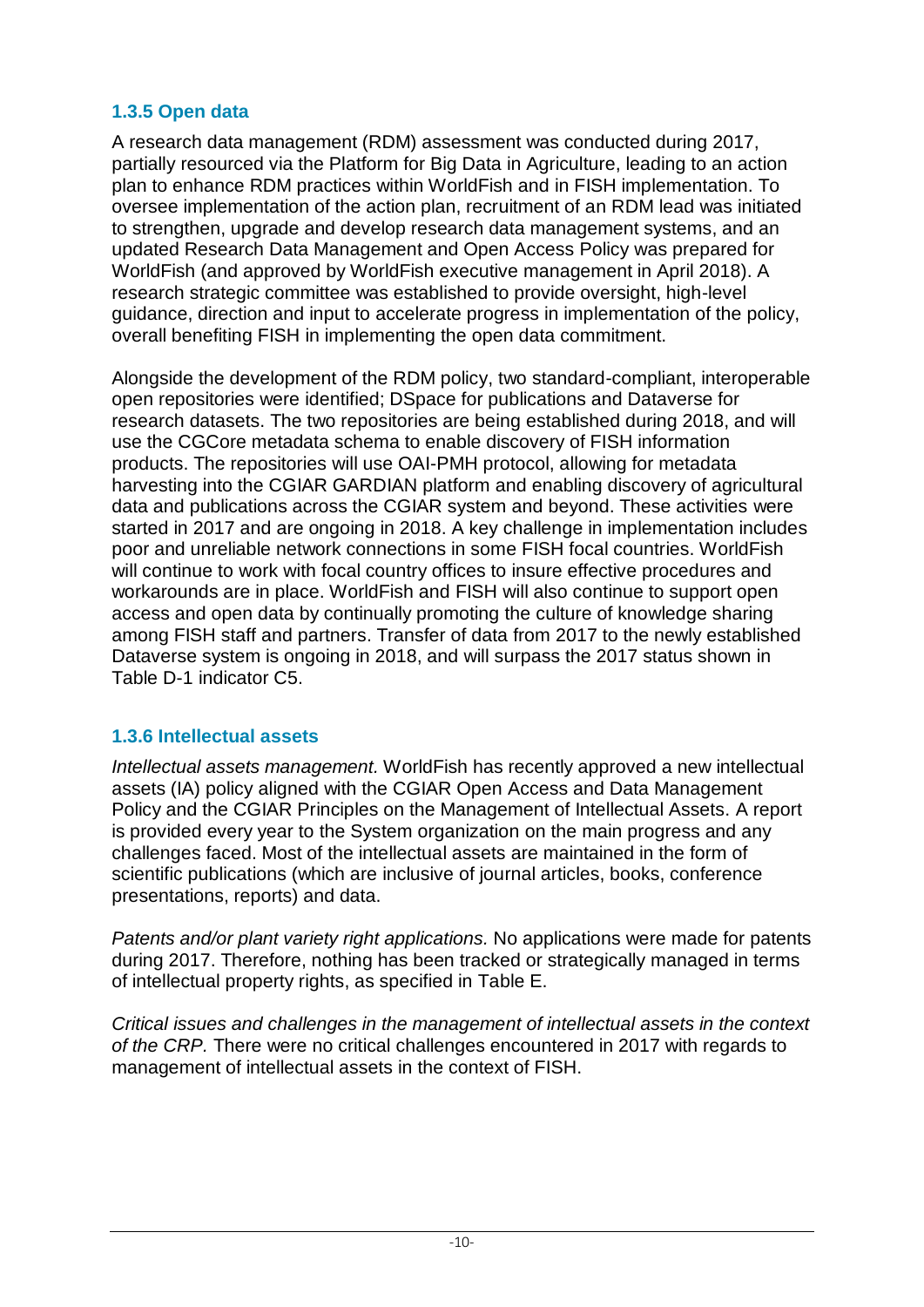# **2. CRP effectiveness and efficiency**

#### **2.1 Variance from planned program**

*Have any promising research areas been significantly expanded?* No major changes were made to the FISH Proposal research plans for the Sustainable Aquaculture flagship, which proceeded well according to plans provided in the Annual Plan of Work and Budget (POWB) 2017.

*Have any research lines been dropped or significantly cut?* A reduction in activities occurred in the Sustaining Small-scale Fisheries flagship due to the lack of W1/W2 funding during 2017. The funding was partially made up by successful bilateral fundraising during the year, but some key activities were reduced, including country assessments of co-management and livelihoods that are pending full completion (analysis and publication) in Solomon Islands, Bangladesh, Myanmar and Cambodia; and an assessment was not conducted in the Philippines. Synthesis of analyses spanning multiple-country cases (Clusters 1 and 2) as well as the development of a research framework and research implementation for fish in regional food systems were delayed during 2017. They are being pursued in 2018 through secured bilateral funds.

*Have any research areas taken new directions due to unexpected research results (positive or negative)?* N/A.

### **2.2 Use of W1/W2 funding**

The best estimates of W1/W2 spending for FP1 are provided in Table F. FP2 received no W1/W2 funding during 2017.

### **2.3 Key external partnerships**

FISH gave significant attention to the development of partnerships throughout 2017, creating a strong foundation for future implementation. Sixty-two formal partners were engaged with FISH in 2017, with 19 (34.5 percent) at discovery/proof of concept phase; 33 (60 percent) at piloting phase; and 10 (18.2 percent) at scaling up and scaling out phase (Table D-1, indicator C2). Highlights include partnerships with new global policy partners such as FAO, the private sector and a particular attention to national agriculture research and extension system partners.

Within the Sustainable Aquaculture flagship, partnership development occurred through initial planning for research discovery, with separate workshops in key areas of breeding and genetics, fish health, fish feeds and aquaculture systems. Two partner meetings determined the strategy for testing genomic selection in fish and the development of new resilience traits in tilapia. Developed with the French Agricultural Research Centre for International Development (CIRAD), WUR, University of Stirling (UoS), the Swedish Agricultural University (SLU), the Earlham Institute, Scotland's Rural College (SRUC) and the Roslin Institute, the meetings provided clear direction to meet goals for improved fish strains. The partnership is turning its attention to research on new characters and factors that influence fish farmers' enterprises, such as disease resistance and feed efficiency, within FP1.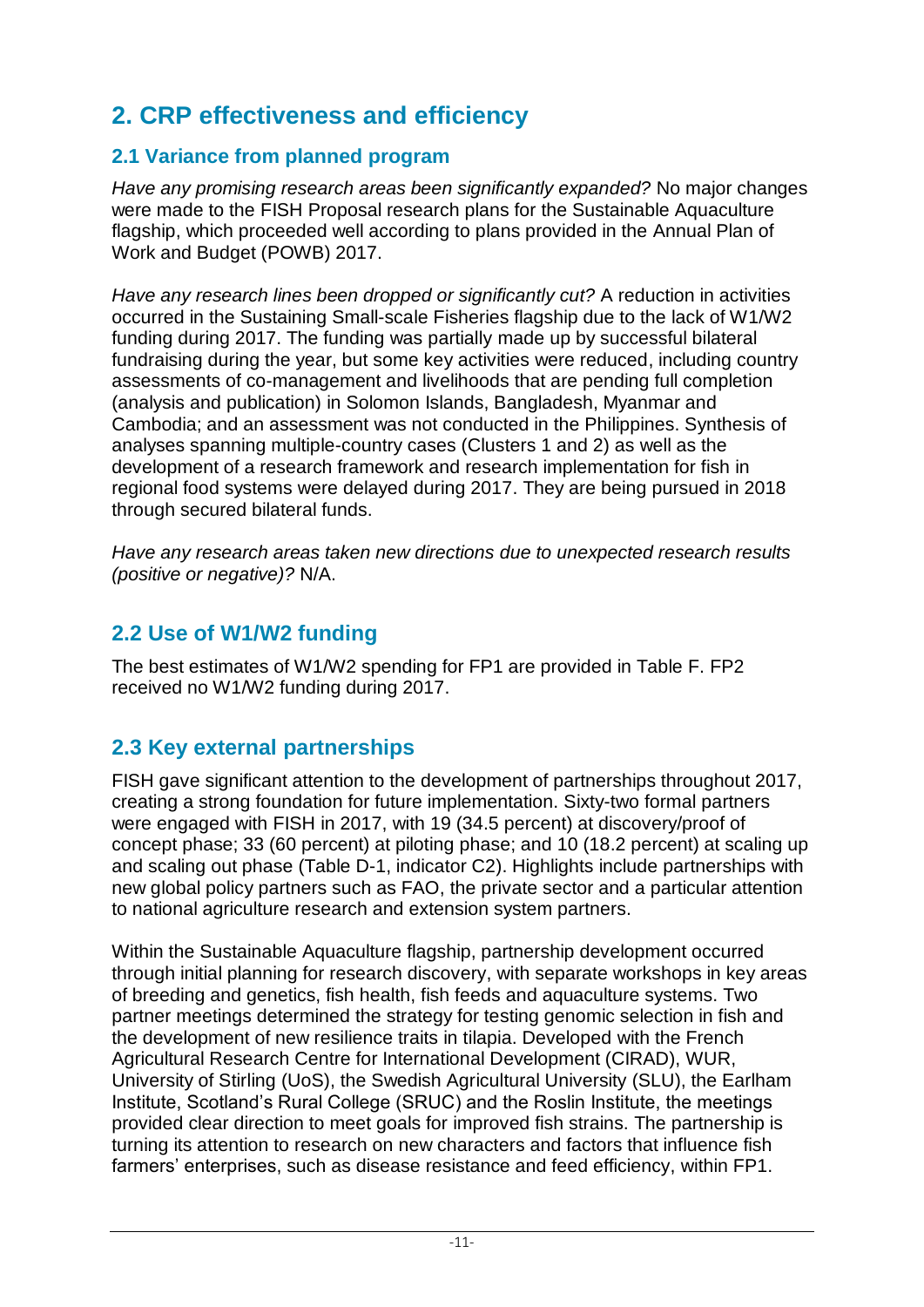Particular focus will be on aquaculture species of importance for nutrition and food security in low- and middle-income countries, initially Nile tilapia.

In addition, global partnership development has occurred within the fish health component, focusing on the initial planning of research and disseminating technologies and tools for achieving the key targets. In November 2017, 22 researchers from 16 public and private institutions came together to elaborate the FISH research program on tilapia health. The fish health partners consist of: (a) global leaders in fish disease and health research (Cefas; CSIRO; NVI); (b) other global research agencies with complementary research skills in fish health, including fish physiology and nutrition (UoS; Roslin Institute; Exeter University); (c) experienced private sector companies interested in investing in developing and commercializing aquatic animal health management tools (Merck Sharp & Dohme; Fish Vet Group); and (d) relevant national authorities and appropriate civil society organizations. Within the private sector, WorldFish continues to build partnerships with a number of organizations, including expanding the collaboration with Skretting from the joint venture fish feeds and nutrition research facility in Egypt to broader engagement in Africa (Zambia and Nigeria).

The preparation of the rebid for the Sustaining Small-scale Fisheries flagship was conducted in a manner that strengthened partnerships with JCU and FAO, and extended discussions with TBTI. Proof-of-concept partnerships in focal countries are functioning in terms of collaborative research and institutional capacity building and provide a good foundation for the effective and efficient delivery of FP2 in 2018 and beyond.

A key aspect of the development of partnerships in 2017 was within national agricultural research and extension systems, particularly with the Department of Fisheries (DoF) or their equivalent in focal countries. In several cases this involved supporting the department as it engaged in large investment and development plans for its fisheries and aquaculture sectors. Examples include the African Development Bank loan for the Zambia Aquaculture Enterprise Development Project (ZAEDP), the EU-EAC TRUE-FISH program in the Lake Victoria Basin and the World Bank-funded Bangladesh Sustainable Coastal and Marine Fisheries Project (BSCMFP), a large loan to the Bangladesh government to establish an effective system for fisheries and aquaculture management in coastal and marine waters.

### **2.4 Cross-CGIAR partnerships (other CRPs and platforms)**

Cross-CGIAR partnerships are key to the success of FISH and were pursued in various ways during 2017, in part laying a foundation as a new CRP for expanded cooperation in 2018 and beyond. Key areas of cooperation with other CRPs are provided below and in Table H.

FISH cooperated with PIM on foresight research, leading to the development of a new fish supply-demand model for Africa that takes account of data deficiencies, several conference presentations and a key journal article (in press) on African fisheries and aquaculture futures to 2030 and 2050, laying foundations for fisheries and aquaculture planning by national agencies.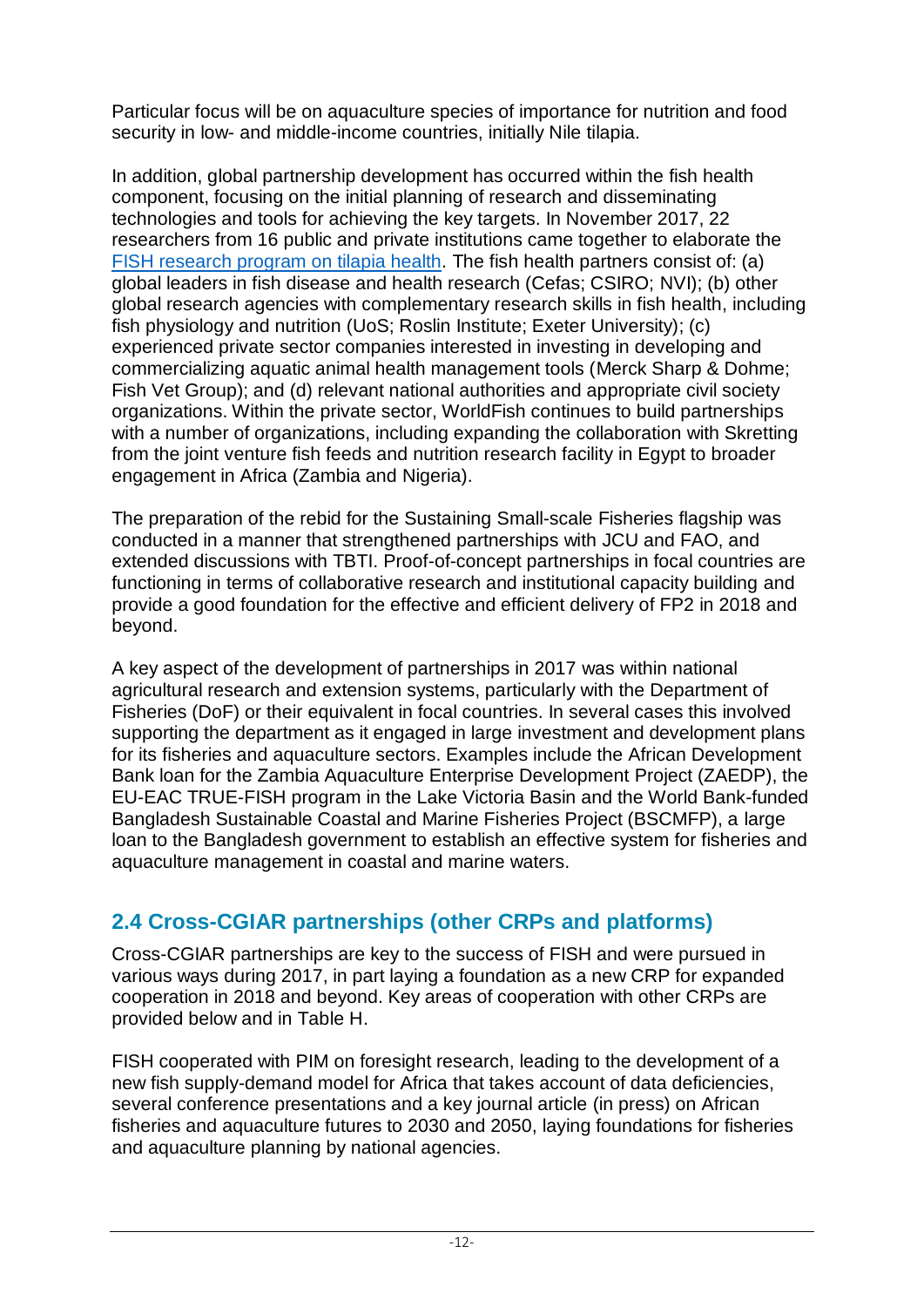FISH also cooperated with the Climate Change, Agriculture and Food Security (CCAFS) CRP on making use of CCAFS Learning Platforms, connecting CCAFSfunded research with FISH bilateral projects in the Mekong region, Indonesia and Bangladesh, production of a paper on mitigating GHG in aquaculture as well as joint resource mobilization. FISH participated in the scientific conference and 'writeshop' held in Galway, Ireland. A joint paper that explores options for aquaculture and mitigation is under discussion. FISH-CCAFS cooperation has also contributed to identifying new approaches to integration of environmental considerations into aquaculture futures modeling and identification of technology and management practices for sustainable intensification of aquaculture in Bangladesh that mitigate GHG emissions.

Fish and rice system development offers significant opportunities for farmers in many FISH and RICE focal countries. During the year, cooperation was initiated with RICE to improve productivity and resilience of rice-fish farming systems and ricedominated landscapes in the Ayeyarwady delta in Myanmar (with funding from ACIAR), with further collaborative opportunities being explored in Bangladesh and Cambodia.

FISH collaboration with the CGIAR Platform for Big Data in Agriculture helped strengthen research data management capabilities and adoption of open access/open data requirements, largely through the platform's Organize Module. FISH also prepared a challenge grant application for enhancing mobile technologybased data collection from aquaculture farmers on disease, performance assessments and satellite imagery data. FISH also actively engaged in the Community of Practice for Geospatial Analysis.

FISH cooperation with the CGIAR Excellence in Breeding Platform was through participation in the Expert Advisory Groups for Modules 1 (Breeding program excellence) and 2 (Trait discovery and breeding tools and services), particularly in the development of an animal-oriented breeding assessment form. FISH is working with the platform to implement expert assessments of its tilapia breeding programs in 2019.

FISH collaboration with the CGIAR Collaborative Platform for Gender Research contributed to knowledge sharing and capacity development across CRPs in four primary ways: (i) 2017 began with a FISH researchers and partner (CARE) led webinar on measuring gender-transformative change; (ii) FISH was an active participant in the regular and special Gender Research Coordinator virtual meetings and the in-person meeting in Amsterdam; (iii) FISH actively contributed to the Gender Platform's first Annual Scientific Conference and Capacity Development Workshop, including sending a team, contributing to a panel, multiple science presentations, a flash talk and poster on the FISH Gender Research Strategy, convening a special session with cross-CRP gender initiatives; and (iv) FISH co-hosted a half-day capacity development event on innovative methods with the Gender and Breeding Initiative (via RTB). These contributions led to requests for FISH input to other CRPs, such as to CCAFS on gender-transformative approaches that was held via an in-person meeting in December 2017.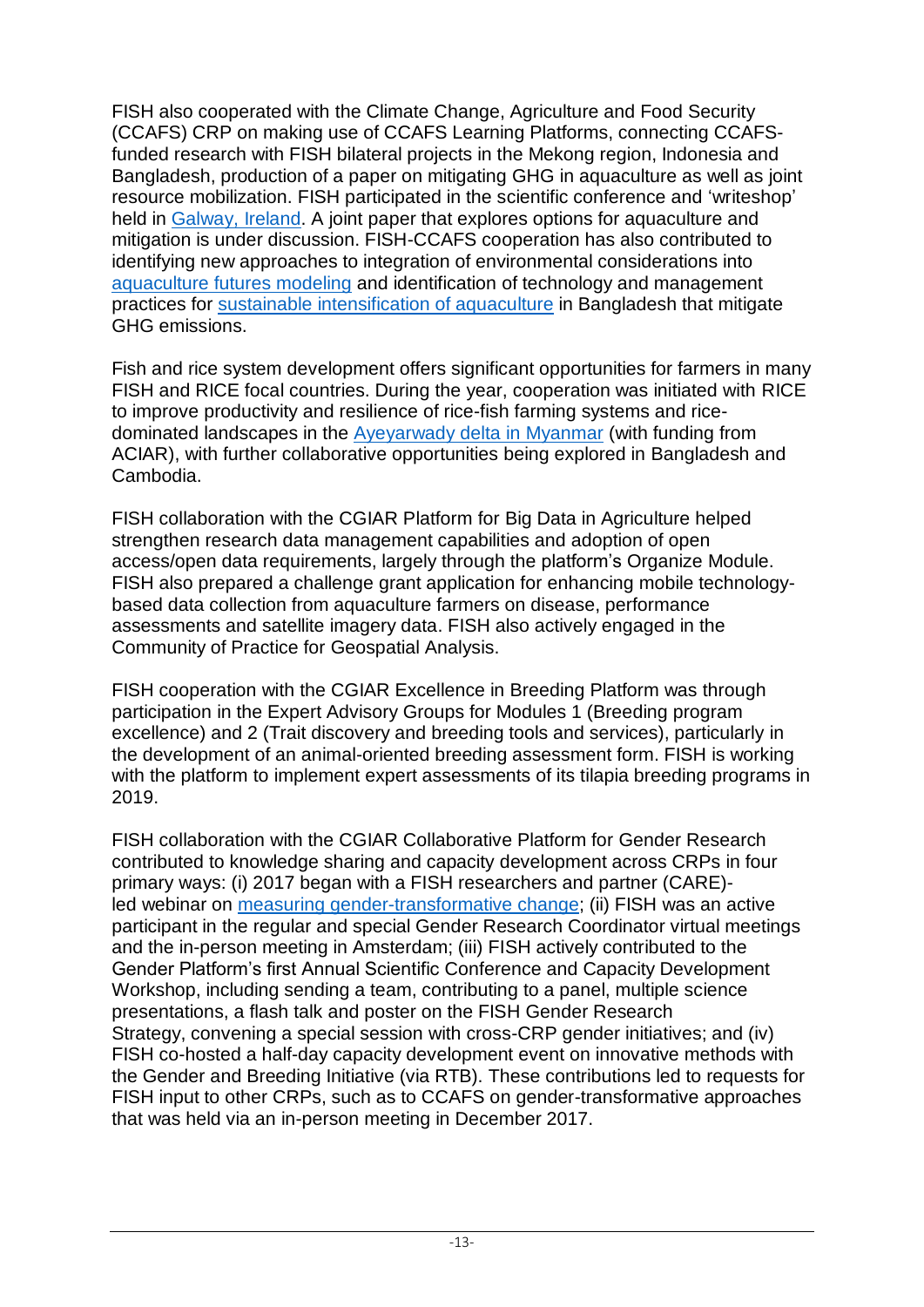FISH collaboration with the Gender Platform has *benefited* FISH through the platform's capacity development events in the form of the GRIT workshop (to which FISH sponsored five staff), FISH participation in the ongoing CGIAR webinars and FISH staff participation in the Annual Scientific Conference and Capacity Development Workshop. FISH also led the cross-CRP Gender and Breeding Postdoctoral Fellow Initiative, which is seeking to enhance the gender and client responsiveness of CGIAR breeding programs. The initiative involves postdoctoral fellows (PDFs) from FISH, RTB, LIVESTOCK and the Grain Legumes and Dryland Cereals (GLDC) CRP (see the initiative infographic on the Gender Platform site). Cross-CRP collaboration in gender also included: i) the FISH gender research lead as a member of the Gender and Breeding Innovation Workshop Organizing Committee (which evolved into the Gender and Breeding Initiative); and ii) FISH led the case contributions from Bangladesh and the Philippines to CGIAR's cross-CRP GENNOVATE initiative.

### **2.5 Monitoring, evaluation, impact assessment and learning (MELIA)**

FISH started work on its MELIA system during 2017, led by the University of Greenwich's Natural Resources Institute (NRI), a FISH managing partner. No W1/W2 funding was assigned to evaluations in 2017, as W1/W2 investment was oriented toward establishing the MELIA systems within the new CRP.

Key FP1 impact assessments funded by W3/bilateral sources during the year were (i) an assessment of GIFT tilapia dissemination in Bangladesh and Egypt; and (ii) completion of a SPIA research grant initiated under the L&F CRP to assess impacts of improved tilapia dissemination with genomics tools. A multi-country assessment of SSF research investments was also conducted, involving a Small-Scale Fisheries Symposium, as part of FP2 focus during the year on building an evidence base. updating the ToC and impact pathway, and strengthening the case for investment in SSF research for development.

Quarterly meetings of the FISH Management Committee (MC) and Independent Steering Committee (ISC) were also used to monitor progress at CRP and flagship level, within the framework of FISH's overall ToC. Table I provides further details, including relevant actions taken in response to evaluation recommendations from the earlier L&F and AAS CRPs.

### **2.6 Improving efficiency**

An important approach to the efficiency of FISH implementation was not to set up new structures and systems for management but to rely on existing systems within WorldFish, including program management services to the CRP director and MC in research support, finance, communications and administrative functions. This approach was adopted in 2017. Additional efficiencies included placements of PhD students with partners (JCU and CIRAD in 2017, with more to come in 2018); the cofunding with partners (including the Stockholm Resilience Centre) of postdoctoral scientists; and hosting and co-funding of some research facilities with partners, including the fish nutrition laboratory in Abbassa (Egypt) with the private sector company Skretting, and fish health research facilities in Malaysia with the DoF.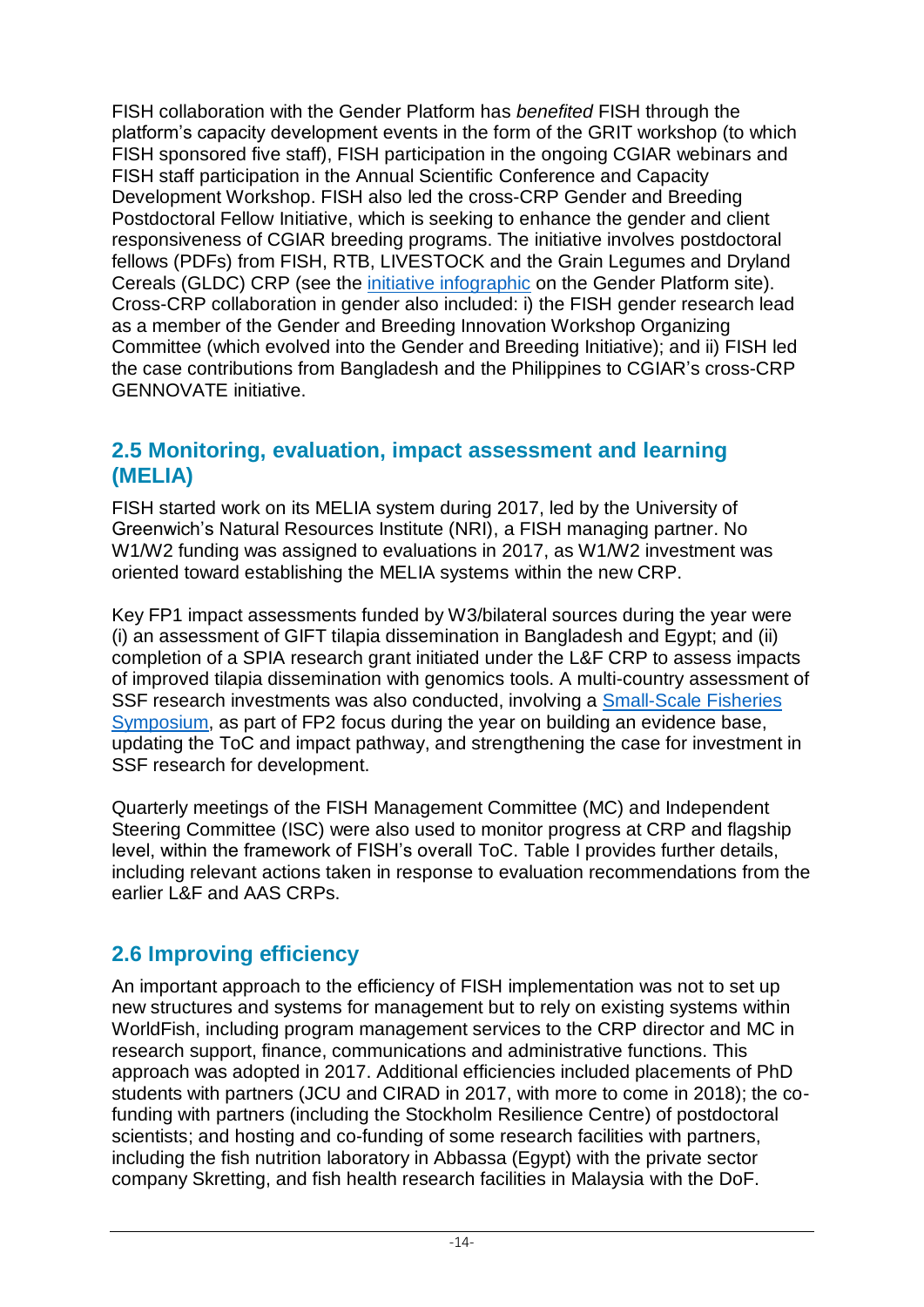# **3. CRP management**

### **3.1 CRP management and governance**

No changes were made to the management and governance structures detailed in the FISH Proposal. FISH managing partners include two CGIAR centers (WorldFish and IWMI) and WUR, JCU and NRI. Those remain and have evolved into an active and complementary partnership, despite starting in 2017 with a lack of W1/W2 funding for FP1 and the fact that FP3 (Enhancing the Contribution of Fish to Nutrition and Health of the Poor) was not approved in 2016. The partners also successfully worked on rebids for FP2 during 2017. Terms of reference for the ISC were approved by the WorldFish Board of Trustees (BoT) on 28 February 2017, and three ISC meetings were held in 2017, with reporting lines established to the BoT. The MC was also established and regularly met during the year.

### **3.2 Management of risks to the CRP**

Building on the risk management strategy within the CRP proposal, the MC has identified key CRP risks and prepared a risk management framework. In close consultation with FISH partners, the MC monitors the key risks and any associated mitigation strategies. Key risks of concern in 2017 related to (i) uncertainty over W1/W2 and W3/bilateral funding and the associated impacts on research operations and development outcomes; and (ii) ensuring that the M&E systems are sufficiently robust to monitor progress toward outputs and outcomes across the FISH portfolio of W1/W2 and bilaterally funded projects.

The funding uncertainties are managed through dialogue with the System Management Office, regular review of expenditure and funding risks and proactive fundraising activities by the FISH resource mobilization group. These activities are done in close coordination with the CGIAR resource mobilization group and are fully aligned with the CGIAR Risk Management Framework and Risk Management Guidelines. The M&E risks will be managed in future through increased investment in cross-program M&E tools and methods.

### **3.3 Financial summary**

Total spending of FISH for 2017 was USD 19.3 million, of which USD 3.4 million was funded from W1/W2 and USD 15.9 million from W3/bilateral funds (Table J).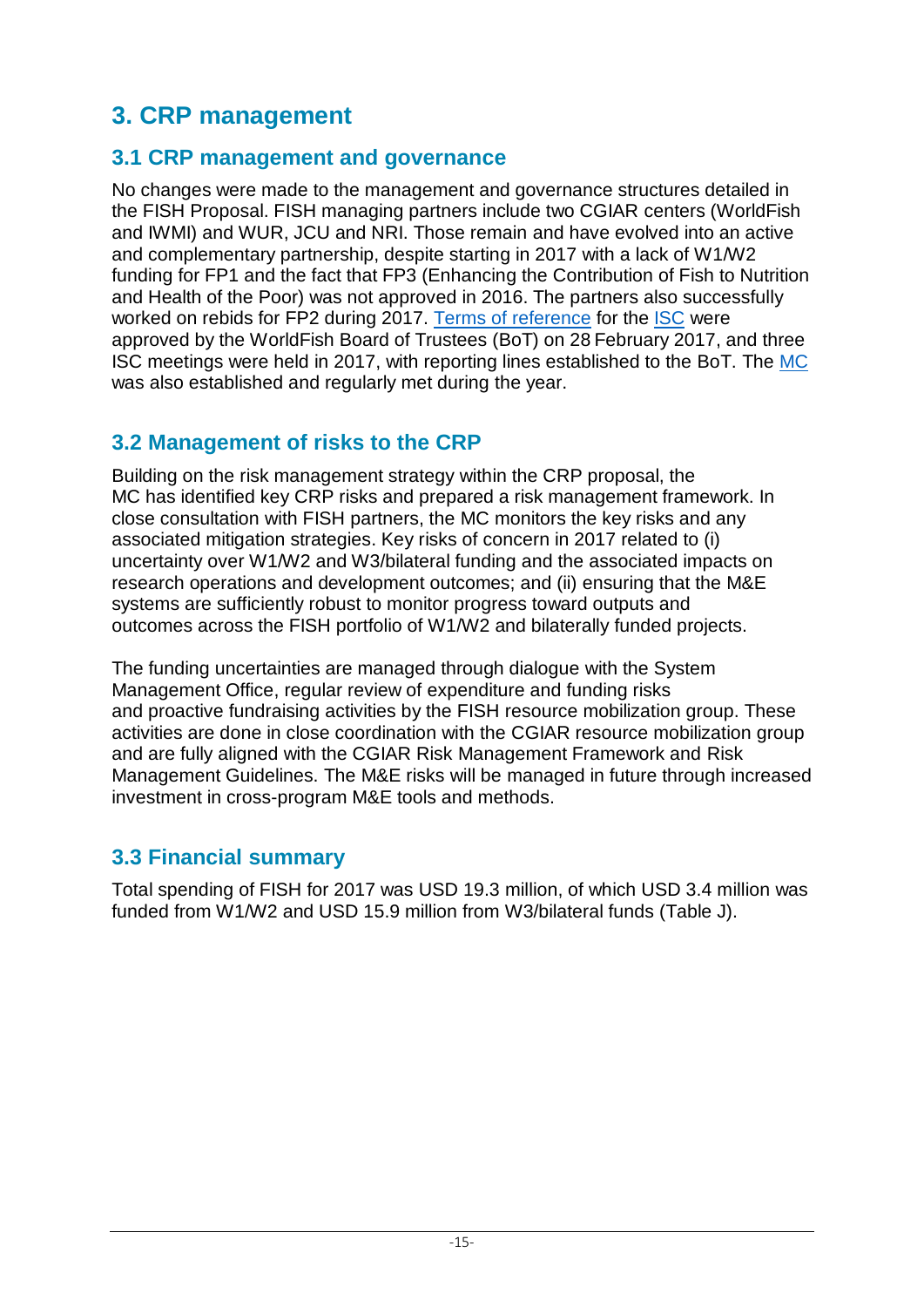## **Tables**

## **Table A. Evidence on progress toward SLOs**

#### **Table A-1. Evidence on progress toward SLOs (sphere of interest)**

| SLO target (2022)                                                                                                        | Brief summary of new evidence of CGIAR contribution to relevant targets for<br>this CRP (with citation)                                                                                                                                                                                                                                                                                                                                                                                                                                                                                                                                                                                                                                                                                                                                                                                                                                                                                                                                                                                                                                                                                                                                                                                                 | <b>Expected additional</b><br>contribution before end of<br>2022 (if not already fully<br>covered)                                                                                                                                                                                                                                                                                                                                                                                                                                          |
|--------------------------------------------------------------------------------------------------------------------------|---------------------------------------------------------------------------------------------------------------------------------------------------------------------------------------------------------------------------------------------------------------------------------------------------------------------------------------------------------------------------------------------------------------------------------------------------------------------------------------------------------------------------------------------------------------------------------------------------------------------------------------------------------------------------------------------------------------------------------------------------------------------------------------------------------------------------------------------------------------------------------------------------------------------------------------------------------------------------------------------------------------------------------------------------------------------------------------------------------------------------------------------------------------------------------------------------------------------------------------------------------------------------------------------------------|---------------------------------------------------------------------------------------------------------------------------------------------------------------------------------------------------------------------------------------------------------------------------------------------------------------------------------------------------------------------------------------------------------------------------------------------------------------------------------------------------------------------------------------------|
| 1.1 100 million more farm households<br>have adopted improved varieties,<br>breeds, trees and/or management<br>practices | FISH is a new CRP that builds on earlier CRPs (L&F and AAS) to continue the<br>process of development and dissemination of improved tilapia strains to fish<br>farmers. These strains arising from CGIAR research have now been disseminated<br>directly by WorldFish to farmers in 16 countries, and the strains continue to be in<br>high demand and widely disseminated. In 2017, FISH collaborated directly with<br>partners in Bangladesh, Egypt, India and Timor-Leste for further dissemination.<br>The technological advance of genetically improved farmed tilapia (GIFT) is widely<br>recognized as making significant contributions to tilapia supplies and fish farmer<br>livelihoods globally (Kumar and Engle 2016; Benzie and Lind 2017). SPIA-funded<br>research (available in summary in Herdt 2018, with full report in preparation for<br>publication in 2018) indicated almost 53% of production in sampled hatcheries in<br>Bangladesh and 40% of that in the Philippines are GIFT or GIFT-derived strains.<br>The SPIA study notes uncertainty in such national estimates and the need for<br>further research to confirm contributions to farmer productivity and income as well<br>as broader contributions to nutrition and poverty. Such research is a 2018 FISH<br>priority. | Ongoing evaluations will provide<br>further evidence of the<br>contributions of aquaculture and<br>SSF to this SLO.<br>The CRP proposal target of 4.9<br>million households remains,<br>resulting from adopted improved<br>tilapia breeds, improved feeds,<br>improved aquaculture<br>management practices and<br>improved fisheries management<br>practices by 2022. ToC<br>consultations during 2018 are<br>intended to detail country-level<br>change mechanisms for<br>achieving this SLO, and may also<br>lead to some revision of the |
|                                                                                                                          | Improved fisheries co-management innovations also continue to be widely<br>disseminated and adopted through various mechanisms, including through<br>WorldFish-managed bilateral projects. In Bangladesh riverine fisheries, training,<br>institutional development (including 448 hilsa conservation groups) and<br>government policy shifts led to increasing adoption of management improvements<br>in 2017, including by some of the most marginalized fisher communities in<br>Bangladesh (Dutton et al. 2018).                                                                                                                                                                                                                                                                                                                                                                                                                                                                                                                                                                                                                                                                                                                                                                                    | targets.                                                                                                                                                                                                                                                                                                                                                                                                                                                                                                                                    |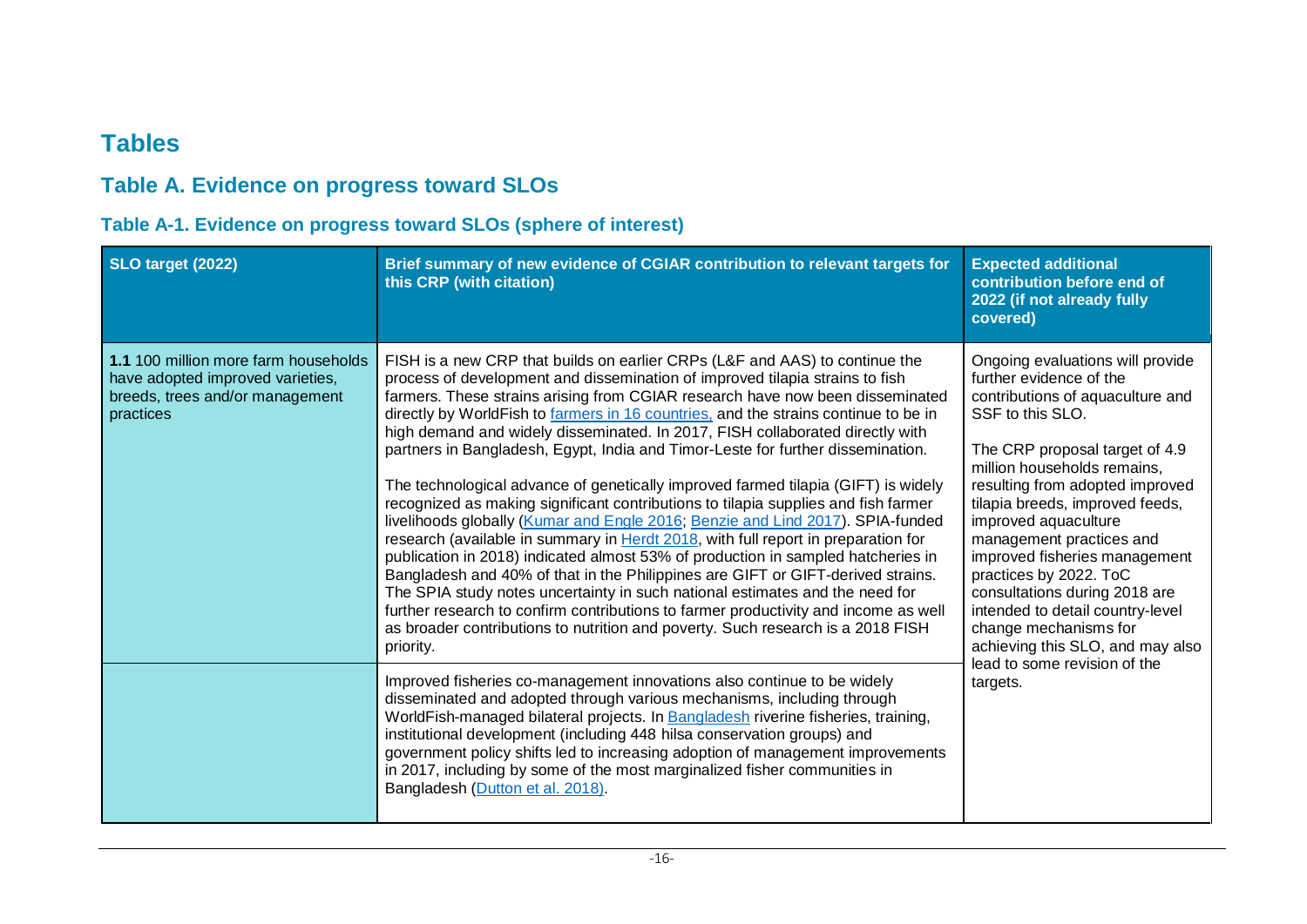|                                                                                                                            | Fisheries co-management and community-based fisheries management (CBFM)<br>measures being implemented elsewhere in FISH focal countries: in Bangladesh<br>(inland riverine regions of the NW, Mustafa et al. 2017); the Solomon Islands<br>(CBFM in five community clusters; and in rice field landscapes of Cambodia and<br>Myanmar. In Cambodia, improved management practices for fisheries (community-<br>managed fish refuges) are being adopted, with 244 management plans for fish<br>refuges integrated within community investment plans (CIPs) by March 2018<br>(WorldFish 2018).                                                                                                                                                                                                                                                                                                                                                                                                                                                                                                                                                                                                                                                                                                                                                                                                                    |                                             |
|----------------------------------------------------------------------------------------------------------------------------|----------------------------------------------------------------------------------------------------------------------------------------------------------------------------------------------------------------------------------------------------------------------------------------------------------------------------------------------------------------------------------------------------------------------------------------------------------------------------------------------------------------------------------------------------------------------------------------------------------------------------------------------------------------------------------------------------------------------------------------------------------------------------------------------------------------------------------------------------------------------------------------------------------------------------------------------------------------------------------------------------------------------------------------------------------------------------------------------------------------------------------------------------------------------------------------------------------------------------------------------------------------------------------------------------------------------------------------------------------------------------------------------------------------|---------------------------------------------|
| 1.2 30 million people, of which 50%<br>are women, assisted to exit poverty                                                 | No new evidence for FP1 in 2017. Quantitative analyses of the direct and indirect<br>economic impacts, including impacts on poverty of our improvements in<br>aquaculture productivity are in progress for Bangladesh, Egypt, India and Timor-<br>Leste.<br>In SSF, evidence from riverine fisheries co-management interventions in<br>Bangladesh (evaluated by Dutton et al. 2018) showed increased economic<br>benefits for 25,473 household members (15,180 men and 10,293 women) annually<br>through provision of livelihood support measures during the period when hilsa                                                                                                                                                                                                                                                                                                                                                                                                                                                                                                                                                                                                                                                                                                                                                                                                                                 | CRP proposal target: 3.5 million<br>people. |
|                                                                                                                            | fishing is banned by government legislation.                                                                                                                                                                                                                                                                                                                                                                                                                                                                                                                                                                                                                                                                                                                                                                                                                                                                                                                                                                                                                                                                                                                                                                                                                                                                                                                                                                   |                                             |
| 2.3 150 million more people, of which<br>50% are women, without deficiencies<br>in one or more essential<br>micronutrients | Evidence of the potential contribution of FISH to this SLO emerged from two recent<br>studies.<br>Fielder et al. (2016) conducted a cost-benefit analysis of a Bangladesh national<br>household pond investment for a vitamin A fish - the mola carplet<br>(Amblypharyngodon mola). The research concluded that an 11-year, USD 23<br>million project would increase average daily vitamin A intakes by 7 µg retinol<br>activity equivalent (RAE), reduce the prevalence of IVAI by 1.1 percentage points<br>and save 3000 lives and 100,000 disability-adjusted life years (DALYs), at a cost of<br>USD 194 per DALY saved, a financially viable and cost-effective intervention for<br>addressing vitamin A deficiencies in Bangladesh. The mola carplet is a component<br>of the carp-based polyculture systems that are the subject of the FISH program<br>research in Bangladesh, with potential for scaling elsewhere in South Asia<br>(Pakistan, India, Nepal).<br>Castine et al. (2017) assessments of Bangladesh carp polyculture systems show<br>that integration of the mola carplet contributes significantly to the micronutrients<br>produced from all fish in homestead ponds. Mola contributed 98%, 56% and 35%<br>of the total vitamin A, iron and zinc produced, respectively, despite comprising only<br>15% of the total fish production by weight. If consumed within the household, mola | CRP proposal target: 2.4 million<br>people. |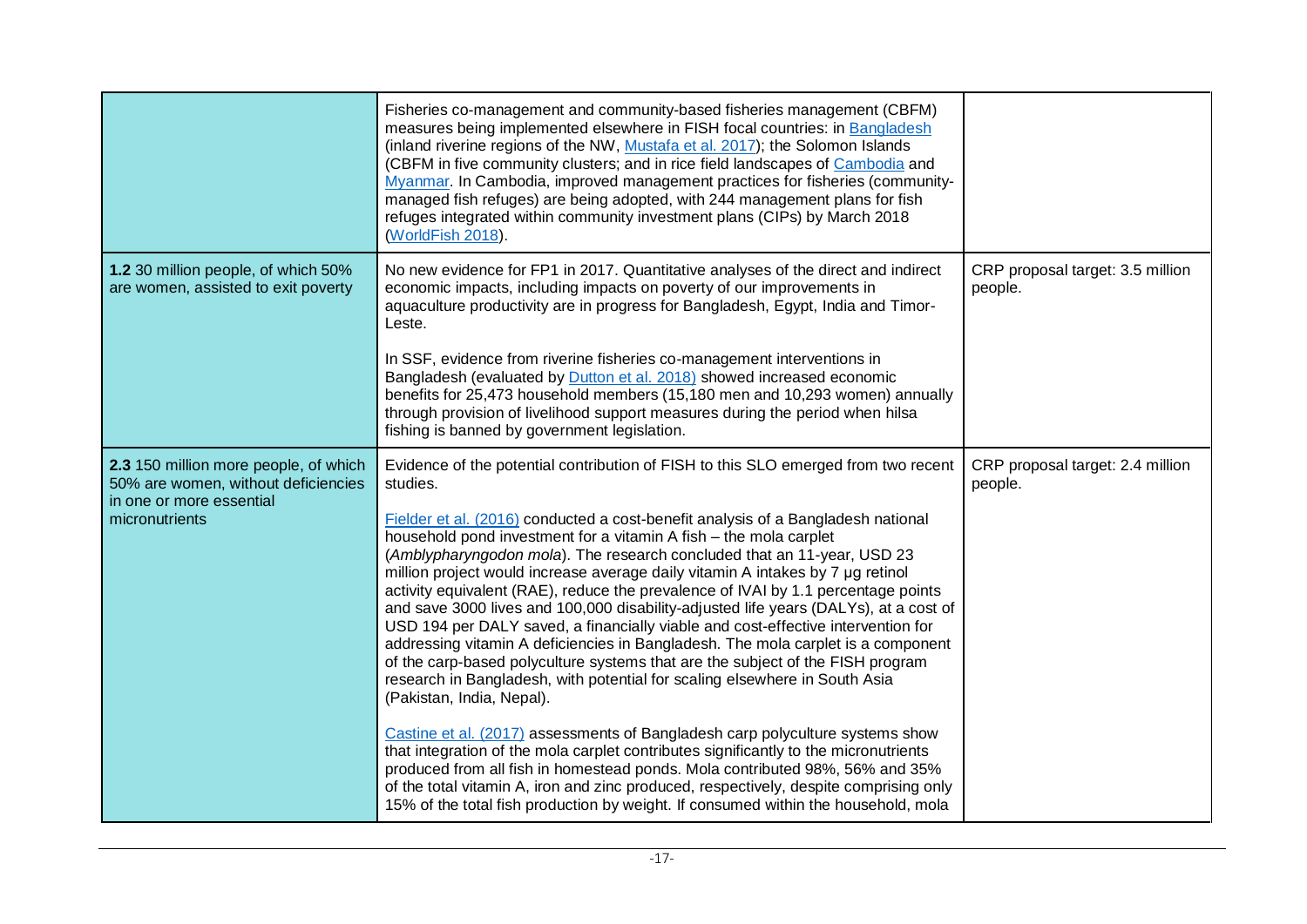|                                                                              | could contribute half of the vitamin A and a quarter of the iron intake recommended<br>for a family of four, annually. Further, homestead ponds are uniquely accessible to<br>women who prepare the household food.                                                                                                                                                                                                                                                                                                                                                                                                                                                                                                                                                                                       |                                                                                  |
|------------------------------------------------------------------------------|-----------------------------------------------------------------------------------------------------------------------------------------------------------------------------------------------------------------------------------------------------------------------------------------------------------------------------------------------------------------------------------------------------------------------------------------------------------------------------------------------------------------------------------------------------------------------------------------------------------------------------------------------------------------------------------------------------------------------------------------------------------------------------------------------------------|----------------------------------------------------------------------------------|
|                                                                              | Bell et al. (2017) and Albert et al. (2016) assessed nearshore FADs. When<br>combined with measures to sustain catches of coastal demersal fish,<br>operationalizing the use of nearshore FADs is expected to help several Pacific<br>Island countries to increase community access to fish, contributing to this SLO.                                                                                                                                                                                                                                                                                                                                                                                                                                                                                    |                                                                                  |
| <b>3.1</b> 5% increase in water and nutrient<br>efficiency in agroecosystems | No new evidence in 2017.                                                                                                                                                                                                                                                                                                                                                                                                                                                                                                                                                                                                                                                                                                                                                                                  | CRP proposal target: 4.8 million<br>metric tons of fish per annum.               |
| 3.2 Reduction in 'agriculturally'<br>related GHG emissions by 5%             | No new evidence in 2017.                                                                                                                                                                                                                                                                                                                                                                                                                                                                                                                                                                                                                                                                                                                                                                                  | CRP proposal target: 4.8 million<br>metric tons of fish per annum.               |
| 3.3 55 million ha degraded land area<br>restored                             | Evidence of contribution to this outcome comes from WorldFish-managed bilateral<br>projects in 2017, with 186,050 of water area under improved management through<br>co-management in Bangladesh (Dutton et al. 2018) and (as yet unquantified)<br>progress made in Solomon Islands, Cambodia and Myanmar.                                                                                                                                                                                                                                                                                                                                                                                                                                                                                                | CRP proposal target: 3.3 million<br>ha of restored land and water<br>ecosystems. |
|                                                                              | In many contexts, co-management or CBFM are the only feasible strategies to<br>improve governance of natural resources. Reviews illustrate that outcomes of<br>increased fish productivity, biodiversity improvements and fisher income are<br>variable (Evans et al. 2011) but more likely to be positive for coastal, benthic and<br>demersal and single-species fisheries (Gutierrez 2011). Recent meta-analyses<br>(and individual cases) show fish biomass can be better than expected where there<br>are 'high levels of local engagement in the management process  and the<br>presence of sociocultural governance institutions' (Cinner et al. 2016), and<br>ecological outcomes are more likely to be positive in coastal (rather than inland)<br>and demersal (rather than pelagic) fisheries. |                                                                                  |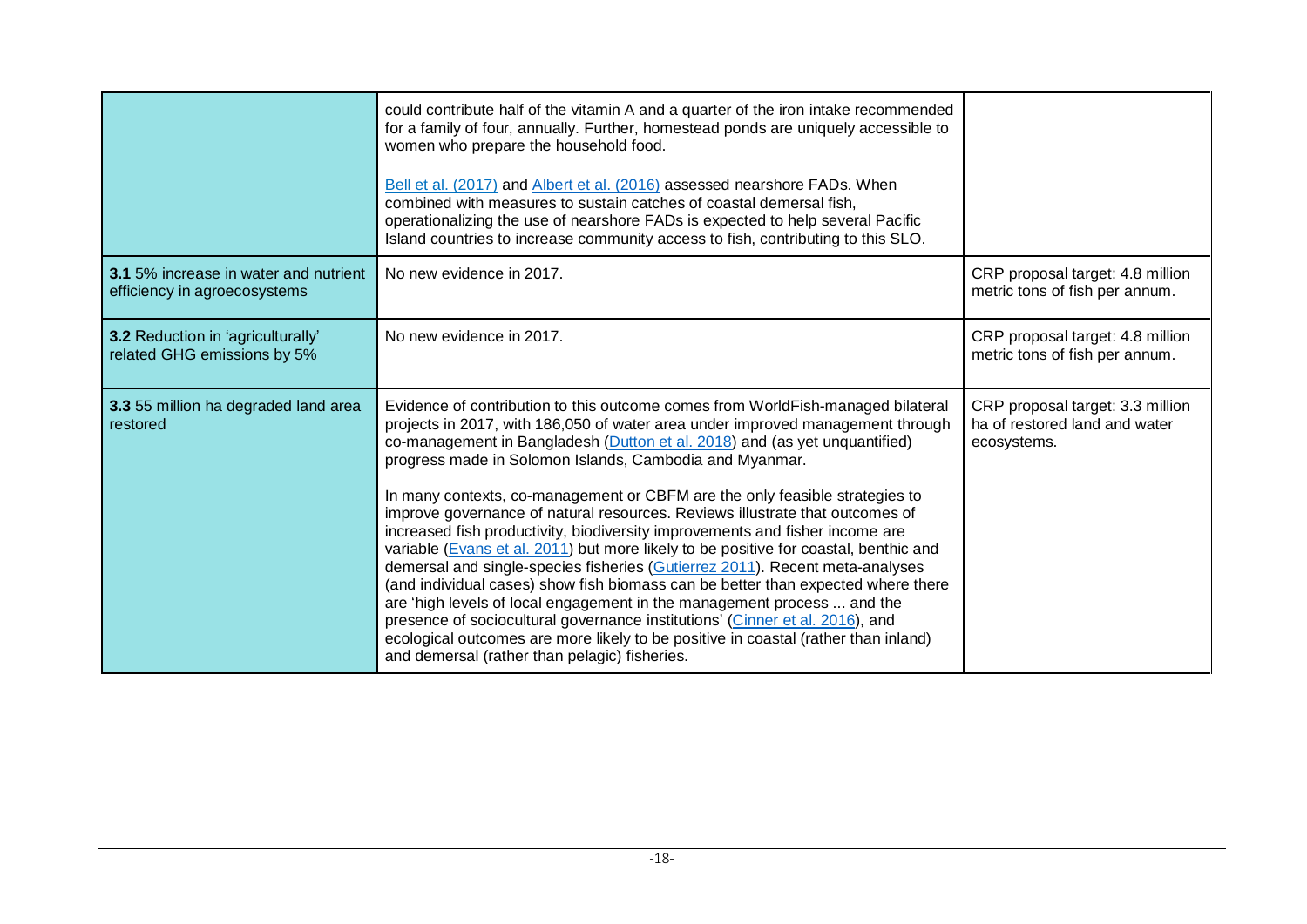| Title of outcome case<br>study                                                                                                                           | No. of sub-IDO                                                                                                                            | <b>Links to evidence*</b>                                                                                                                                                                       | Space for additional, very brief details, including on<br><b>crosscutting issues</b>                                                                                                                                                                                                                                        |
|----------------------------------------------------------------------------------------------------------------------------------------------------------|-------------------------------------------------------------------------------------------------------------------------------------------|-------------------------------------------------------------------------------------------------------------------------------------------------------------------------------------------------|-----------------------------------------------------------------------------------------------------------------------------------------------------------------------------------------------------------------------------------------------------------------------------------------------------------------------------|
| Studies to assess on-farm<br>performance of improved<br>tilapia strains (input use,<br>outputs, production and<br>profitability)—Egypt and<br>Bangladesh | 1.3.2: Increased livelihoods<br>opportunities<br>1.3.3: Increased value capture<br>by producers<br>1.3.4: More efficient use of<br>inputs | <b>IFAD Technical Report.</b>                                                                                                                                                                   | Adoption of improved tilapia strains in Egypt provides<br>improvements in growth (12%), food conversion ratios (FCR,<br>13%) and profitability (48%) compared with existing farmed<br>tilapia strains. Bangladesh study has been extended into and<br>will be reported in 2018.                                             |
| Identifying improved strains<br>and best practices to<br>reduce GHG emissions<br>from tilapia farming in<br>Africa and South Asia                        | 1.3.4: More efficient use of<br>inputs<br>3.3.3: Reduced net GHG<br>emissions from agriculture,<br>forests and other forms of land<br>use | Benchmarking the<br>environmental performance of<br>best management practice and<br>genetic improvements in<br>Egyptian aquaculture using<br>life-cycle assessment<br>(Henriksson et al. 2017). | Life-cycle assessments indicate that the ninth generation of<br>the Abbassa tilapia strain helped reduce life-cycle<br>environmental impacts by up to 36%.<br>Improved practices and genetically improved tilapia<br>increased efficiencies in food utilization, providing both<br>environmental and monetary improvements. |

### **Table A-2. List of new outcome case studies from this reporting year (sphere of influence)**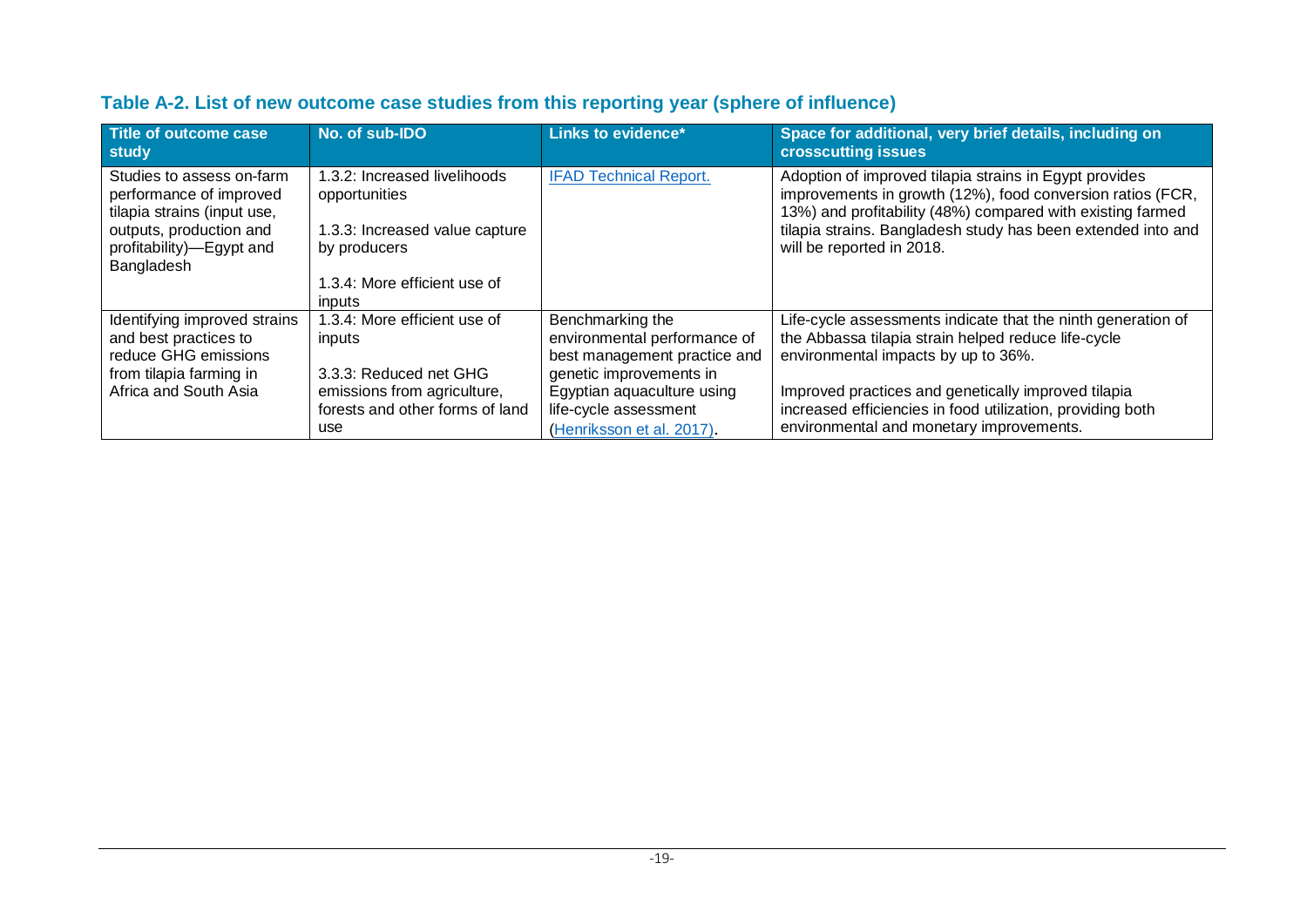| Identifying pathways for<br>community-based<br>management in small-scale<br>fisheries interventions | 3.2.1: More productive and<br>equitable management of<br>natural resources<br>3.3.1: Increased resilience of<br>agroecosystems and<br>communities, especially those<br>including smallholders<br>XC 2.1.3: Improved capacity of<br>women and young people to<br>participate in decision-making | Case studies from:<br>Solomon Islands: WorldFish<br>and Solomon Islands<br>Government (2018); Blythe et<br>al. (2017); Schwarz et al.<br>(2017).<br>Bangladesh: Halls et al.<br>(2017). | Assessment framework devised and applied and will inform<br>future MEL framework, indicators and site selection for CBFM<br>(Blythe et al. 2017).<br>Assessment of 10 years of CBFM in Solomon Islands<br>conducted across direct engagements (Schwarz et al. 2017)<br>test and critique the value of resilience principles, and<br>illustrate that improved sustainability of CBFM is fostered<br>through local to programmatic learning, avoidance of<br>rigidity/fostering adaptive systems, and facilitating linkage<br>across scales of governance, identifying elements for<br>imbedding and testing in both Cluster 1 and 2 interventions.<br>Assessment of 10 years of CBFM as national programs<br>(WorldFish and Solomon Islands Government 2018)<br>illustrates buy-in to scaling CBFM but also focuses on key<br>shortcomings in terms of governance of external drivers,<br>existence of models of spread and gender concerns. These<br>areas inform FISH CRP research design and partnerships.<br>Multi-year assessment of CBFM interventions across 107<br>water bodies in Bangladesh indicate that fish abundance is<br>enhanced and at least sustained via CBFM. |
|-----------------------------------------------------------------------------------------------------|------------------------------------------------------------------------------------------------------------------------------------------------------------------------------------------------------------------------------------------------------------------------------------------------|-----------------------------------------------------------------------------------------------------------------------------------------------------------------------------------------|-----------------------------------------------------------------------------------------------------------------------------------------------------------------------------------------------------------------------------------------------------------------------------------------------------------------------------------------------------------------------------------------------------------------------------------------------------------------------------------------------------------------------------------------------------------------------------------------------------------------------------------------------------------------------------------------------------------------------------------------------------------------------------------------------------------------------------------------------------------------------------------------------------------------------------------------------------------------------------------------------------------------------------------------------------------------------------------------------------------------------------------------------------------------------------------|
| Analysis of economic<br>returns in small-scale<br>fisheries value-chains                            | Sub-IDO 1.3.1: Diversified<br>enterprise opportunities<br>Sub-IDO 1.3.2: Increased<br>livelihood opportunities<br>Sub-IDO 1.3.3: Increased<br>value captured by producers                                                                                                                      | Purcell et al. (2017).                                                                                                                                                                  | Pacific small-scale fishers servicing international markets<br>receive marginal earnings relative to other value chain actors.<br>Upgrading of value-chain governance (and empowering local<br>and national actors in global value chains), such as through<br>fisher cooperatives, auction systems and ICT for price<br>intelligence, could improve efficiency and fisher incomes.                                                                                                                                                                                                                                                                                                                                                                                                                                                                                                                                                                                                                                                                                                                                                                                               |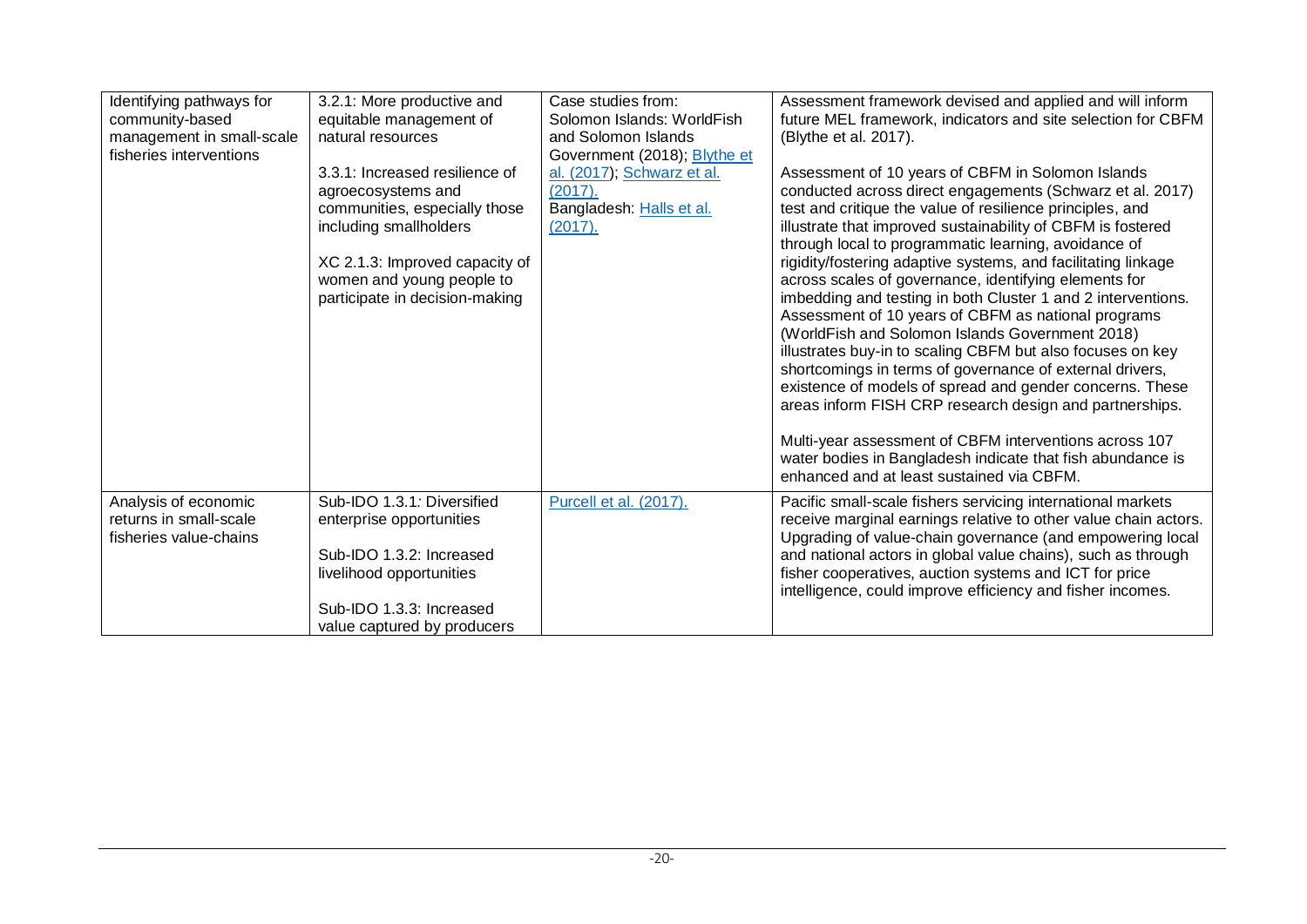| Identifying governance<br>responses and innovations<br>to strengthening resilience<br>and decreasing resource<br>competition in fishery<br>communities | 3.2.1: More productive and<br>equitable management of<br>natural resources<br>3.3.1: Increased resilience of<br>agroecosystems and<br>communities, especially those<br>including smallholders | Case studies from:<br>11 inland fisheries: Song et al.<br>(2017a) and Song et al.<br>(2017b) (e-book);<br>Uganda, Zambia and<br>Cambodia: Ratner et al.<br>(2017a), Ratner et al. (2017b),<br>Zambia, Solomon Islands:<br>Sukulu et al. (2016);<br>Bangladesh and Cambodia:<br>Apgar et al. (2017). | Inland fisheries operate amid competition for water<br>resources. Responses needed to build the resilience of<br>inland fisheries reside outside of the fisheries themselves and<br>within the multifunctional landscape, representing an<br>insurmountable challenge to classic fisheries governance.<br>Cases assess both classic and novel governance<br>approaches applied.<br>A synthesis (Song et al. 2017) draws insights from across 11<br>case studies (each fully elaborated in the e-book) (i.e. four<br>lake fisheries, three rivers, two deltaic/coastal brackish<br>waters and two wetland/floodplain fisheries) spanning<br>developed countries and the FISH focal and scaling countries<br>India, Myanmar, Bangladesh, Zambia, Kenya and Tanzania<br>as well as Uganda, Nepal and Zimbabwe. An approach is<br>developed to assess and identify entry points for change in<br>system characterization, valuation, power relations and<br>vertical policy interaction. The cases and analytical approach<br>to be applied and further refined in Cluster 2.<br>Ratner et al. (2017a), Ratner et al. (2017b) and Apgar et al.<br>(2017) test and assess collaborative, participatory and<br>negotiated approaches that have overcome resource<br>competition, avoided conflict over use and ownership rights,<br>and opened new opportunities for deeper governance<br>change while achieving outputs of improved environmental<br>governance. These approaches will be integrated and<br>assessed in FISH and partner resource governance<br>interventions. |
|--------------------------------------------------------------------------------------------------------------------------------------------------------|-----------------------------------------------------------------------------------------------------------------------------------------------------------------------------------------------|-----------------------------------------------------------------------------------------------------------------------------------------------------------------------------------------------------------------------------------------------------------------------------------------------------|---------------------------------------------------------------------------------------------------------------------------------------------------------------------------------------------------------------------------------------------------------------------------------------------------------------------------------------------------------------------------------------------------------------------------------------------------------------------------------------------------------------------------------------------------------------------------------------------------------------------------------------------------------------------------------------------------------------------------------------------------------------------------------------------------------------------------------------------------------------------------------------------------------------------------------------------------------------------------------------------------------------------------------------------------------------------------------------------------------------------------------------------------------------------------------------------------------------------------------------------------------------------------------------------------------------------------------------------------------------------------------------------------------------------------------------------------------------------------------------------------------------------------------------------------------------------------|
| Gender assessments in<br>aquaculture                                                                                                                   | XC 2.1.1: Gender-equitable<br>control of productive assets<br>and resources<br>XC 2.1.3: Improved capacity of<br>women and young people to<br>participate in decision-making                  | Case studies from:<br>Myanmar: Aregu et al. (2017);<br>Bangladesh and Indonesia:<br>Choudhury et al. (2017).                                                                                                                                                                                        | Gender assessments provide a baseline of current<br>knowledge and practices, and guidance on research and<br>development actions required for the future.                                                                                                                                                                                                                                                                                                                                                                                                                                                                                                                                                                                                                                                                                                                                                                                                                                                                                                                                                                                                                                                                                                                                                                                                                                                                                                                                                                                                                 |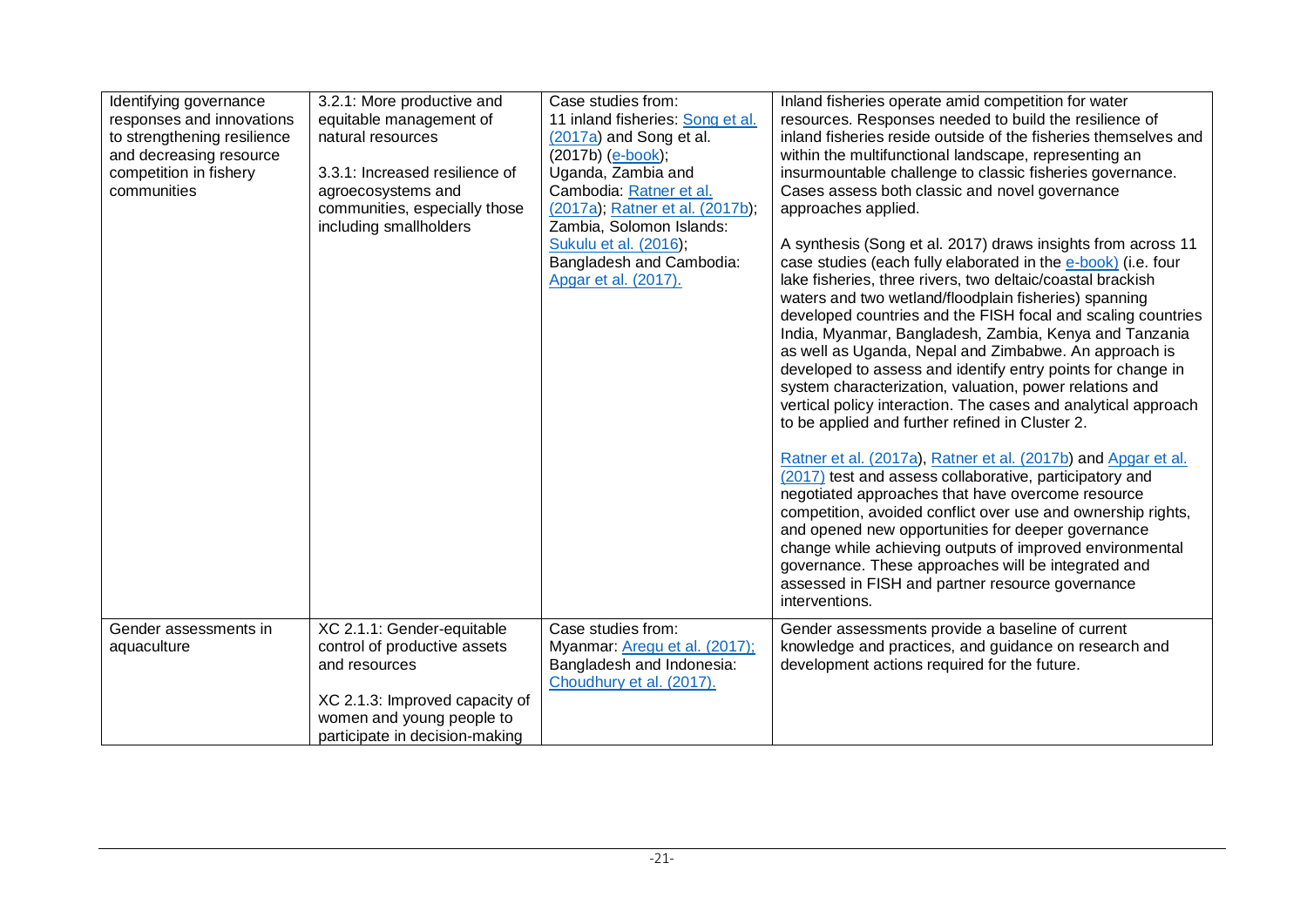| Gender assessments in | XC 2.1.1: Gender-equitable     | Case studies from six fishing | Case studies showing that gendered negotiations mediate                                                                      |
|-----------------------|--------------------------------|-------------------------------|------------------------------------------------------------------------------------------------------------------------------|
| fisheries             | control of productive assets   | communities in Cambodia, the  | the capacity to innovate but that wider structural constraints                                                               |
|                       | and resources                  | Philippines and Solomon       | are important constraints for both men and women. The                                                                        |
|                       |                                | Islands:                      | findings show that men's and women's capacity to innovate is                                                                 |
|                       | XC 2.1.3: Improved capacity of | Locke et al. (2017);          | strongly mediated by the behavior of their marriage partner.                                                                 |
|                       | women and young people to      | Lawless et al. (2017),        | Consequently, gender research from a social relational                                                                       |
|                       | participate in decision-making | combined with and building on | perspective has an important contribution to make in                                                                         |
|                       |                                | Cohen et al. (2016);          | understanding poor fishing communities where new ways of                                                                     |
|                       |                                | Zambian fishing camp studies: | doing things or new technologies are being promoted.                                                                         |
|                       |                                | Cole et al. (2018).           | Research has been interpreted into guidance for resource                                                                     |
|                       |                                |                               | management and development interventions (such as                                                                            |
|                       |                                |                               | Lawless et al. 2017).                                                                                                        |
|                       |                                |                               |                                                                                                                              |
|                       |                                |                               | Research on the application of a gender-transformative                                                                       |
|                       |                                |                               | approach to fish value chains in Zambian fishing camps that                                                                  |
|                       |                                |                               | combine technical innovation to reduce fish postharvest                                                                      |
|                       |                                |                               | losses with social innovation to improve gender relations may<br>hold promise for enabling fishery-dependent people to shift |
|                       |                                |                               | pathways out of social-ecological traps.                                                                                     |
|                       |                                |                               |                                                                                                                              |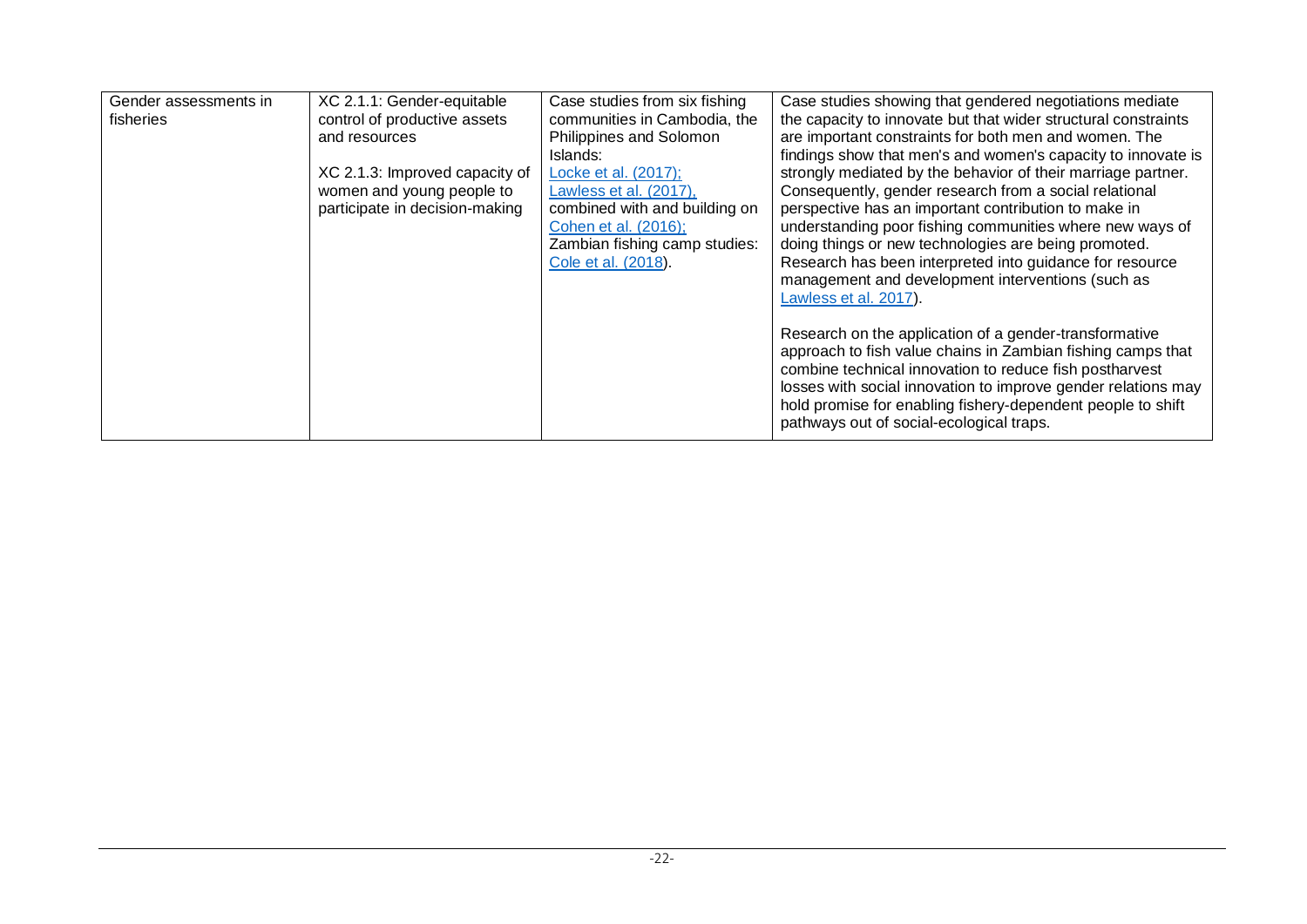## **Table B. Status of planned milestones**

| <b>Flag</b><br>ship | <b>Mapped and</b><br>contributing to<br>sub-IDO                                                                  | <b>2022 CRP</b><br>outcomes (from<br>proposal)                                                                                                                             | <b>Milestone*</b>                                                                                                                                                                                                                         | 2017 milestones<br>status (completed,<br>extended or<br>canceled) | Provide evidence for completed milestones**<br>or explanation for extended or canceled<br>milestones                                                                                                                                                                                                                                                                                                                         |
|---------------------|------------------------------------------------------------------------------------------------------------------|----------------------------------------------------------------------------------------------------------------------------------------------------------------------------|-------------------------------------------------------------------------------------------------------------------------------------------------------------------------------------------------------------------------------------------|-------------------------------------------------------------------|------------------------------------------------------------------------------------------------------------------------------------------------------------------------------------------------------------------------------------------------------------------------------------------------------------------------------------------------------------------------------------------------------------------------------|
| FP <sub>1</sub>     | 1.3.1: Enhanced<br>genetic gain                                                                                  | Outcome 1.1: 1.5<br>million households<br>have access to and<br>are using our<br>selectively improved,<br>faster growing and<br>more resilient strains                     | Milestone 1.1.1: Genomic<br>selection strategy for<br>improved tilapia prepared<br>with partners and<br>integrated in 2018 FISH<br>research plans.<br>Milestone 1.1.2: Impact                                                             | Completed<br>Completed.                                           | Research integrated into FISH POWB 2018.<br>Genomics research plan drafted (publication<br>August 2018).<br>Workshop report and Nature Genetics article.<br>Prior dissemination activities in Egypt have been                                                                                                                                                                                                                |
|                     |                                                                                                                  | of tilapia and carp<br>seed.                                                                                                                                               | assessments of prior<br>dissemination activities<br>completed in Bangladesh,<br>Egypt (focal countries) and<br>dissemination of existing<br>improved tilapia strains<br>continued in Bangladesh,<br>Egypt and India (scaling<br>country). | Extended for<br>additional data<br>collection in<br>Bangladesh    | assessed in Egypt (IFAD Technical Report) and a<br>journal article is in preparation. In Bangladesh, the<br>survey was repeated to validate the 2017<br>assessment. Dissemination of improved tilapia<br>breeds continued in Bangladesh, Egypt and India,<br>plus Timor-Leste.                                                                                                                                               |
|                     |                                                                                                                  |                                                                                                                                                                            | Milestone 1.1.3: Gender-<br>integrated end user<br>preference review<br>completed and research<br>capacity and methods in<br>place to conduct user<br>preference research.                                                                | Completed                                                         | Capacity development was successfully<br>undertaken through the Gender and Breeding<br>PDF Initiative and methods successfully identified<br>and consolidated in a Tool Navigator: Using<br>market-based research methods for user-<br>responsive innovation as well as disseminated<br>through a workshop at the CGIAR Gender<br>Science Conference. Journal article on trait<br>preferences in final draft for submission. |
|                     | 1.3.4: More efficient<br>use of inputs<br>1.4.2/2.1.2: Closed<br>yield gaps through<br>improved<br>agronomic and | Outcome 1.2: 2.5<br>million households<br>have adopted disease-<br>detection and control<br>strategies, cost-<br>effective and<br>sustainable aquafeeds<br>and/or improved | Milestone 1.2.1: Diseases<br>of tilapia strains assessed,<br>and biosecurity measures<br>designed and implemented<br>in tilapia breeding programs<br>in Bangladesh, Egypt (focal<br>countries) and Malaysia.                              | Completed                                                         | Tilapia health assessments completed, and<br>biosecurity measures designed and implemented<br>in Bangladesh and Egypt. New epidemiology and<br>health economics tool developed with NVI. Key<br>publications produced:<br>Nicholson et al. (2017);<br>Fathi et al. (2017);<br>Jansen and Mohan (2017).                                                                                                                       |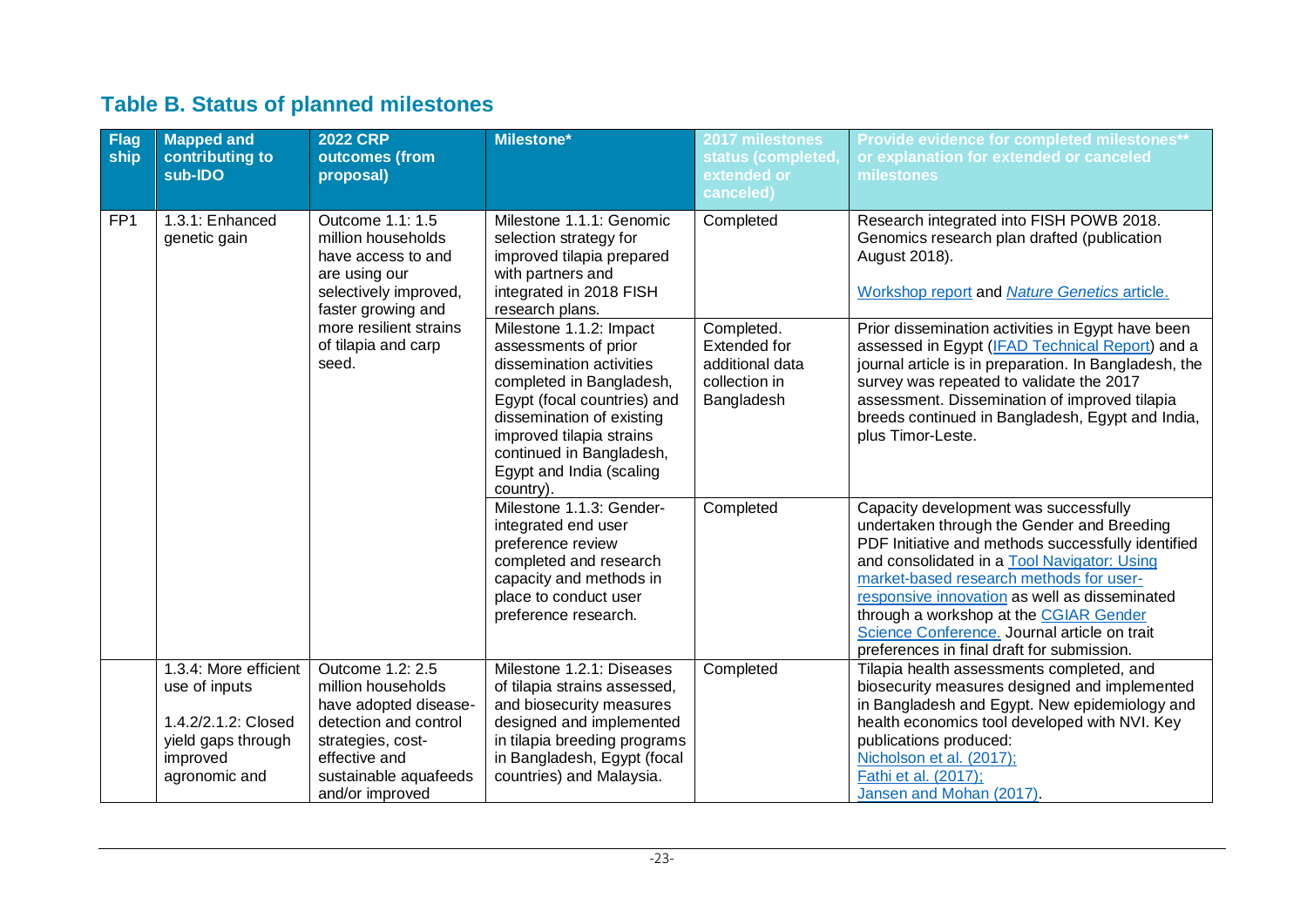| animal husbandry      | aquaculture                                | Milestone 1.2.2: Priority  | Completed          | Priority ingredients identified, and research                           |
|-----------------------|--------------------------------------------|----------------------------|--------------------|-------------------------------------------------------------------------|
| practices             | management                                 | ingredients identified for |                    | integrated into FISH POWB 2018.                                         |
|                       | practices.                                 | tilapia and carp aquafeed  |                    | Priority ingredient working paper drafted                               |
| 2.3.2: Reduced        |                                            | research via focal country |                    | (publication in August 2018).                                           |
| livestock and fish    |                                            | assessments, cross-CRP     |                    |                                                                         |
| disease risks         |                                            | dialogue (RICE, RTB,       |                    | Cooperation with RICE initiated in Myanmar and                          |
| associated with       |                                            | LIVESTOCK) and dialogue    |                    | co-funded intern agreed with RTB, starting August                       |
| intensification and   |                                            | with other partners, and   |                    | 2018. Dialogue ongoing in 2018 with LIVESTOCK                           |
| climate change        |                                            | results integrated in 2018 |                    | on cooperation in Nigeria and a global feeds and                        |
|                       |                                            | FISH research plans.       |                    | forages initiative.                                                     |
|                       |                                            | Milestone 1.2.3: Best      | Completed          | Best practice guidelines prepared and                                   |
|                       |                                            | practice guidelines for    |                    | disseminated via training courses and partners in                       |
|                       |                                            | health and feed            |                    | Bangladesh, Egypt, Myanmar and India, including                         |
|                       |                                            | management packaged        |                    | basic biosecurity manual.                                               |
|                       |                                            | and disseminated via       |                    |                                                                         |
|                       |                                            | extension networks to fish |                    | An assessment was started on farm management                            |
|                       |                                            | farmers in Bangladesh,     |                    | practices in Bangladesh to assess adoption of                           |
|                       |                                            | Egypt, Myanmar (focal      |                    | BMPs and outcome for future improvements.                               |
|                       |                                            | countries) and India       |                    |                                                                         |
|                       |                                            | (scaling country).         |                    |                                                                         |
| 3.3.3: Reduced net    | Outcome 1.3: 4.8                           | Milestone 1.3.1: Baseline  | Completed in       | Life-cycle assessments completed and published                          |
| <b>GHG</b> emissions  | million metric tons of                     | assessments of GHG         | Bangladesh and     | in Bangladesh and Egypt:                                                |
| from agriculture,     | annual farmed fish                         | emissions and water and    | Egypt.             | Measuring the potential for sustainable                                 |
| forests and other     | production with                            | nutrient-use efficiency in | Extended for       | intensification of aquaculture in Bangladesh using                      |
| forms of land use     | reduced environmental                      | tilapia and carp farming   | Myanmar to give    | life-cycle assessment;                                                  |
|                       | impact and increased                       | completed and used to      | more time for data | Benchmarking the environmental performance of                           |
| 1.3.4: More efficient | resource-use                               | identify interventions in  | analysis           | best management practice and genetic                                    |
| use of inputs         | efficiency (measured                       | Bangladesh, Egypt and      |                    | improvements in Egyptian aquaculture using life-                        |
|                       | by 20% reduction in<br>GHG emissions and   | Myanmar (focal countries). |                    | cycle assessment.                                                       |
|                       |                                            |                            |                    |                                                                         |
|                       | 10% increase in water-<br>and nutrient-use |                            |                    | Datasets have been accessed and data analysis<br>is ongoing in Myanmar. |
|                       |                                            |                            |                    |                                                                         |
|                       | efficiency).                               |                            |                    |                                                                         |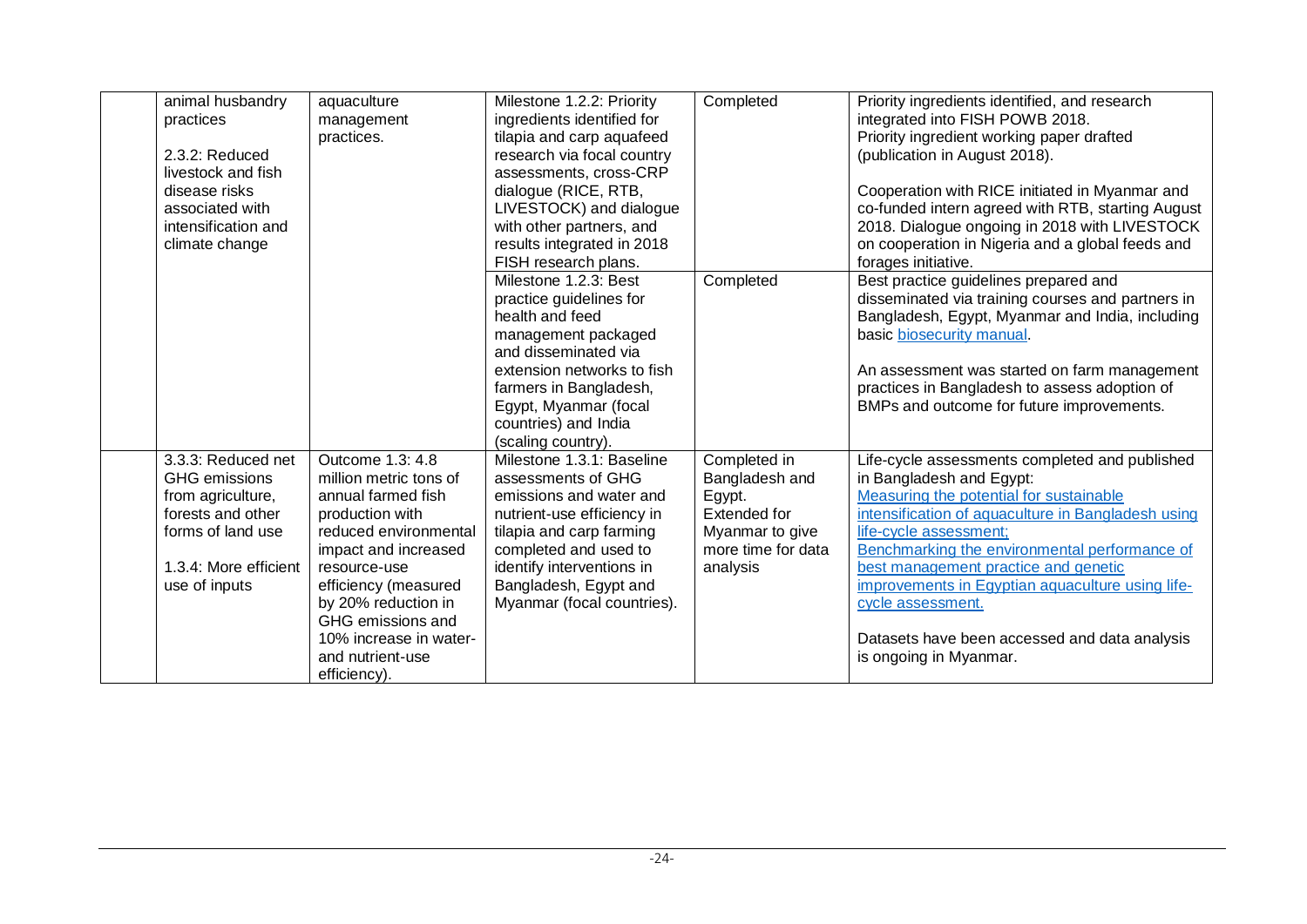| 1.3.1: Diversified    | Outcome 1.4: 2.3         | Milestone 1.4.1: Multi-      | Completed in       | Platform developed in Bangladesh, Egypt, Nigeria   |
|-----------------------|--------------------------|------------------------------|--------------------|----------------------------------------------------|
| enterprise            | million poor men,        | stakeholder partnership      | Bangladesh, Egypt, | and Myanmar with partners. An additional           |
| opportunities         | women and youth          | platforms for sustainable    | Myanmar and        | platform for feeds research in Vietnam, with       |
|                       | access improved          | aquaculture R&D convened     | Nigeria            | bilateral funding, provides new insights into      |
| 1.3.2: Increased      | livelihood opportunities | in Egypt, Nigeria,           |                    | innovation processes.                              |
| livelihood            | resulting from           | Bangladesh and Myanmar       |                    | Bangladesh: in partnership with the EURASTIP       |
| opportunities         | increased aquaculture    | (focal countries).           |                    | Project;                                           |
|                       | production and           |                              |                    | Egypt: since 2014, with hosting of major           |
| 1.4.2/2.1.2: Closed   | associated value         |                              |                    | conference in 2017;                                |
| yield gaps through    | chains and enterprise    |                              |                    | Myanmar: hosting of conference (publication        |
| improved              | development.             |                              |                    | expected August 2018);                             |
| agronomic and         |                          |                              |                    | Nigeria: workshop and country scoping analysis     |
| animal husbandry      |                          |                              |                    | (publication expected August 2018).                |
| practices             |                          |                              |                    | Review of innovation systems will also inform      |
|                       |                          |                              |                    | future development of each focal country           |
| 2.1.2: Increased      |                          |                              |                    | program.                                           |
| access to nutrient-   |                          |                              |                    |                                                    |
| rich foods            |                          |                              |                    | FISH gender lead also engaged in the cross-CRP     |
|                       |                          |                              |                    | publication Guidelines for innovation platforms in |
| XC 1.1.4:             |                          |                              |                    | agricultural research for development: Decision    |
| Enhanced capacity     |                          |                              |                    | support for research, development and funding      |
| to deal with climatic |                          |                              |                    | agencies on how to design, budget and implement    |
| risks and extremes    |                          |                              |                    | impactful innovation platforms.                    |
|                       |                          | Milestone 1.4.2: A gender-   | Completed          | Resource-consolidating methods and tools have      |
| XC 2.1.1: Gender-     |                          | integrated set of methods,   |                    | been collated and shared internally for gender     |
| equitable control of  |                          | tools and capacity available |                    | analysis by FISH researchers. The materials will   |
| productive assets     |                          | within FISH focal countries  |                    | be made publicly available later in 2018.          |
| and resources         |                          | for assessing aquaculture    |                    |                                                    |
|                       |                          | systems, value chains and    |                    | Publicly available tools and methods, and          |
| XC 2.1.3: Improved    |                          | entrepreneurial              |                    | publications demonstrating use of the tools        |
| capacity of women     |                          | opportunities for women      |                    | include:                                           |
| and young people      |                          | and youth.                   |                    | Tool Navigator: Using market-based research        |
| to participate in     |                          |                              |                    | methods for user-responsive innovation;            |
| decision-making       |                          |                              |                    | Review of gender and aquaculture value chains;     |
|                       |                          |                              |                    | Women-led entrepreneurship in Bangladesh           |
| XC 3.1.1: Increased   |                          |                              |                    | (article submitted for publication);               |
| capacity of           |                          |                              |                    | Assessment of gender barriers in Myanmar's         |
| beneficiaries to      |                          |                              |                    | small-scale aquaculture sector; women's            |
| adopt research        |                          |                              |                    | empowerment in aquaculture in Bangladesh and       |
| outputs.              |                          |                              |                    | Indonesia, published by <b>FAO</b> .               |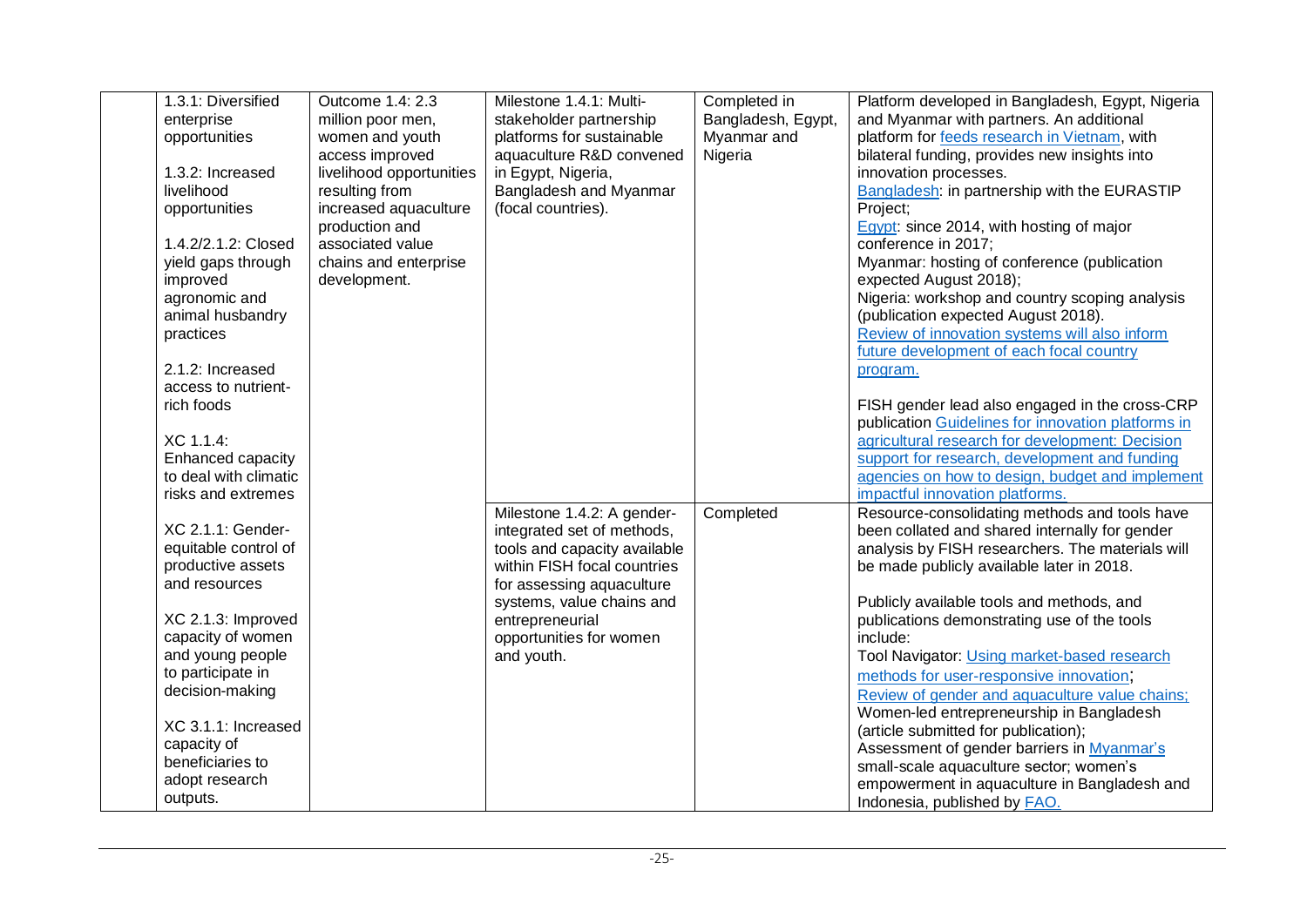| XC 3.1.3:<br>Conducive policy<br>environment | Milestone 1.4.3: Fish<br>supply-demand modeling<br>completed and used to<br>inform future targeting of | Completed | Modeling completed at Africa continental level:<br>presentation made at World Aquaculture Society<br>in Cape Town, June 2017. Manuscript on African<br>aquaculture futures submitted to Global Food |
|----------------------------------------------|--------------------------------------------------------------------------------------------------------|-----------|-----------------------------------------------------------------------------------------------------------------------------------------------------------------------------------------------------|
| $XC$ 4.1.2:                                  | FISH aquaculture                                                                                       |           | Security.                                                                                                                                                                                           |
| Enhanced capacity                            | technologies in Africa.                                                                                |           |                                                                                                                                                                                                     |
| in partner research                          | Results integrated into                                                                                |           | Modeling completed and two publications                                                                                                                                                             |
| organizations                                | FISH 2018 research plans.                                                                              |           | prepared for Indonesia, addressing fish supply                                                                                                                                                      |
| through training                             |                                                                                                        |           | and demand in Indonesia to 2030 and the role of                                                                                                                                                     |
| and exchange                                 |                                                                                                        |           | aquaculture; and environmental and                                                                                                                                                                  |
|                                              |                                                                                                        |           | socioeconomic potentials and limitations (the tools<br>and methods developed provide lessons for Africa                                                                                             |
|                                              |                                                                                                        |           | aquaculture development).                                                                                                                                                                           |
|                                              |                                                                                                        |           |                                                                                                                                                                                                     |
|                                              |                                                                                                        |           | Modeling tool being extended to Egypt in 2018,<br>with the intention of covering all FISH focal<br>countries with future fish-supply demand model                                                   |
|                                              |                                                                                                        |           | outputs.                                                                                                                                                                                            |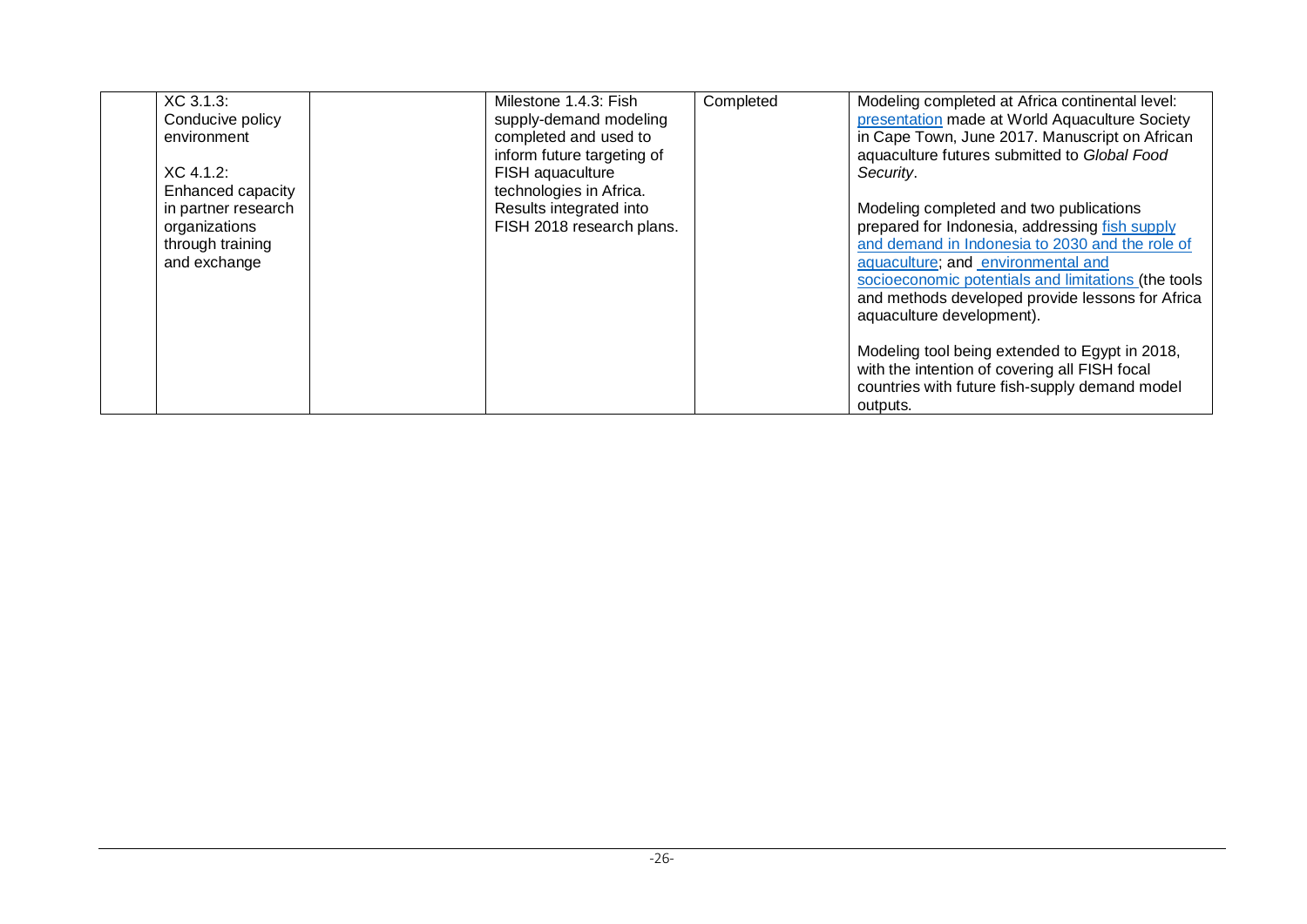| FP <sub>2</sub> | 1.3.2: Increased<br>livelihood<br>opportunities<br>1.1.1: Increased<br>household capacity<br>to cope with shocks<br>XC 1.1.4:<br>Enhanced capacity<br>to deal with climatic<br>risks and extremes<br>2.1.2: Increased<br>access to nutrient-<br>rich foods<br>XC 2.1.3: Improved<br>capacity of women<br>and young people<br>to participate in<br>decision-making<br>XC 2.1.1: Gender-<br>equitable control of<br>productive assets<br>and resources | Outcome 2.1: 1 million<br>fishery-dependent<br>households have<br>reduced poverty as a<br>result of adopting<br>improved fisheries<br>management. | Milestones 2.1.1:<br>Assessments of adaptive<br>management and livelihood<br>interventions in small-scale<br>marine and inland fisheries<br>in Bangladesh, Cambodia,<br>Myanmar and Solomon<br>Islands (focal countries),<br>the Philippines and Timor-<br>Leste (scaling countries). | Partially completed.<br>Further analysis<br>and publication<br>pending in Solomon<br>Islands,<br>Bangladesh,<br>Myanmar and<br>Cambodia<br>Assessment<br>delayed in the<br>Philippines | Global framework of adaptive capacity of coastal<br>communities developed and published in early<br>2018.<br>Adaptive management interventions examined<br>over 10 years for Solomon Islands and published<br>as a journal article: Critical reflections from<br>fostering adaptive community-based, co-<br>management in Solomon Islands' small-scale<br>fisheries.<br>Empirical assessment completed and published<br>for Bangladesh: Status of fish aggregating device<br>fishery in the River Titas of Bangladesh, and data<br>collection on FADs commenced in Timor-Leste<br>and Solomon Islands.<br>A modeling approach developed to enhance<br>Pacific SSF: Strengthening the resilience of small-<br>scale fisheries: A modeling approach to explore<br>the use of in-shore pelagic resources in<br>Melanesia.<br>Panel study data collected in Solomon Islands,<br>household data collected in Bangladesh,<br>Cambodia and Myanmar for further assessments.<br>Livelihood baseline completed and published for<br>Timor-Leste: Livelihood diversity and dynamism in<br>Timor-Leste; insights for coastal resource |
|-----------------|------------------------------------------------------------------------------------------------------------------------------------------------------------------------------------------------------------------------------------------------------------------------------------------------------------------------------------------------------------------------------------------------------------------------------------------------------|---------------------------------------------------------------------------------------------------------------------------------------------------|---------------------------------------------------------------------------------------------------------------------------------------------------------------------------------------------------------------------------------------------------------------------------------------|----------------------------------------------------------------------------------------------------------------------------------------------------------------------------------------|----------------------------------------------------------------------------------------------------------------------------------------------------------------------------------------------------------------------------------------------------------------------------------------------------------------------------------------------------------------------------------------------------------------------------------------------------------------------------------------------------------------------------------------------------------------------------------------------------------------------------------------------------------------------------------------------------------------------------------------------------------------------------------------------------------------------------------------------------------------------------------------------------------------------------------------------------------------------------------------------------------------------------------------------------------------------------------------------------------------------------|
|                 |                                                                                                                                                                                                                                                                                                                                                                                                                                                      |                                                                                                                                                   | Milestones 2.1.2:<br>Assessments have<br>informed design of adaptive<br>management and livelihood<br>interventions in inland<br>areas in Bangladesh,<br>Cambodia, Myanmar (focal<br>countries).                                                                                       | Completed                                                                                                                                                                              | governance and livelihood development.<br>Assessments informed design of interventions<br>and research for Bangladesh, Cambodia and<br>Myanmar.<br>In Timor-Leste, research on livelihood diversity<br>and dynamism was integrated into new project<br>development on management and livelihood<br>research.                                                                                                                                                                                                                                                                                                                                                                                                                                                                                                                                                                                                                                                                                                                                                                                                               |
|                 |                                                                                                                                                                                                                                                                                                                                                                                                                                                      | Outcome 2.2: 1.2<br>million people, of                                                                                                            | Milestone 2.2.1: Barriers<br>and opportunities for                                                                                                                                                                                                                                    | Completed                                                                                                                                                                              | Empirical research published on innovation and<br>gendered negotiations in fishery-dependent                                                                                                                                                                                                                                                                                                                                                                                                                                                                                                                                                                                                                                                                                                                                                                                                                                                                                                                                                                                                                               |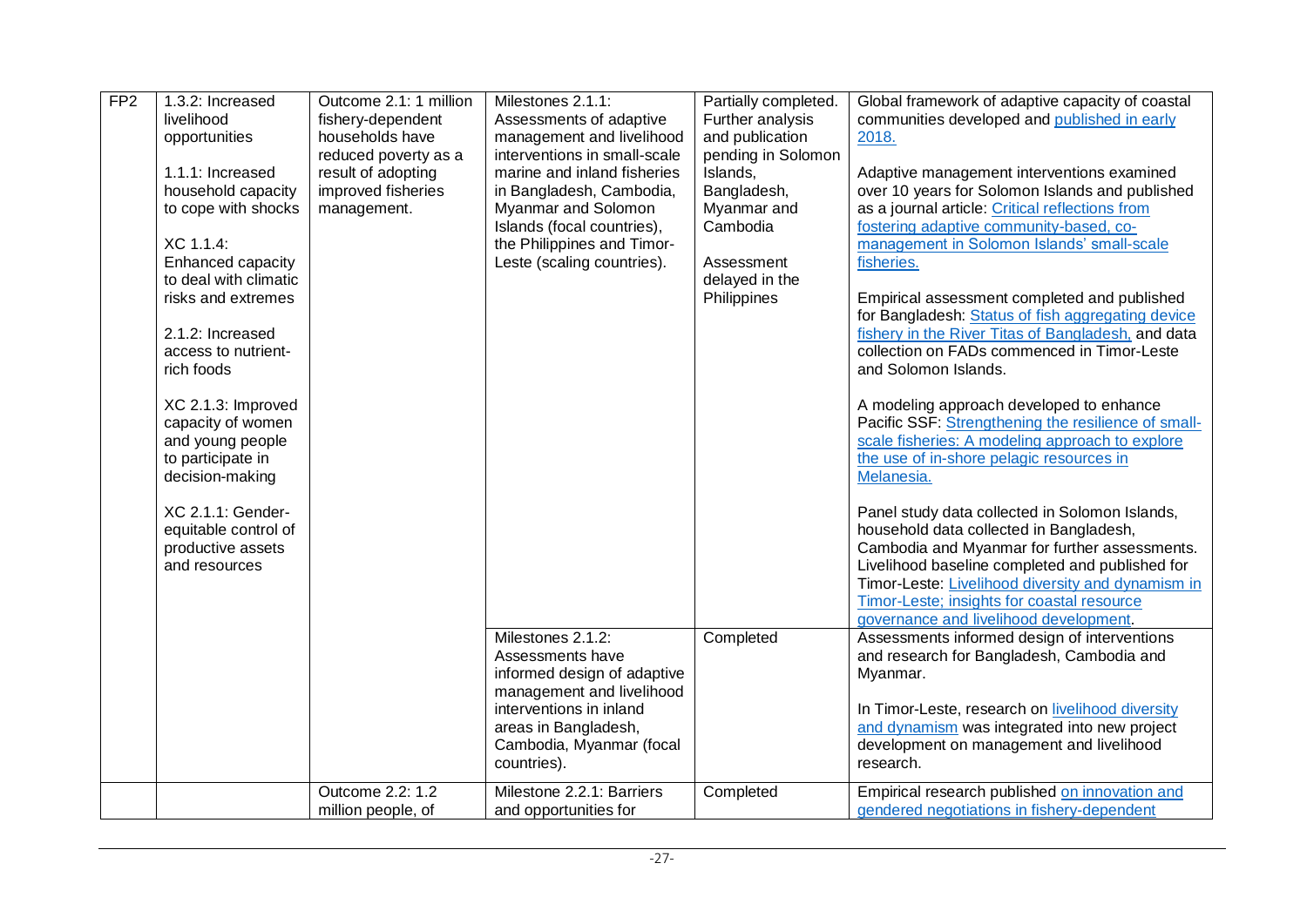| 1.3.2: Increased      | which 50% are        | gender-equitable            |                   | communities in Cambodia, the Philippines and             |
|-----------------------|----------------------|-----------------------------|-------------------|----------------------------------------------------------|
| livelihood            | women, assisted to   | governance and assets in    |                   | Solomon Islands.                                         |
| opportunities         | exit poverty through | fishery-dependent           |                   |                                                          |
|                       | livelihood           | communities identified.     |                   | Guidance document for <b>considering gender in</b>       |
| 1.1.1: Increased      | improvements.        |                             |                   | rural development.                                       |
| household capacity    |                      |                             |                   |                                                          |
| to cope with shocks   |                      |                             |                   | Contributed case study/analysis to promoting             |
|                       |                      |                             |                   | gender equity and equality through the FAO               |
| XC 1.1.4:             |                      |                             |                   | small-scale fisheries quidelines.                        |
| Enhanced capacity     |                      | Milestones 2.2.2:           | Completed         | Empirical assessment of rice field systems               |
| to deal with climatic |                      | Assessments completed of    |                   | enhancement completed in Bangladesh and                  |
| risks and extremes    |                      | rice field systems in South |                   | published in a journal article: <b>Effects of</b>        |
|                       |                      | and Southeast Asia as well  |                   | supplementary feeds with different protein levels        |
| XC 2.1.3: Improved    |                      | as options in farming       |                   | on growth and economic performances of Nile              |
| capacity of women     |                      | practices and policies that |                   | tilapia (Oreochromis niloticus) cultured in a rain-      |
| and young people      |                      | increase gender-equitable   |                   | fed rice-fish ecosystem; and an assessment               |
| to participate in     |                      | development outcomes for    |                   | completed in Cambodia: Rice field fisheries in           |
| decision-making       |                      | women and men small-        |                   | Cambodia: Enhancing the productivity through             |
|                       |                      | scale farmers and fishers.  |                   | community-managed fish refuges.                          |
| XC 2.1.1: Gender-     |                      | Milestones 2.2.3:           | Completed         | <b>Global Workshop on Nutrition-sensitive Fish Agri-</b> |
| equitable control of  |                      | Conceptual framework for    |                   | food Systems convened with policymakers and              |
| productive assets     |                      | SSF in fish-food systems    |                   | funders as well as fisheries, food and nutrition         |
| and resources         |                      | developed and used to       |                   | experts.                                                 |
|                       |                      | convene policy              |                   |                                                          |
| 1.2.1: Improved       |                      | engagement, align           |                   | Nutrition-sensitive and food systems perspective         |
| access to financial   |                      | investment in fisheries and |                   | research presented to peers (Resilient SSF               |
| and other services    |                      | re-invigorate global        |                   | Symposium, pages 57-65).                                 |
|                       |                      | dialogue and strategies     |                   |                                                          |
|                       |                      | concerning the role of      |                   | Conceptual framework and perspectives for fish in        |
|                       |                      | small-scale fisheries in    |                   | food systems drafted for submission to journal in        |
|                       |                      | poverty reduction.          |                   | 2018.                                                    |
| 2.4.2: Enhanced       | Outcome 2.3: 2.1     | Milestone 2.3.1: Evidence   | Delayed. Reviews, | National program and FISH program review                 |
| conservation of       | million ha of inland | collated and research       | analysis and      | conducted in Solomon Islands.                            |
| habitats and          | aquatic and coastal  | designed to determine       | research designs  |                                                          |
| resources             | marine habitat       | ecosystem productivity and  | pending for       | Funding secured for reviews and assessments in           |
|                       | restored and under   | equity outcomes from        | Bangladesh and    | Cambodia, Bangladesh, Myanmar and the                    |
| 3.2.1: More           | more productive and  | management interventions    | Cambodia          | Philippines in 2018.                                     |
| productive and        | equitable            | in Bangladesh, Cambodia     |                   |                                                          |
| equitable             | management.          | and Solomon Islands.        |                   | Commenced collection of new baseline data on             |
|                       |                      |                             |                   | SSF productivity in focal countries.                     |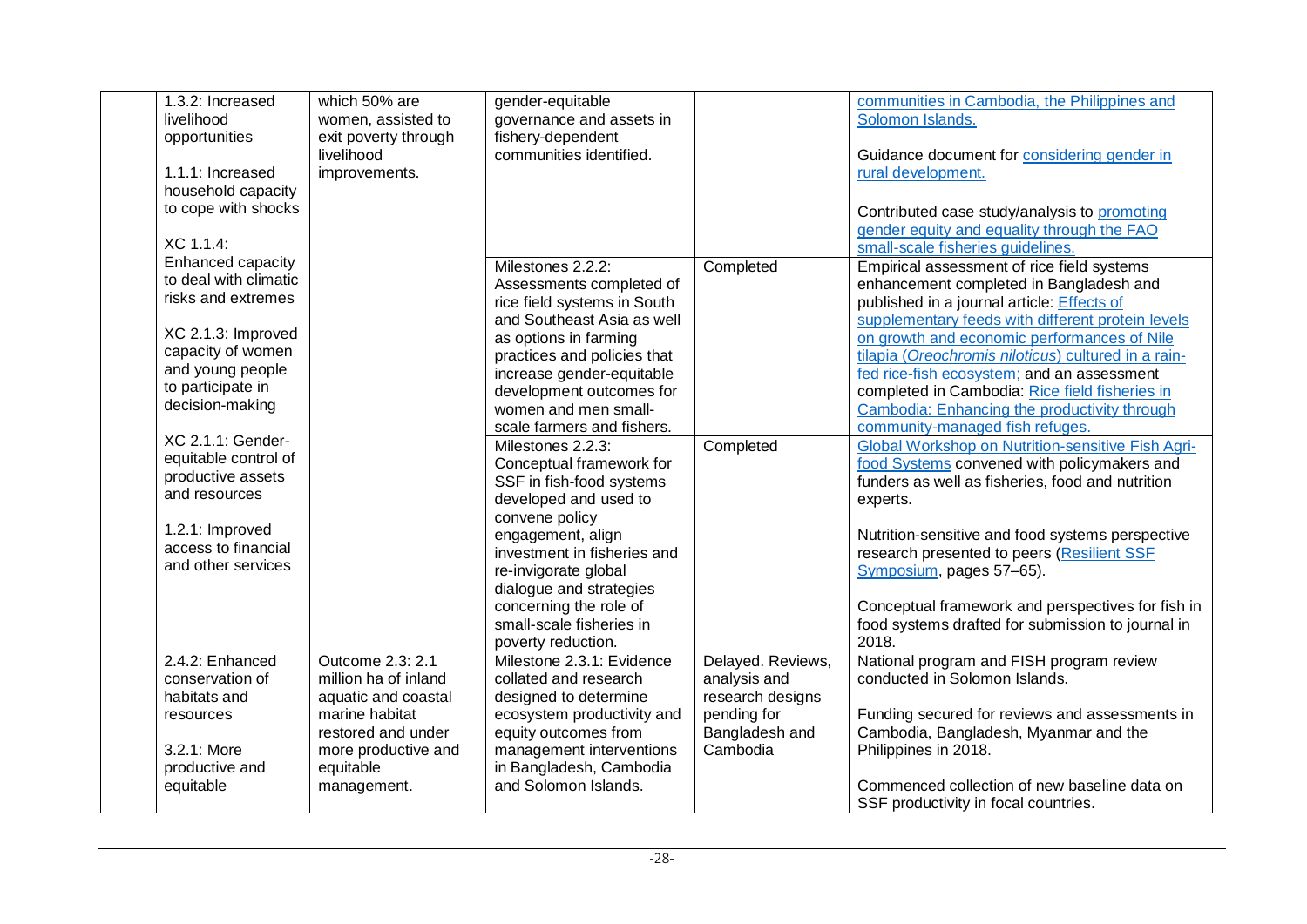| management of<br>natural resources                                                                                       |  |  |  |
|--------------------------------------------------------------------------------------------------------------------------|--|--|--|
| 3.3.1: Increased<br>resilience of<br>agroecosystems<br>and communities,<br>especially those<br>including<br>smallholders |  |  |  |
| XC 3.1.3:<br>Conducive<br>agricultural policy<br>environment                                                             |  |  |  |

\* Milestones include outputs, output use and outcomes along the impact pathways.

\*\* Provide link to any relevant open accessible document.

## **Table C. Crosscutting aspects of outputs**

| <b>Crosscutting</b>            | Number (%) scored 2<br>(principal) | Number (%) scored 1<br>(significant) | Number (%) scored 0 | Total overall number of outputs |
|--------------------------------|------------------------------------|--------------------------------------|---------------------|---------------------------------|
| <b>Gender</b>                  | $5(6.94\%)$                        | 12 (16.67%)                          | 55 (76.39%)         |                                 |
| Youth                          | 3(4.17%)                           | 7 (9.72%)                            | 62 (86.11%)         | (of which 36 open access and 59 |
| <b>Capacity</b><br>development | 7(9.72%)                           | 13 (18.06%)                          | 52 (72.22%)         | ISI publications)               |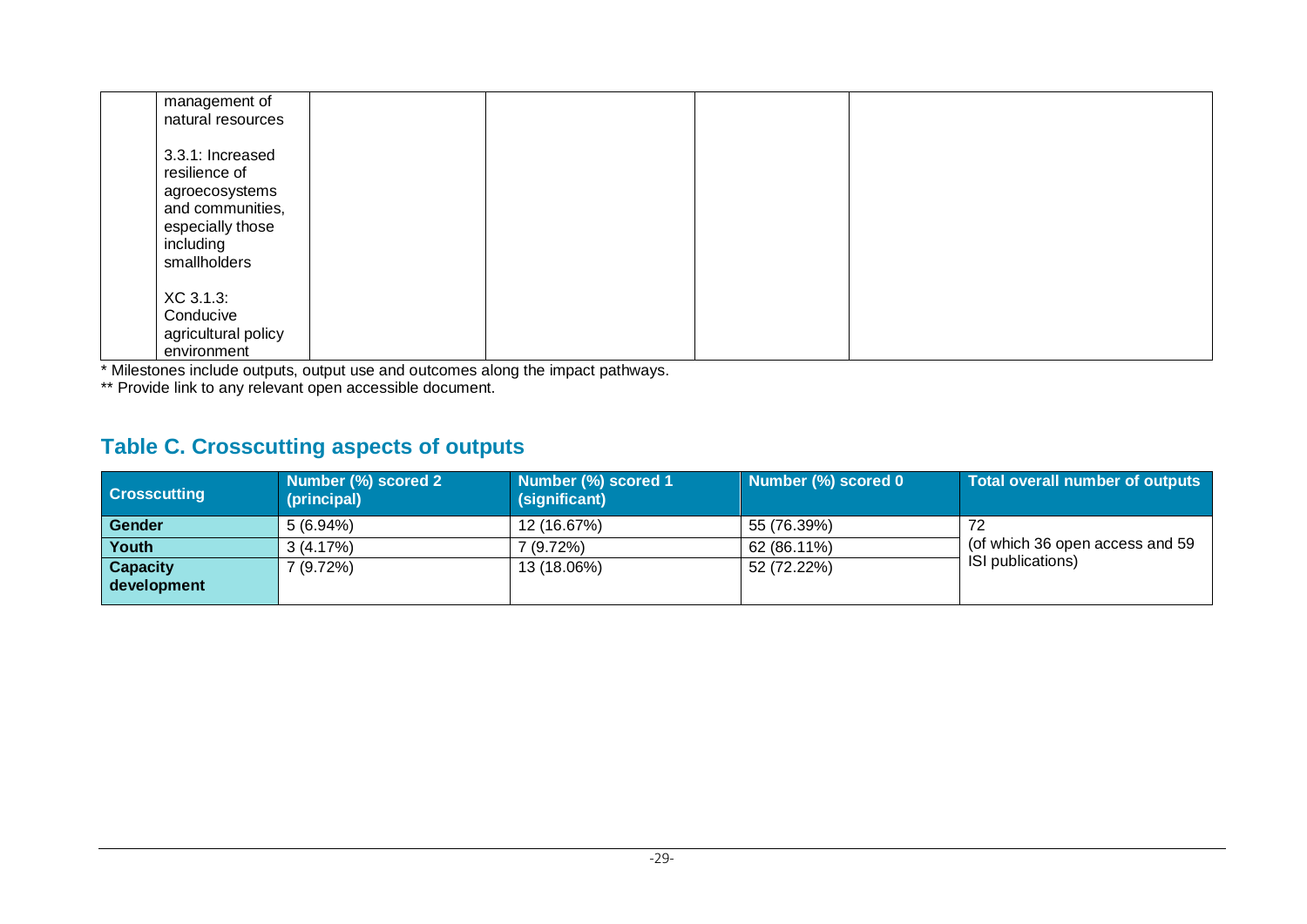## **Table D. Common results reporting indicators**

## **Table D-1. Key CRP results from 2017, in numbers**

| <b>Sphere</b> | <b>Indicators</b>                                                                                                                                             | <b>Data</b>                                                                                                                                                                                                                                                                                                                                                            | <b>Comments</b>                                                                                                                                                                                                                                                                                                                                                                                                              |
|---------------|---------------------------------------------------------------------------------------------------------------------------------------------------------------|------------------------------------------------------------------------------------------------------------------------------------------------------------------------------------------------------------------------------------------------------------------------------------------------------------------------------------------------------------------------|------------------------------------------------------------------------------------------------------------------------------------------------------------------------------------------------------------------------------------------------------------------------------------------------------------------------------------------------------------------------------------------------------------------------------|
|               | I1/I2.* Projected uptake (women and<br>men)/ha from current CRP<br>investments (for innovations at<br>user-ready or scaling stage only -<br>see indicator C1) | New indicator introduced in 2018.                                                                                                                                                                                                                                                                                                                                      |                                                                                                                                                                                                                                                                                                                                                                                                                              |
| Influence     | 13. Number of policies/investments<br>(etc.) modified in 2017, informed by<br><b>CGIAR research</b>                                                           | Policies or strategies<br>0 major international;<br>2 regional (Mekong and SADC/EAC);<br>7 national policies (Cambodia, India,<br>Malawi, Myanmar).<br>Legal instruments<br>3 legal instruments (Cambodia and<br>Myanmar).<br>Major investments<br>4 (Cambodia, India, Zambia, up to total<br>multi-year investment value of USD 71<br>million).<br>Curricula<br>None. | Regional: SADC/EAC platform for genetics in aquaculture<br>and Mekong basin fisheries management strategies.<br>National: Water and land use tenure policies enabling rice<br>field fisheries, fish breeding, aquaculture research committee<br>and SSF management and value chain development.<br>Investments: Aquaculture investment projects with African<br>Development Bank, World Bank and Odisha State<br>government. |
|               | <b>C1. Number of innovations by</b><br>phase, new in 2017                                                                                                     | 11 innovations at proof-of-concept phase;<br>6 piloted successfully;<br>4 available for uptake (includes policy<br>recommendations);<br>1 taken up by next users (includes policy<br>change)                                                                                                                                                                           | Table D-2.                                                                                                                                                                                                                                                                                                                                                                                                                   |
| Control       | <b>C2. Number of formal partnerships</b><br>in 2017, by purpose (ongoing $+$ new)                                                                             | 26 academic and research partnerships<br>(15 new in 2017);<br>11 development organization partnerships<br>(7 new in 2017);<br>9 NARES/NARS partnerships (6 new in<br>$2017$ ;<br>3 private sector partnerships (all new in<br>$2017$ );                                                                                                                                | Includes 5 global level partnerships, 19<br>regional/multinational-level partnerships, 26 national<br>partnerships and 5 sub-national-level partnerships.<br>Partnerships at various stages:<br>Phase 1: Discovery/proof of concept-19 (34.5%);<br>Phase 2: Piloting-33 (60%);<br>Phase 3: Scaling up and scaling out-10 (18.2%).                                                                                            |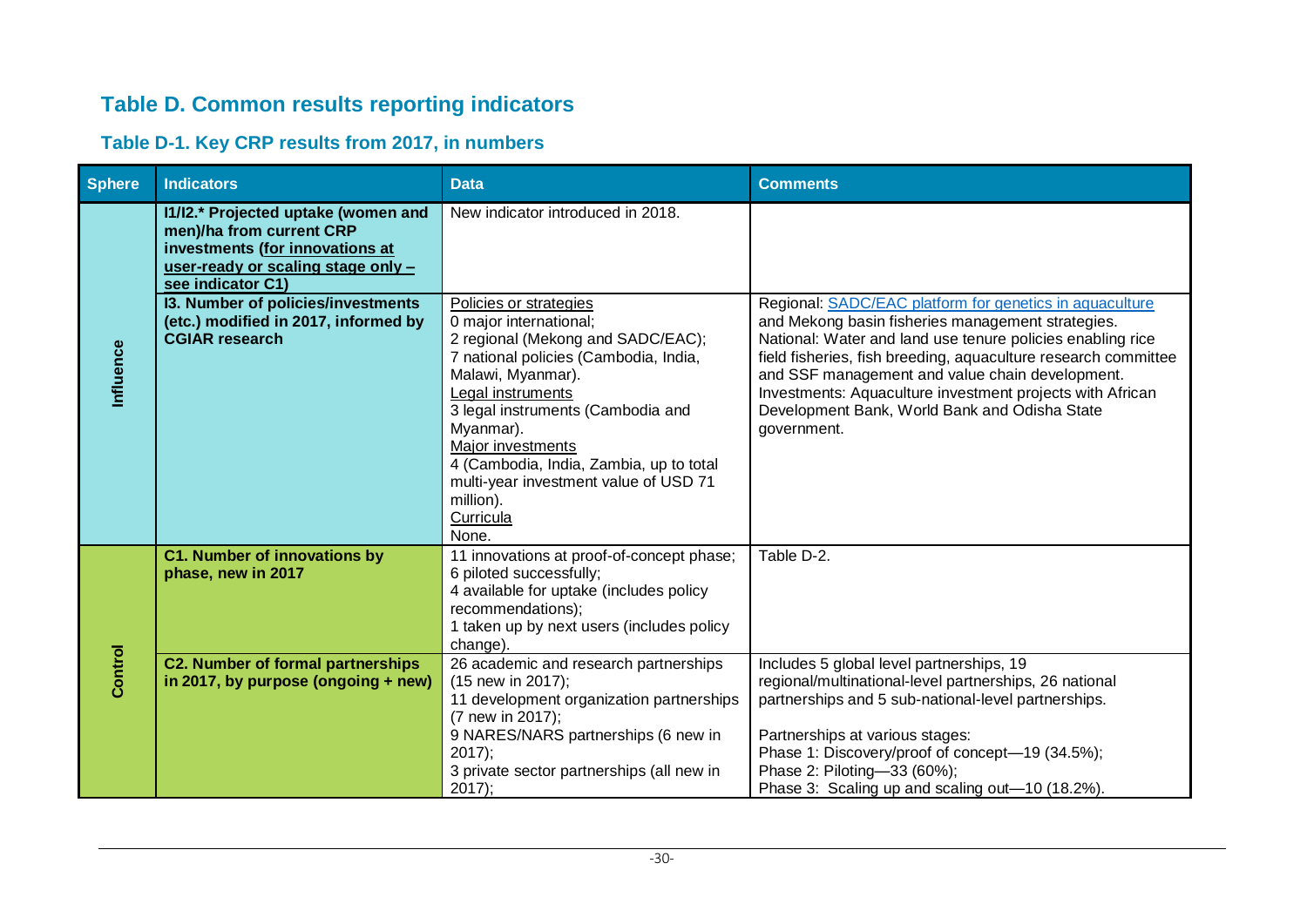|                                                                        | 2 government partnerships (all new in<br>$2017$ ;<br>3 CGIAR partnerships (all new in 2017);<br>1 community-based organization and<br>farmers' groups partnership.                                                                                                                               |                                                                                                                                                                                                                                                       |
|------------------------------------------------------------------------|--------------------------------------------------------------------------------------------------------------------------------------------------------------------------------------------------------------------------------------------------------------------------------------------------|-------------------------------------------------------------------------------------------------------------------------------------------------------------------------------------------------------------------------------------------------------|
| <b>C3. Participants in CGIAR activities</b><br>2017<br>(ongoing + new) | 55,385 end users (61% women) in on-<br>farm trials, farmer field days and similar;<br>1,537 next users (35% women) in<br>innovation platforms, policy workshops<br>and similar;<br>17,661 participants (54% women)<br>engaged in activities where both end<br>users and next users participated. | Including over 64,000 participants from Asia, 7,800 from<br>Africa, 2,000 from the Pacific and 57,000 participants from<br>Bangladesh alone.                                                                                                          |
| C4. People trained in 2017                                             | 53,856 participants (68% women) in<br>formal training activities, including formal<br>events and academic degrees<br>20,727 participants (34% women) in<br>informal training activities.                                                                                                         | 7 long-term (>10 days) formal training events;<br>5 academic degrees.                                                                                                                                                                                 |
| <b>C5. Number of peer-reviewed</b><br>publications                     | 72 in 2017 (peer-reviewed FISH<br>publications) of which 36 (50%) are<br>openly published;<br>3 (4%) with open database.                                                                                                                                                                         | A Dataverse system has been introduced to the lead center<br>(WorldFish) in 2018, and databases are being cleaned and<br>will be uploaded during Q3 and Q4 2018. Consequently, the<br>open database indicator underestimates expected<br>performance. |
| <b>C6. Altmetrics</b>                                                  | New indicator being introduced in 2018:<br>no report from FISH in 2017.                                                                                                                                                                                                                          |                                                                                                                                                                                                                                                       |

 $*$  I = sphere of influence; C = sphere of control.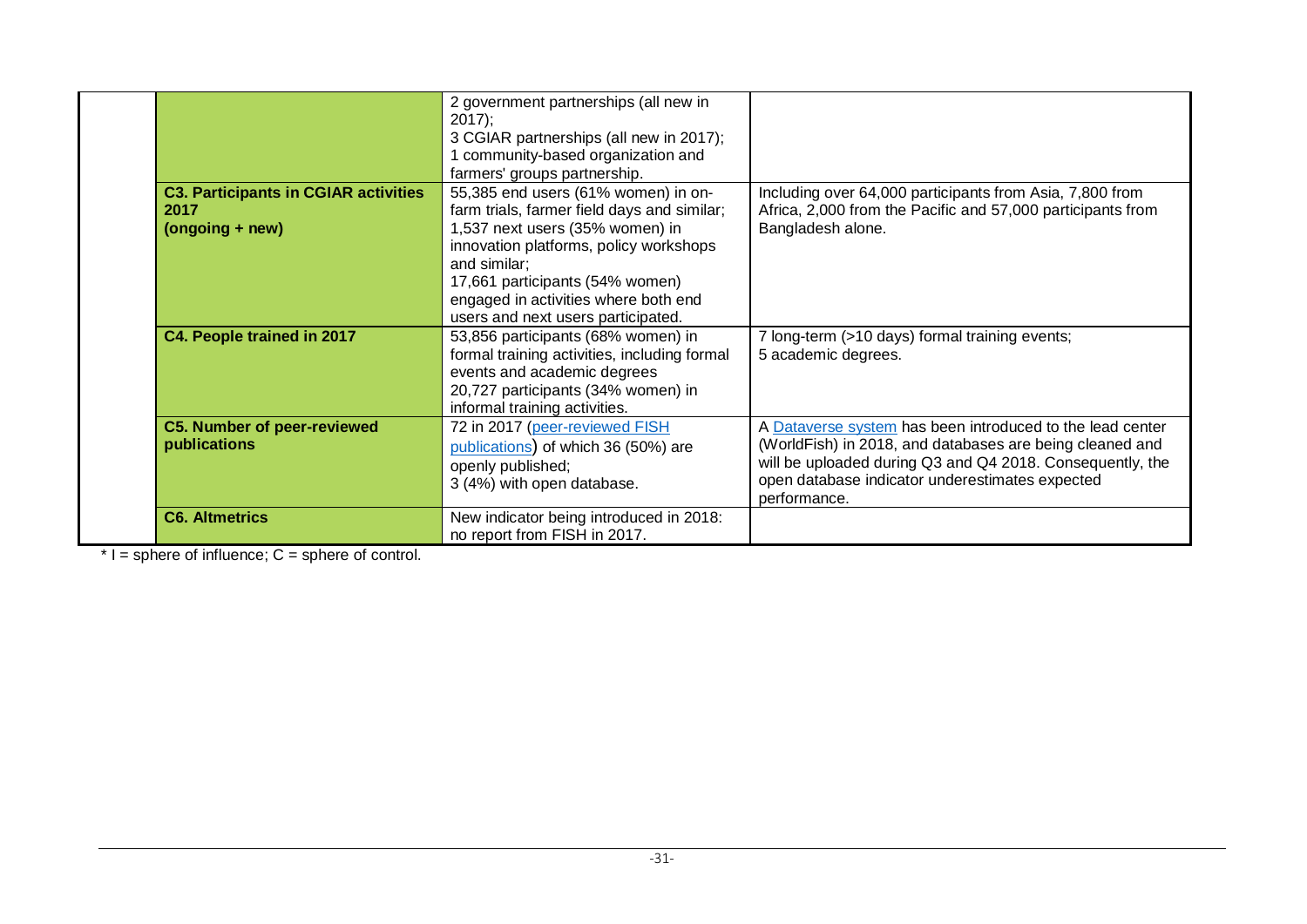### **Table D-2. List of CRP innovations in 2017 (from indicator C1 in Table D-1)**

| <b>Title of innovation</b><br>(minimum required for clarity)                                                           | <b>Phase of</b><br>research* | <b>Novel or adaptive</b><br>research | <b>Contribution of CRP</b><br>(sole, lead, contributor) | Geographic scope: for innovations in phases AV* or<br>USE* only<br>(one country, region, multi-country, global) |
|------------------------------------------------------------------------------------------------------------------------|------------------------------|--------------------------------------|---------------------------------------------------------|-----------------------------------------------------------------------------------------------------------------|
| FP <sub>1</sub>                                                                                                        |                              |                                      |                                                         |                                                                                                                 |
| Catla carp base population                                                                                             | <b>PC</b>                    | Novel                                | Lead                                                    |                                                                                                                 |
| Silver carp base population                                                                                            | <b>PC</b>                    | Novel                                | Lead                                                    |                                                                                                                 |
| Novel carp nursery system                                                                                              | <b>PC</b>                    | Novel                                | Lead                                                    |                                                                                                                 |
| Improved tilapia strains**                                                                                             | AV/USE                       | Adaptive research                    | Lead                                                    | AV: Myanmar (GIFT Generation 15)<br>USE: Timor-Leste (Generation 14)                                            |
| Methodology for determination of<br>fish feed efficiency                                                               | PC                           | Novel                                | Contributor                                             |                                                                                                                 |
| Nutritious pond system                                                                                                 | PC                           | Novel                                | Contributor                                             |                                                                                                                 |
| FISH sector fish supply-demand<br>model for Africa, suited to the<br>data availability constraints of the<br>continent | <b>PC</b>                    | Adaptive research                    | Lead                                                    |                                                                                                                 |
| Life-cycle assessment tool for<br>analyzing future environmental<br>impacts of aquaculture                             | AV                           | Adaptive research                    | Contributor                                             | AV: Indonesia                                                                                                   |
| ODK/tablet-based tool for on-farm<br>performance assessment of<br>improved tilapia strains                             | PC                           | Adaptive research                    | Lead                                                    |                                                                                                                 |
| Innovation system approach for<br>aquaculture                                                                          | PC                           | Adaptive research                    | Contributor                                             |                                                                                                                 |
| Business models for smallholder<br>fish farmers                                                                        | AV                           | Adaptive research                    | Lead                                                    | AV: Zambia, Malawi                                                                                              |
| FP <sub>2</sub>                                                                                                        |                              |                                      |                                                         |                                                                                                                 |
| Socially inclusive, resilient co-<br>management approach                                                               | PIL                          | Adaptive research                    | Lead                                                    | Solomon Islands, Cambodia, Bangladesh, Zambia,<br><b>Timor-Leste</b>                                            |
| Management and technical<br>innovations for enhanced fisheries                                                         | AV                           | Adaptive research                    | Lead                                                    | Bangladesh, Solomon Islands, Timor-Leste                                                                        |
| Gender-transformative approach<br>to SSF value chains and<br>livelihoods                                               | PIL                          | Adaptive research                    | Lead                                                    | PIL: Zambia, PC: Solomon Islands, Timor-Leste                                                                   |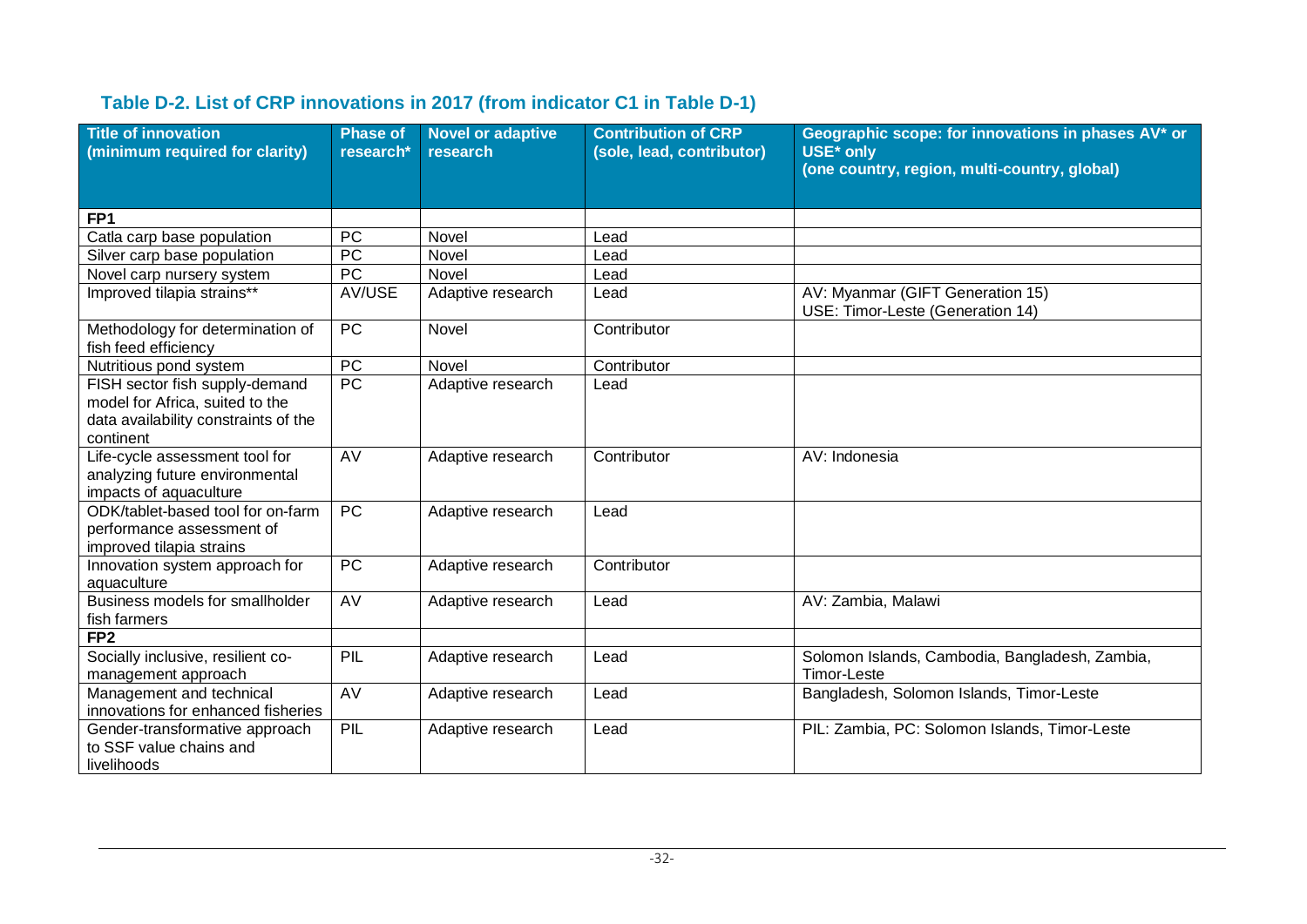| Adaptive capacity of SSF to       | <b>PC</b> | Adaptive research | Lead |                                    |
|-----------------------------------|-----------|-------------------|------|------------------------------------|
| climate change and other external |           |                   |      |                                    |
| drivers                           |           |                   |      |                                    |
| Fisheries production              | PIL       | Adaptive research | Lead | PIL: Cambodia, Myanmar             |
| enhancements in constructed       |           |                   |      |                                    |
| water bodies                      |           |                   |      |                                    |
| Collaborative governance for      | PIL       | Adaptive research | Lead | PIL: Cambodia, Zambia              |
| resource competition              |           |                   |      |                                    |
| Fish-rice system enhancements     | PIL       | Adaptive research | Lead | PIL: Cambodia, Myanmar, Bangladesh |
| Analytical approaches to build    | PC        | Novel             | Lead | PIL: Melanesia                     |
| policy and investment             |           |                   |      |                                    |
| responsiveness to SSF             |           |                   |      |                                    |

\* Phases: PC – proof of concept; PIL – successful pilot; AV – available/ready for uptake; USE – uptake by next users. Here, we report only those at these phases within 2017 focal and scaling countries where FISH is actively working with partners.

\*\* GIFT has been disseminated to 16 countries.

#### **Table E. Intellectual assets**

| Year reported | Applicant(s)/owner(s)<br>(center or partner)                     | <b>Patent or</b><br><b>PVP title</b> | <b>Additional</b><br>information* | Link or PDF of<br>published application/<br>registration | <b>Public communication relevant to</b><br>the application/registration |
|---------------|------------------------------------------------------------------|--------------------------------------|-----------------------------------|----------------------------------------------------------|-------------------------------------------------------------------------|
| 2017          | No applications made by<br>WorldFish or FISH partners in<br>2017 | N/A                                  |                                   |                                                          |                                                                         |

\* For patents, please indicate: (a) type of filling: provisional/nonprovisional, national direct, national designated, multi-territory; (b) patent status: filled, pending, matured to nonprovisional, discontinued, registered or lapsed; (c) application/registration; (d) date of filling; (e) date of registration; (f) date of expiry/renewal. \* For PVP, please indicate: (i) variety name; (ii) status; (iii) country; (iv) application/registration number; (v) date of filling; (vi) date of registration/grant; (vii) date of expiry/renewal; (viii) breeder and crop.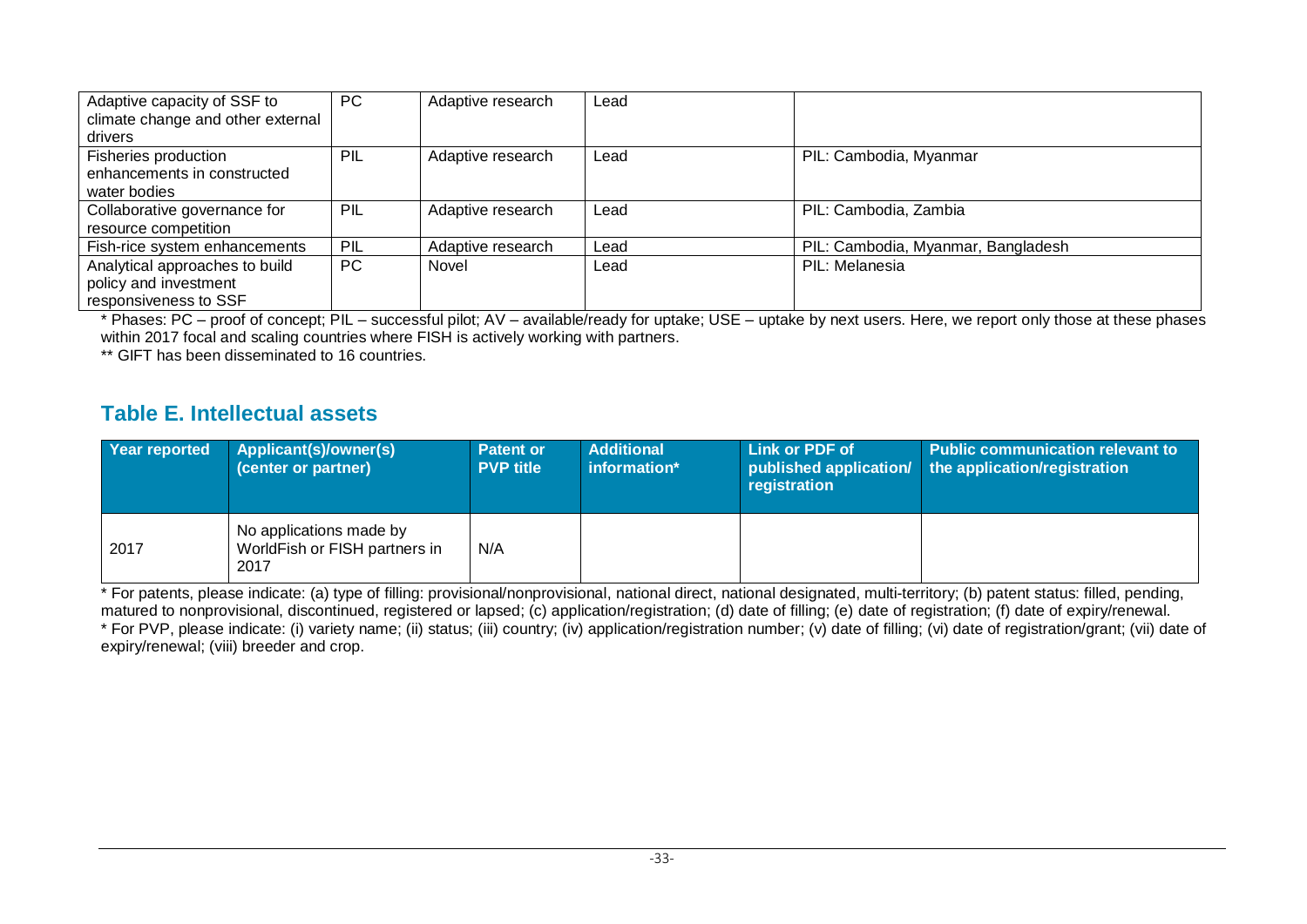## **Table F. Main areas of W1/W2 expenditure in 2017**

| <b>Expenditure area</b>                                              | <b>Estimated</b><br>percentage of<br>total W1/W2<br>funding in<br>2017* | <b>Comments</b>                                                                                                                                                                                                                                                                                                                                                                                                                 |
|----------------------------------------------------------------------|-------------------------------------------------------------------------|---------------------------------------------------------------------------------------------------------------------------------------------------------------------------------------------------------------------------------------------------------------------------------------------------------------------------------------------------------------------------------------------------------------------------------|
| Planned research: principal<br>or sole funding source                | 30%                                                                     | Tilapia genomics research strategy; tilapia fish disease and biosecurity assessments; Cambodia tilapia<br>dissemination systems; strategic gender research; fish feed ingredient research; development of on-farm<br>performance assessment tools; aquaculture scoping studies in Nigeria and Tanzania; preparation of FISH<br>detailed multi-year research plans with partners for fish feeds, health and aquaculture systems. |
| Planned research:<br>leveraging W3/bilateral<br>funding              | 60%                                                                     | Synthesis of international public goods related to all three FP1 clusters: tilapia genomics and carp genetic<br>improvement; fish health, feeds and nutrition; and aquaculture systems.                                                                                                                                                                                                                                         |
| Catalyzing new research<br>areas                                     | 5%                                                                      | Fish supply-demand and foresight models for African aquaculture; novel traits in tilapia genetic improvement;<br>partnership consultations related to genetics, fish feeds, health and aquaculture systems.                                                                                                                                                                                                                     |
| Gender                                                               | 10%                                                                     | Strategic gender research on sustainable aquaculture; engaging with global and focal country research teams<br>for gender integration; preparation of FISH Gender Research Strategy and gender research tools and training.                                                                                                                                                                                                     |
| Youth                                                                | $1\%$                                                                   | FISH Youth Strategy.                                                                                                                                                                                                                                                                                                                                                                                                            |
| Capacity development                                                 | 13%                                                                     | Researcher training, research planning workshops.                                                                                                                                                                                                                                                                                                                                                                               |
| Start-up or maintenance of<br>partnerships (internal or<br>external) | 10%                                                                     | Partnerships development with WUR, NRI and IWMI.<br>Drafting of partnership strategy.                                                                                                                                                                                                                                                                                                                                           |
| Monitoring, learning and<br>self-evaluation                          | 11%                                                                     | Preparation of the M&E system for FISH; co-investment in selected outcome studies; program meetings and<br>workshops to review progress.                                                                                                                                                                                                                                                                                        |
| <b>Evaluation studies and</b><br>impact assessment studies           | $0\%$                                                                   | No evaluation studies or impact assessments conducted using W1/W2 funds during the 2017 FISH start-up<br>vear.                                                                                                                                                                                                                                                                                                                  |
| Emergency/contingency                                                | 3%                                                                      | Increase in investment made in research on tilapia disease occurrence (TiLV); biosecurity assessments of<br>tilapia genetic improvement programs; co-funding in working paper/awareness materials.                                                                                                                                                                                                                              |
| Other                                                                |                                                                         | None.                                                                                                                                                                                                                                                                                                                                                                                                                           |
| <b>Total funding (USD)</b>                                           | 3,404,000                                                               |                                                                                                                                                                                                                                                                                                                                                                                                                                 |

\* It is recognized that (i) some funding may fit more than one category, but please try to apportion funding to its principal use; and (ii) percentages may not add up to 100%.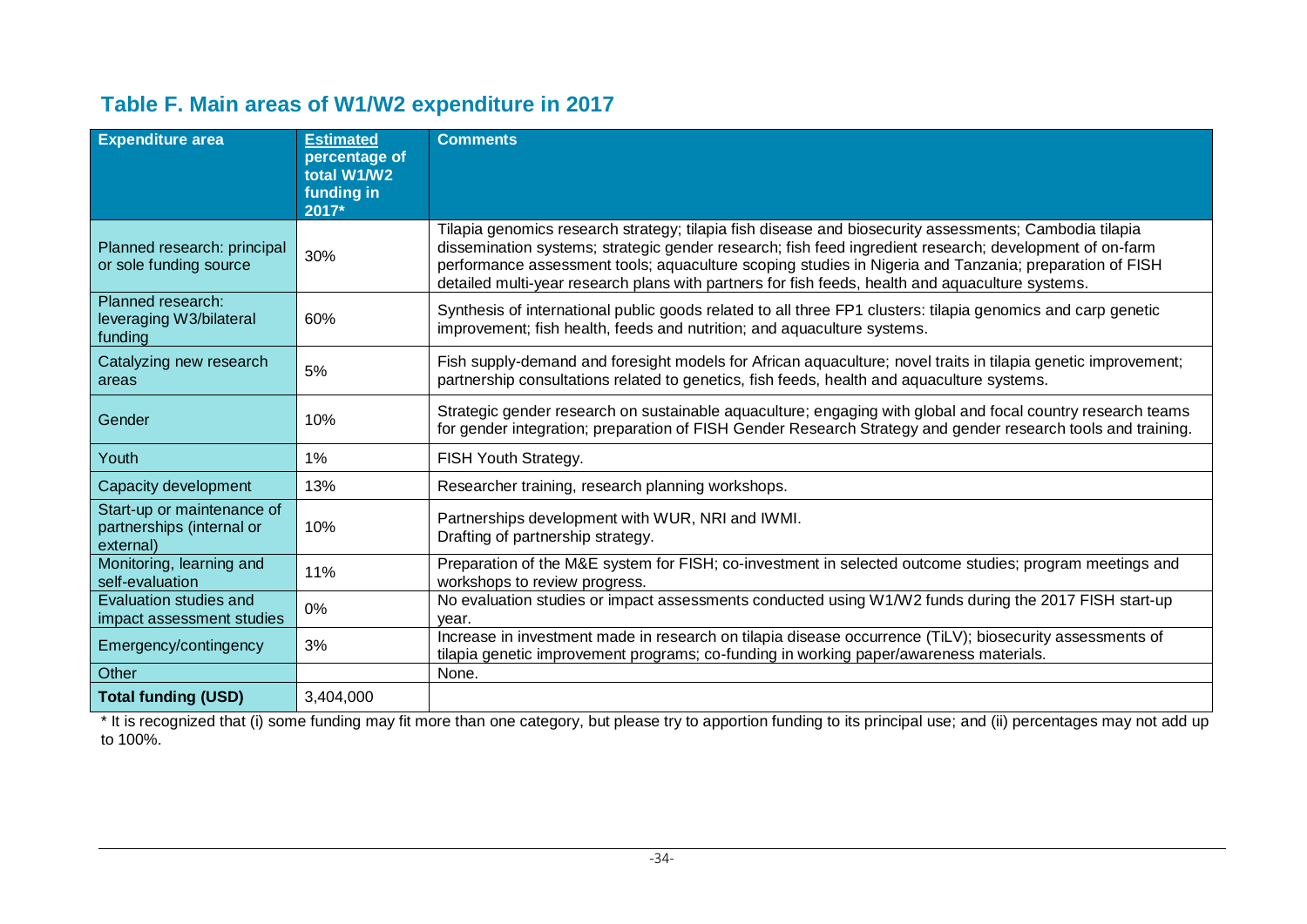## **Table G. List of key external partnerships**

| <b>FP</b>      | <b>Stage of</b><br>research* | <b>Name of partner</b>                                                                                                          | Partner type <sup>*</sup>   | Main area of partnership*                                                                                                                                                                          |
|----------------|------------------------------|---------------------------------------------------------------------------------------------------------------------------------|-----------------------------|----------------------------------------------------------------------------------------------------------------------------------------------------------------------------------------------------|
|                | Phase 1                      | Roslin Institute                                                                                                                | Academic and research       | Genomics research for tilapia (Cluster 1).                                                                                                                                                         |
|                | Phase 1                      | <b>NVI</b>                                                                                                                      | Academic and research       | Fish health and TiLV assessments; development of<br>epidemiological assessment tool (Cluster 2).                                                                                                   |
|                | Phase 1                      | Cefas                                                                                                                           | Academic and research       | Microbiome and diagnostic tools for small-scale fish farmers<br>(Cluster 2).                                                                                                                       |
|                | Phase 1                      | <b>CSIRO</b>                                                                                                                    | Academic and research       | Novel feed ingredients for tilapia (Cluster 2).                                                                                                                                                    |
|                | <b>Phase 1 &amp; 2</b>       | CLAR, Egypt                                                                                                                     | NARES/NARS                  | Hosting of the Africa Aquaculture Research and Training<br>Center in Egypt.                                                                                                                        |
| 1 & 2          | <b>Phase 2 &amp; 3</b>       | Department/Ministries of Fisheries in<br>Bangladesh, Cambodia, Egypt,<br>Myanmar, Nigeria, Solomon Islands,<br>Tanzania, Zambia | NARES/NARS                  | Scaling partners in focal countries for FP1 & FP2.                                                                                                                                                 |
| 2              | Phase 1, 2 &<br>3            | <b>FAO</b>                                                                                                                      | Multilateral                | Hidden harvest research on SSF and fish in food systems<br>research (Cluster 3). Policy development for fish in<br>multifunctional landscapes (Cluster 2) and fish in food systems<br>(Cluster 3). |
| $\overline{2}$ | Phase 1                      | <b>Duke University</b>                                                                                                          | Academic and research       | Analytical approach to hidden harvest research (Cluster 3).                                                                                                                                        |
| $\overline{2}$ | Phase 1                      | University of Wollongong                                                                                                        | Academic and research       | CBFM scaling pathways within the Pacific (Cluster 1).                                                                                                                                              |
| 2              | <b>Phase 2 &amp; 3</b>       | <b>TBTI</b>                                                                                                                     | Civil society               | Scaling partner for SSF globally (Clusters 1-3).                                                                                                                                                   |
| $\overline{2}$ | Phase 3                      | Secretariat of the Pacific Community                                                                                            | Development<br>organization | Scaling partner for SSF in the Pacific region.                                                                                                                                                     |
| 2              | Phase 1                      | University of Lancaster                                                                                                         | Academic and research       | Contribution to the FAO Food Bank Database on nutritional<br>values of marine fish (Cluster 1 & 2).                                                                                                |

\* Phase 1 = discovery/proof of concept; Phase 2 = piloting; Phase 3 = scaling up and scaling out. Partner type and area of partnership follow the guideline for the CGIAR indicator C2: Partnerships.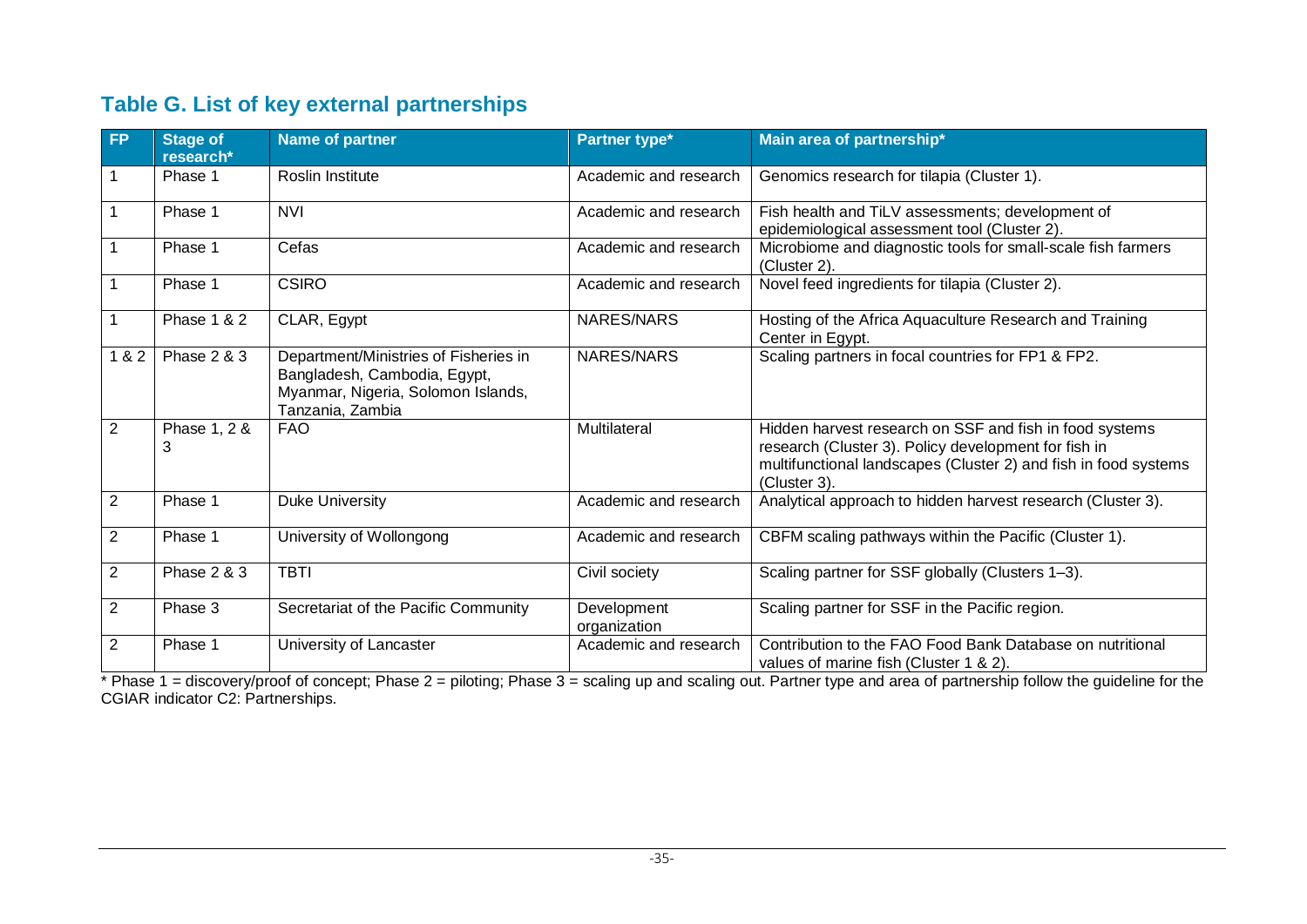## **Table H. Status of internal (CGIAR) collaborations among programs and between the program and platforms**

| <b>Name of CRP</b><br>or platform            | Brief description of collaboration (give and take among CRPs) and value added*                                                                                                                                                                                                                                                                                                                                                                                                                                                                                                                                                                                                                                                                                                                                                         | <b>Relevant</b><br><b>FP</b>       |
|----------------------------------------------|----------------------------------------------------------------------------------------------------------------------------------------------------------------------------------------------------------------------------------------------------------------------------------------------------------------------------------------------------------------------------------------------------------------------------------------------------------------------------------------------------------------------------------------------------------------------------------------------------------------------------------------------------------------------------------------------------------------------------------------------------------------------------------------------------------------------------------------|------------------------------------|
| PIM                                          | FISH-PIM research on foresight approaches and development of fish supply-demand models and aquaculture projections for<br>Africa, feeding into FISH planning (FP1 & FP2) and integration of fish into the PIM portfolio of global futures and strategic foresight<br>project. Special attention in 2017 was given to developing models that can be used in the data-poor African fisheries context.                                                                                                                                                                                                                                                                                                                                                                                                                                    | FP <sub>1</sub>                    |
| <b>RICE</b>                                  | FISH-RICE research on rice-fish systems in Bangladesh and the Ayeyarwady delta in Myanmar, the latter with funding from<br>ACIAR. Scientific benefits come from the two CRPs working together on integrated production systems. In future, the cooperation<br>is planned to include WLE/IWMI, bringing the science of water and landscape management into rice-fish integrated farming<br>systems development, initially within Myanmar.                                                                                                                                                                                                                                                                                                                                                                                               | <b>FP1&amp;</b><br>FP <sub>2</sub> |
| <b>CCAFS</b>                                 | FISH-CCAFS collaboration connected CCAFS-funded research with FISH bilateral projects in the Mekong region, Indonesia and<br>Bangladesh, and production of a paper on mitigating GHG in aquaculture, as well as joint resource mobilization. FISH participated<br>in the scientific conference and 'writeshop' held in Galway, Ireland. A joint paper that explores options for aquaculture and<br>mitigation is under discussion. FISH-CCAFS cooperation has also contributed to identifying new approaches to integration of<br>environmental considerations into aquaculture futures modeling, and identification of technology and management practices for<br>sustainable intensification of aquaculture in Bangladesh to mitigate GHG emissions.                                                                                 | $FPT$ &<br>FP <sub>2</sub>         |
| A4NH                                         | FISH-A4NH collaboration initiated on integrating fish within the food systems reviews of Bangladesh and Nigeria planned by A4NH<br>FP1 as a first step to identification of specific areas for future cooperation, and with A4NH FP5 on human antimicrobial resistance<br>(AMR), leading to preparation of papers on aquaculture and AMR, also in cooperation with LIVESTOCK.                                                                                                                                                                                                                                                                                                                                                                                                                                                          | FP <sub>1</sub>                    |
| <b>Big Data</b><br>Platform                  | FISH-Big Data collaboration helped identify collaborative opportunities and co-develop work plans, including supporting FISH<br>efforts to comply with the open access/open data policy. Through the Organize Module of the platform collaboration was started,<br>especially around fish genetics and aquaculture data. Under the Inspire Module, FISH submitted a proposal on mobile technology-<br>based data collection from aquaculture farmers on disease, performance assessments and satellite imagery data for spatial<br>planning for potential challenge grants. A FISH GIS scientist also participated in the Big Data Convention 2017 and the Geospatial<br>Data Community of Practice.                                                                                                                                   | <b>FP1&amp;</b><br>FP <sub>2</sub> |
| Excellence in<br><b>Breeding</b><br>Platform | FISH-Excellence in Breeding collaboration involved participation in the Expert Advisory Groups for Modules 1 (Breeding program<br>excellence) and 2 (Trait discovery and breeding tools and services), particularly in the development of an animal-oriented breeding<br>assessment form.                                                                                                                                                                                                                                                                                                                                                                                                                                                                                                                                              | FP <sub>1</sub>                    |
| Gender<br>Platform                           | FISH team members led a cross-CRP Gender and Breeding Postdoctoral Fellow (PDF), and FISH actively contributed to the<br>CGIAR Collaborative Platform for Gender Research first Annual Scientific Conference and Capacity Development Workshop,<br>including sending a team, contributing to a panel, multiple science presentations, a flash talk and poster on the FISH Gender<br>Research Strategy and convening a special session with cross-CRP gender initiatives. Additionally, in terms of cross-CRP<br>collaboration: i) the FISH gender research lead was a member of the Gender and Breeding Innovation Workshop Organizing<br>Committee (which evolved into the Gender and Breeding Initiative); and ii) FISH led the case contributions from Bangladesh and<br>the Philippines to CGIAR's cross-CRP GENNOVATE initiative. | <b>FP1&amp;</b><br>FP <sub>2</sub> |
| Scaling                                      | Cooperation with the task force of 7 CIM seconded experts on scaling (that includes CCAFS, WHEAT, RICE and FISH).                                                                                                                                                                                                                                                                                                                                                                                                                                                                                                                                                                                                                                                                                                                      | FP <sub>1</sub>                    |

\* E.g. scientific or efficiency benefits.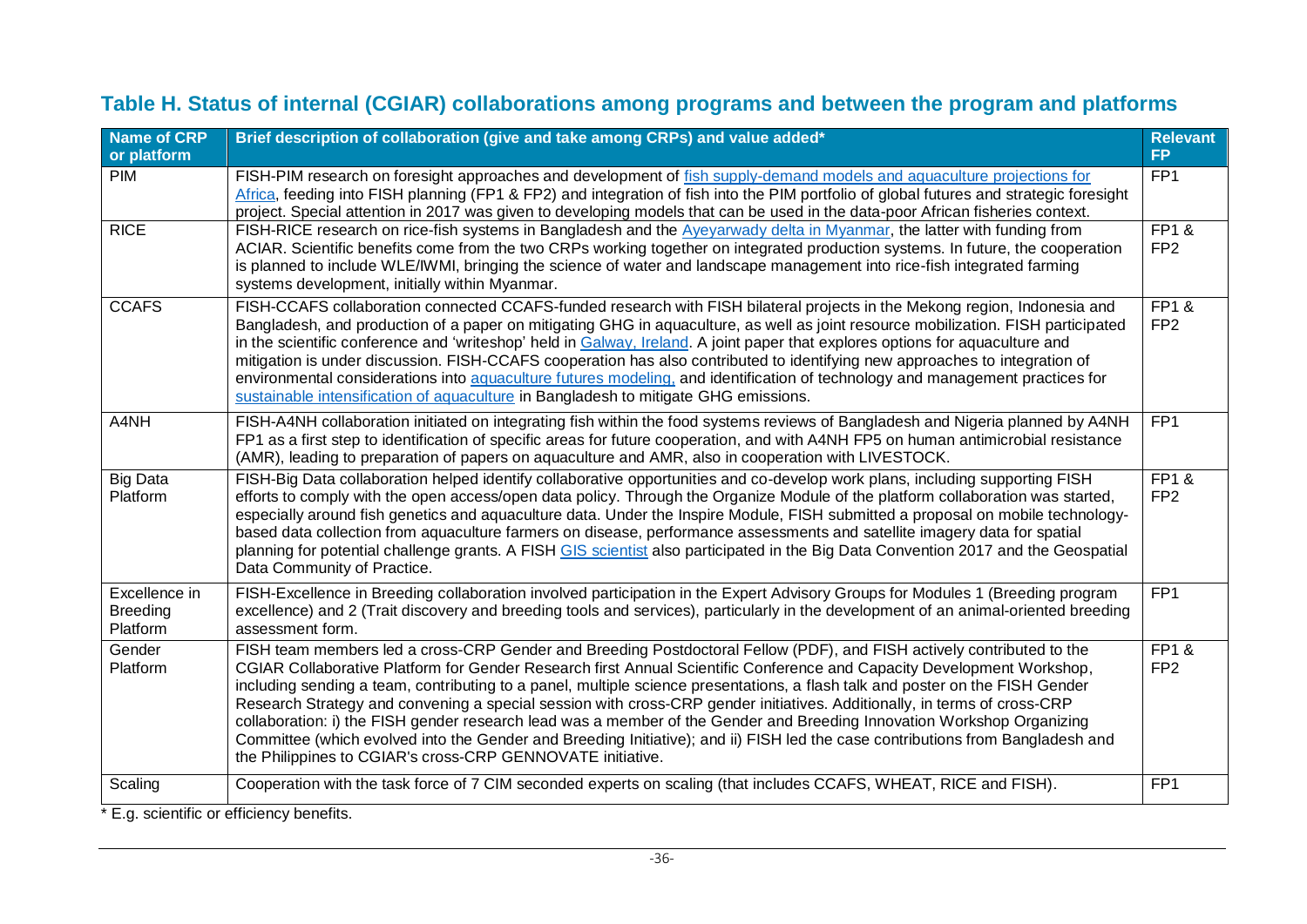### **Table I. Monitoring, evaluation, impact assessment and learning**

| <b>Studies/learning exercises in</b><br>2017 (from POWB)                                                                                                          | <b>Status</b>                                                                                                                                                                                                                                  | <b>Comments</b>                                                                                                                                                                                                                                                                                                                                                                                                                                                                                                                                                                    |
|-------------------------------------------------------------------------------------------------------------------------------------------------------------------|------------------------------------------------------------------------------------------------------------------------------------------------------------------------------------------------------------------------------------------------|------------------------------------------------------------------------------------------------------------------------------------------------------------------------------------------------------------------------------------------------------------------------------------------------------------------------------------------------------------------------------------------------------------------------------------------------------------------------------------------------------------------------------------------------------------------------------------|
| No evaluations were planned<br>during 2017                                                                                                                        | N/A                                                                                                                                                                                                                                            | M&E Strategy drafted during 2017 and steps taken to adopt an online platform<br>for FISH M&E activities from 2018.                                                                                                                                                                                                                                                                                                                                                                                                                                                                 |
| Completion of the SPIA research<br>grant initiated under L&F to<br>assess impacts of improved<br>tilapia dissemination with<br>genomics tools                     | The report Estimating improved tilapia<br>adoption using DNA fingerprinting:<br>Philippines and Bangladesh was<br>submitted to SPIA and is being prepared<br>for publication. Results are summarized in<br>a SPIA Technical Note (Herdt 2018). | The study of GIFT tilapia confirmed the widespread use of GIFT or GIFT-<br>derived strains in both countries, accounting for almost 53% of production in<br>the sampled hatcheries in Bangladesh and 40% of that in the Philippines.<br>Funding limitations precluded research to confirm their contribution to farmer<br>productivity and income, or broader contributions to nutrition and poverty.<br>Hence, those questions remain unanswered, as do questions about spread<br>and impact in other countries that produce tilapia in Africa, South Asia and<br>Southeast Asia. |
| Assessment of GIFT tilapia<br>dissemination in Bangladesh and<br>Abbassa strain in Egypt                                                                          | Egypt studies were completed as part of<br>the SDC-funded STREAMS and IFAD<br>project.<br>Bangladesh studies were extended into<br>2018.                                                                                                       | See Table A-2.                                                                                                                                                                                                                                                                                                                                                                                                                                                                                                                                                                     |
| Multi-country assessment of SSF<br>research                                                                                                                       | Completed, including evidence gathering<br>through an ACIAR-funded Resilient<br><b>Small-scale Fisheries Symposium.</b>                                                                                                                        | These assessments provided evidence and updated the ToC and impact<br>pathway to strengthen the case for future investment in SSF research for<br>development.                                                                                                                                                                                                                                                                                                                                                                                                                     |
| An annual program review and<br>planning meeting has been used<br>to monitor progress at CRP and<br>flagship level, within the<br>framework of FISH's overall ToC | Management Committee meetings were<br>held during 2017.                                                                                                                                                                                        | The Management Committee meetings represented a very fruitful moment for<br>the regular review of program progress as well as a way for increasing<br>research ownership and strengthening participation among different scientific<br>leaders and partners attending the meetings.                                                                                                                                                                                                                                                                                                |

#### **Table I-1. Status of evaluations, impact assessments and other learning exercises planned in the 2017 POWB**

Additional studies that were not planned in the POWB 2017 are reported in Tables A-1 and A-2.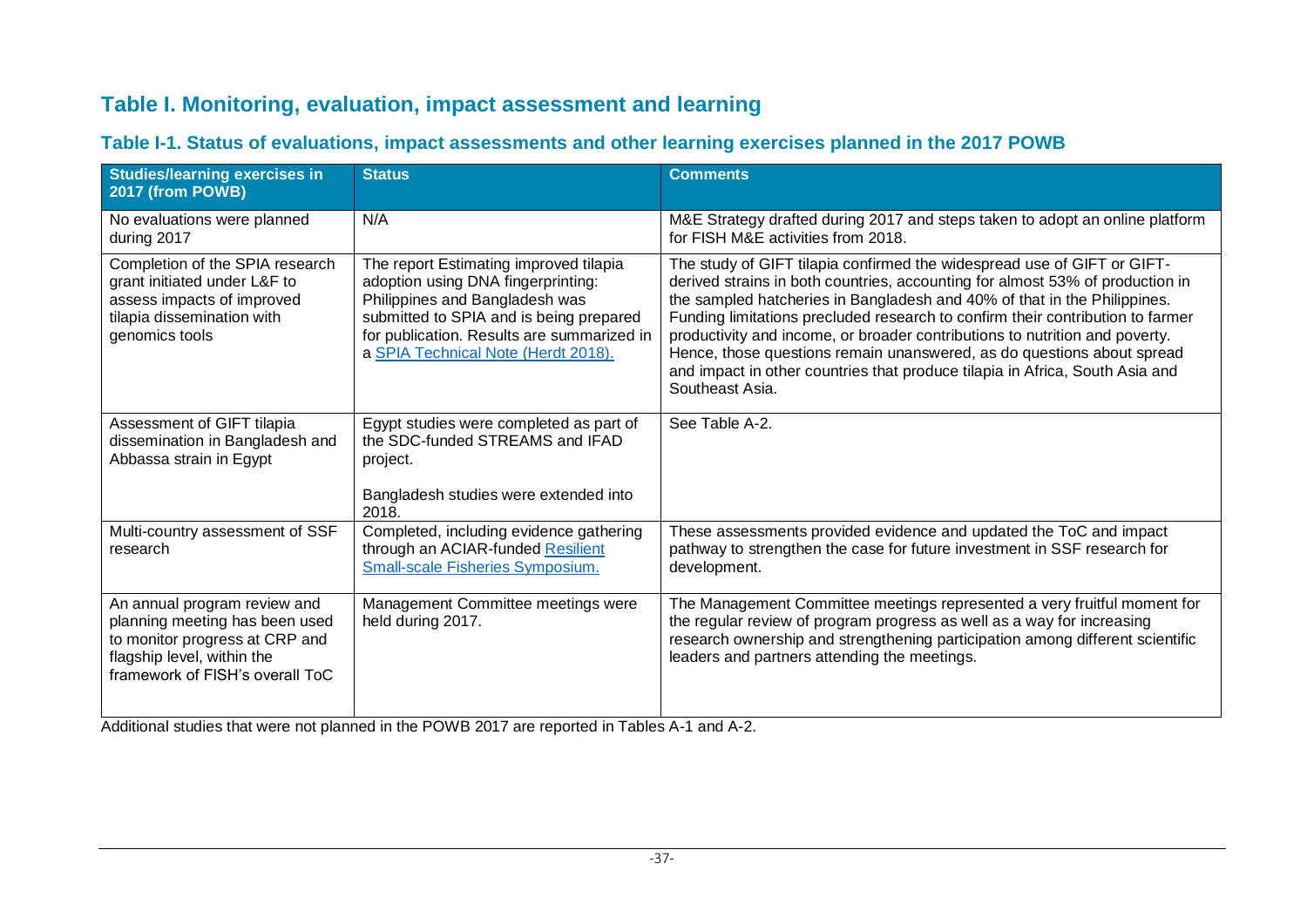#### **Table I-2. Update on actions taken in response to relevant evaluations (IEA, CCEEs and others)**

FISH is a new CRP. Evaluations highlighted in the table below were reviewed during 2017 as part of the work plan and strategy development for FISH. Recommendations from the AAS and L&F evaluations were reviewed, particularly during the first FISH Management Committee meeting in March 2018, and relevant actions integrated within the FISH POWB and implementation process. The CGIAR evaluation on gender was also given attention in formulating the FISH

| <b>Name of the</b><br>evaluation | <b>Recommendation</b>                                                                                                                                                                                                                                                                                                                                                                                                                                    | <b>Management response: action plan</b>                                                                                                                                                                                                                                                                                                                                                                                                                                                                                                                                                                                                                                              | By whom                                                          | By when                                                                              | <b>Status</b>                                                                                                                                  |
|----------------------------------|----------------------------------------------------------------------------------------------------------------------------------------------------------------------------------------------------------------------------------------------------------------------------------------------------------------------------------------------------------------------------------------------------------------------------------------------------------|--------------------------------------------------------------------------------------------------------------------------------------------------------------------------------------------------------------------------------------------------------------------------------------------------------------------------------------------------------------------------------------------------------------------------------------------------------------------------------------------------------------------------------------------------------------------------------------------------------------------------------------------------------------------------------------|------------------------------------------------------------------|--------------------------------------------------------------------------------------|------------------------------------------------------------------------------------------------------------------------------------------------|
| AAS                              | FISH management<br>considered the specific<br>recommendations received<br>during the AAS evaluation<br>and tried to capitalize on<br>those as lessons learned.<br>Among different<br>recommendations received,<br>FISH management has<br>recognized particularly<br>valuable the following:<br>R2. Strengthening research<br>capacity: AAS<br>management should re-<br>think its approach to<br>staffing and to the<br>allocation of human<br>resources. | Recommendations reviewed and<br>considered in the design and<br>implementation of FISH. Specifically:<br><b>R2.</b> Assuring high quality in the recruiting<br>process in FISH in order to guarantee the<br>program with the right mix of human<br>resources needed to develop science<br>capacity across the program.<br>R4. All new bilateral projects are<br>discussed and designed in order to further<br>strengthen the FISH research agenda. By<br>doing this, FISH pursues the greatest<br>efficiency and effectiveness of its<br>research by strengthening the synergies<br>of research funded by W1/W2. A formal<br>alignment process is applied for bilateral<br>projects. | Management<br>Committee<br>CRP director<br>Program<br>leadership | R2. End of 2022.<br>R4. End of 2022.<br><b>R9.</b> End of 2017.<br>R10. End of 2017. | R2. Ongoing.<br>R4. Ongoing.<br>R9. Management<br>information system<br>designed.<br>Implementation<br>within 2018.<br>R <sub>10</sub> . Done. |
|                                  | R4. Increase alignment of<br>AAS activities: The<br>decision to associate<br>bilateral projects with AAS<br>should be based primarily<br>on their potential to further<br>the AAS research agenda.<br>R9. Management<br>information: A functional<br>research management<br>information system should<br>be established.                                                                                                                                 | R9. The improvement of the management<br>system is a strong priority of FISH.<br>Resources, both human and financial,<br>have been invested to establish a<br>functional results-based management<br>system in FISH. As a key part of this, a<br>research data management (RDM)<br>system (OD/OA) has also been<br>considered a priority in FISH and<br>investments made to recruit new staff to<br>enhance RDM (see paragraph 1.3.5 Open<br>data).                                                                                                                                                                                                                                  |                                                                  |                                                                                      |                                                                                                                                                |

#### Gender Research Strategy.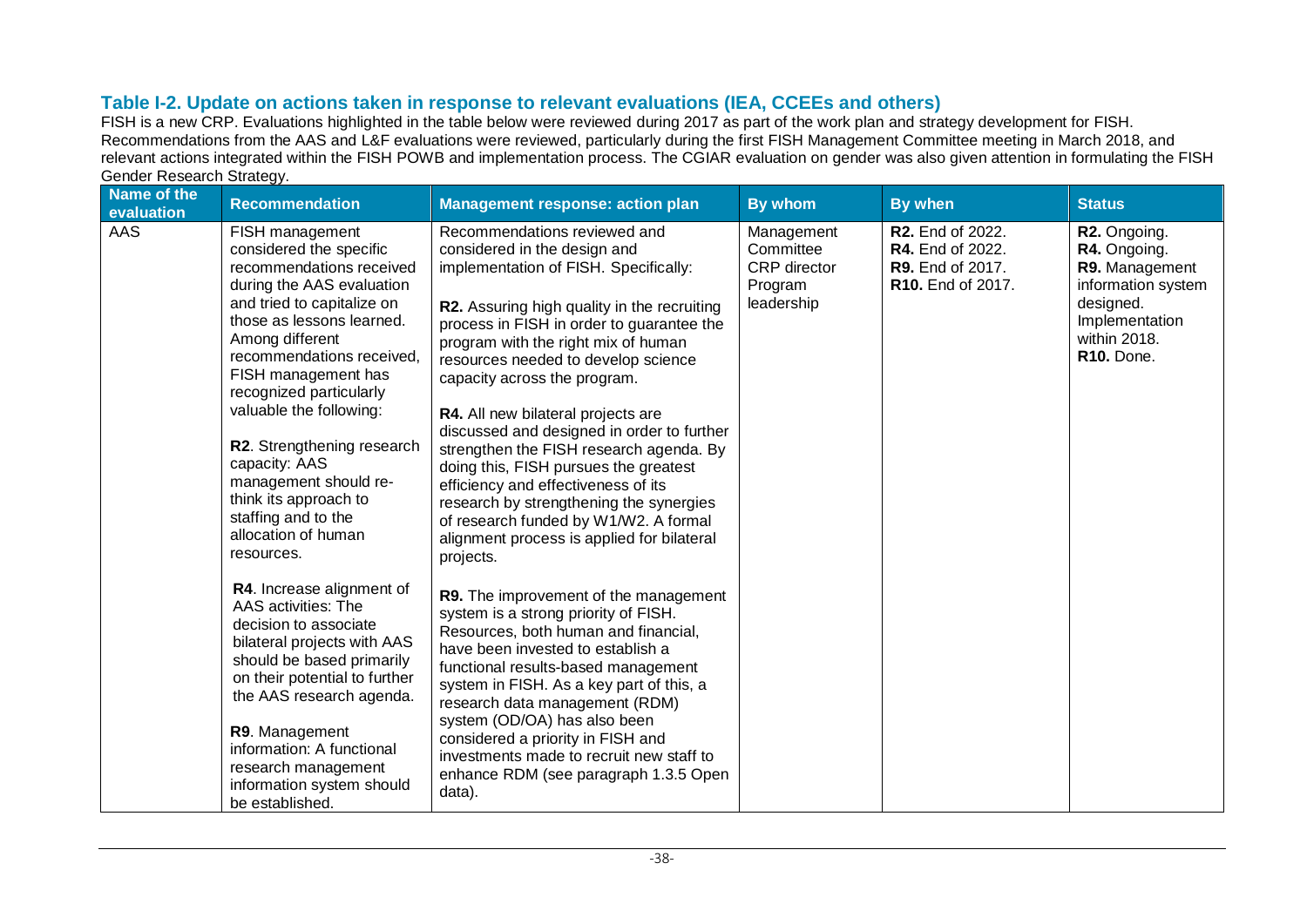|     | R10. The CGIAR should<br>justify further investment in<br>aquatic agricultural systems<br>more on the grounds of<br>comparative advantage,<br>and to do this the focus<br>needs to be much more on<br>fish. | R10. FISH brings together and mutually<br>integrates CGIAR's existing competences<br>around fish-aquaculture and SSF-and<br>the generation of new knowledge and<br>methodological innovations, to achieve<br>positive development outcomes and<br>produce greater impacts.                                                                                                                                                                                                                                                                                                                                                                                                                                                                                                                                                                                                                                                                                                                                                                                                                                                                                                                                                          |                                              |                                                      |                                              |
|-----|-------------------------------------------------------------------------------------------------------------------------------------------------------------------------------------------------------------|-------------------------------------------------------------------------------------------------------------------------------------------------------------------------------------------------------------------------------------------------------------------------------------------------------------------------------------------------------------------------------------------------------------------------------------------------------------------------------------------------------------------------------------------------------------------------------------------------------------------------------------------------------------------------------------------------------------------------------------------------------------------------------------------------------------------------------------------------------------------------------------------------------------------------------------------------------------------------------------------------------------------------------------------------------------------------------------------------------------------------------------------------------------------------------------------------------------------------------------|----------------------------------------------|------------------------------------------------------|----------------------------------------------|
| L&F | R2. Increase synergies<br>between livestock and<br>aquaculture.<br>R5. Establish an M&E<br>system based on the ToC.<br>R6. Build private sector<br>partnerships for technology<br>delivery.                 | R2. Within the specific CRPs-FISH and<br>LIVESTOCK-the collaboration and<br>partnership are continuing in specific<br>areas of interest. FISH has continued<br>some interaction with LIVESTOCK in<br>relation to the research on health and<br>feeds.<br>R5. FISH is developing an M&E system to<br>serve both performance monitoring and<br>outcome evaluation on the basis of the<br>ToC, impact pathways and outcome<br>targets. At the same time, a set of ToC at<br>country level is being developed in 2018<br>to improve the capacity of the M&E<br>system and to capture the results and<br>performance in a more relevant, efficient<br>and effective way.<br>R6. Developing partnerships with the<br>private sector, in order to stimulate<br>inclusive small- and medium-scale<br>business development services at the<br>local level and establish strategic<br>collaboration with the larger scale<br>commercial sector, is a priority for FISH<br>and particularly for the related research in<br>sustainable aquaculture. Since its design,<br>FISH has looked to identify potential<br>private partners with shared objectives in<br>order to find win-win solutions both for<br>research and commercial interests. | CRP director<br>FISH M&E lead<br>FISH MELCOP | R2. Ongoing.<br>R5. End of 2018.<br>R6. End of 2022. | R2. Ongoing.<br>R5. Ongoing.<br>R6. Ongoing. |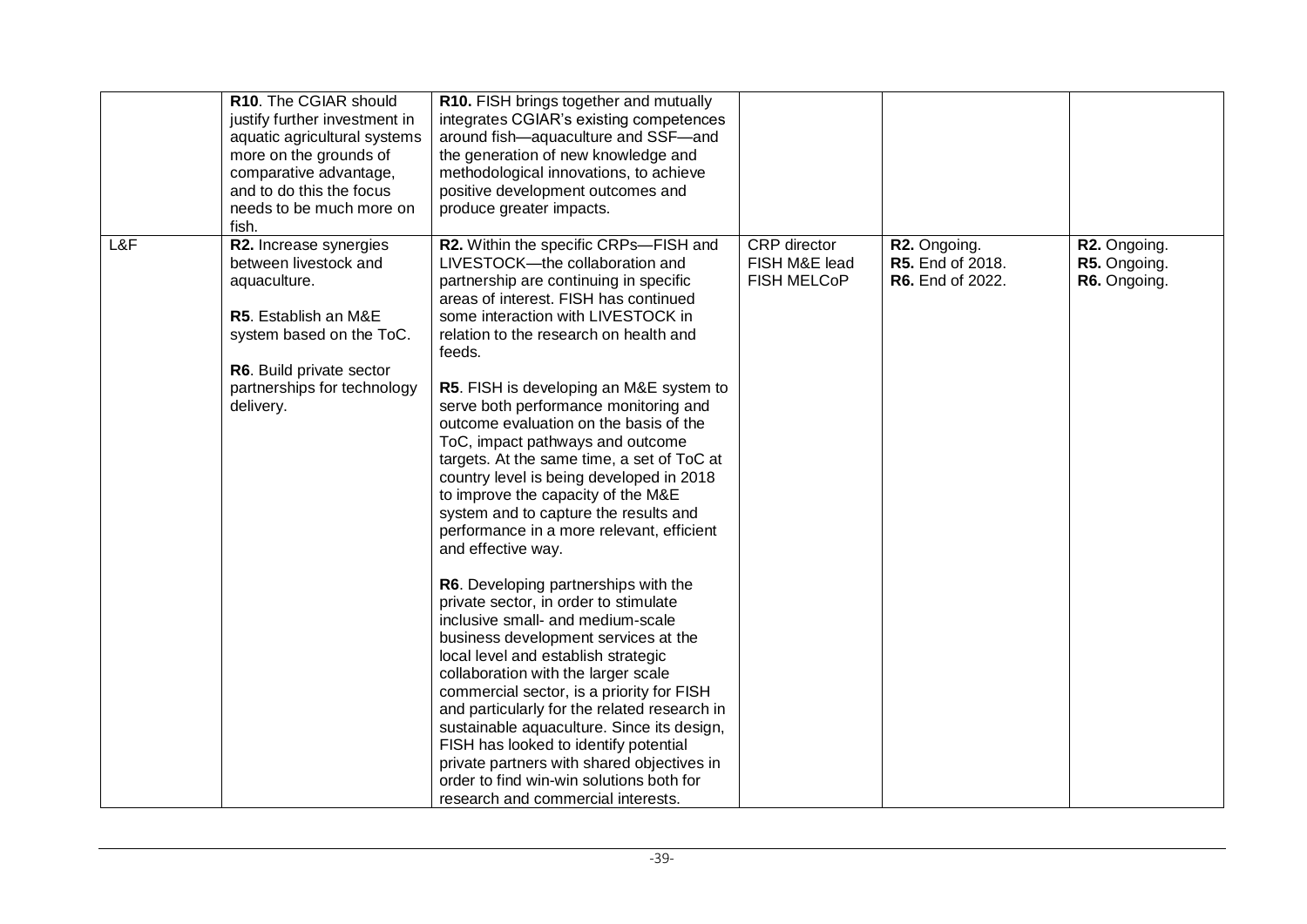|                                                                                                                                |                                                                                                                                                                                                                | Relevant partnerships developed in 2017<br>were with: the <b>BOP</b> Innovation Center,<br>which assisted FISH in developing<br>strategies for private sector cooperation<br>and women's entrepreneurship; and the<br>West Africa Rice Company, which is<br>testing new models to integrate fish within<br>rice enterprises. A new market systems-<br>oriented USAID investment in aquaculture<br>in Bangladesh will also provide specific<br>learning. |                                         |                                                                   |                                                     |
|--------------------------------------------------------------------------------------------------------------------------------|----------------------------------------------------------------------------------------------------------------------------------------------------------------------------------------------------------------|---------------------------------------------------------------------------------------------------------------------------------------------------------------------------------------------------------------------------------------------------------------------------------------------------------------------------------------------------------------------------------------------------------------------------------------------------------|-----------------------------------------|-------------------------------------------------------------------|-----------------------------------------------------|
| Gender in<br><b>CGIAR</b><br>Research and<br>Workplace-<br>Evaluation<br>Report-<br><b>CGIAR</b><br>Gender in<br>Research (Vol | <b>R5.</b> CRPs should refresh<br>and refocus their gender<br>strategies and/or future<br>work plans, as relevant, to<br>ensure alignment with<br>priorities in the Gender in<br><b>CGIAR Research Policy.</b> | <b>R5.</b> To support the effective integration of<br>gender in FISH research, the FISH<br>Gender team has developed the FISH<br>Gender Research Strategy.                                                                                                                                                                                                                                                                                              | <b>CRP</b> director<br>FISH gender lead | R5. Gender Research<br>Strategy published in<br><b>July 2018.</b> | R5. Gender<br><b>Research Strategy</b><br>in press. |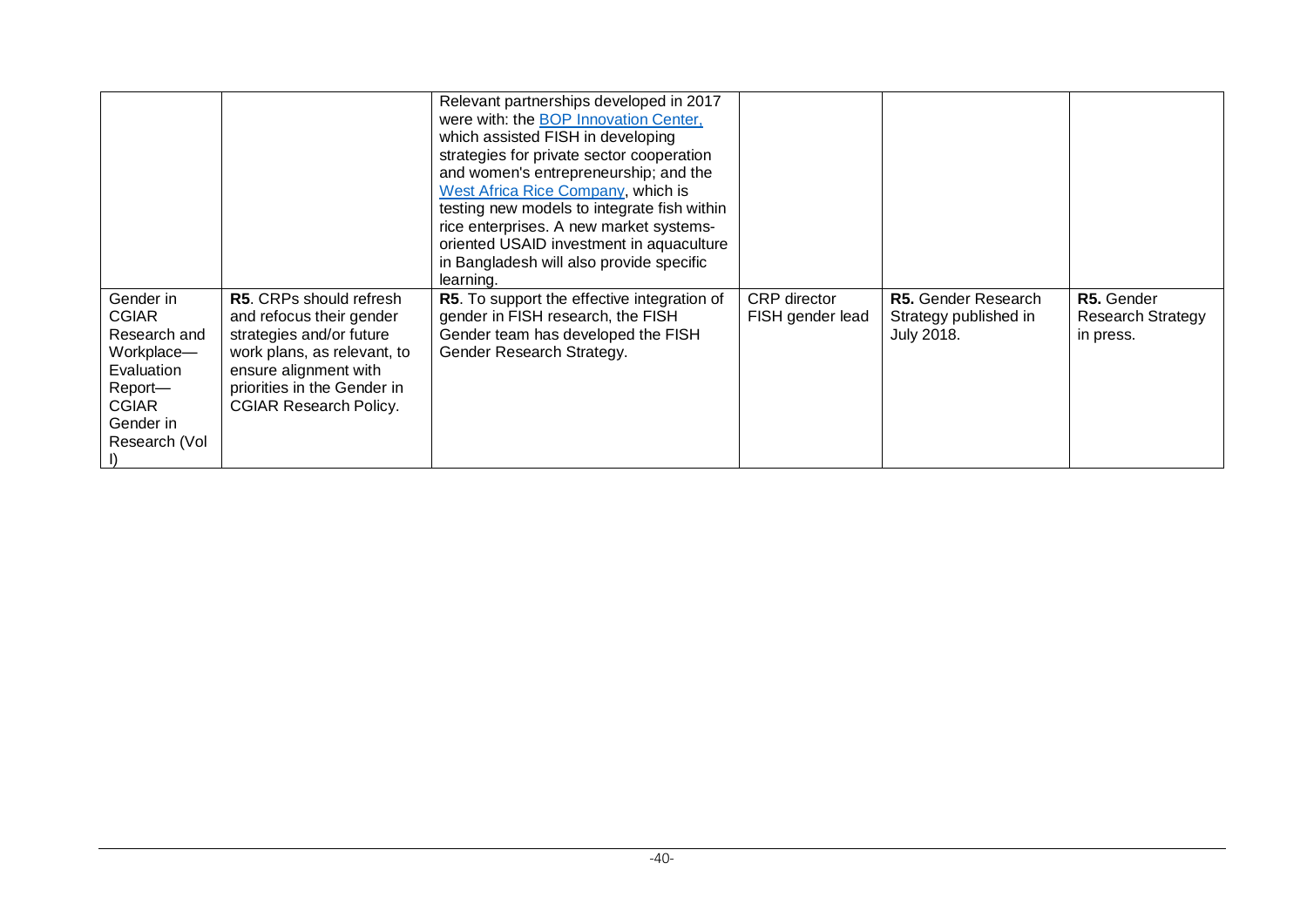|                                                   | <b>Planned budget 2017</b> |                  |              | <b>Actual expenditure</b><br>2017* |                  | <b>Difference</b> |                |                  |              |
|---------------------------------------------------|----------------------------|------------------|--------------|------------------------------------|------------------|-------------------|----------------|------------------|--------------|
|                                                   | W1/W2                      | W3/<br>bilateral | <b>Total</b> | W1/W2                              | W3/<br>bilateral | <b>Total</b>      | W1/W2          | W3/<br>bilateral | <b>Total</b> |
| FP <sub>1</sub>                                   | 3,344                      | 7,903            | 11,247       | 3,049                              | 8,634            | 11,683            | 295            | (731)            | (436)        |
| FP <sub>2</sub>                                   | $\overline{\phantom{0}}$   | 6,809            | 6,809        | -                                  | 7,254            | 7,254             | $\blacksquare$ | (445)            | (445)        |
| <b>Strategic</b><br>competitive<br>research grant |                            |                  |              |                                    |                  | ۰                 |                | ۰                |              |
| <b>CRP</b><br>management<br>and support<br>costs  | 456                        | ٠                | 456          | 355                                | ۰                | 355               | 101            | ۰                | 101          |
| <b>CRP</b> total                                  | 3,800                      | 14,712           | 18,512       | 3,404                              | 15,888           | 19,292            | 396            | (1, 176)         | (780)        |

## **Table J. CRP financial report**

Amounts in USD thousands.

\* The difference in W3/bilateral is due to the additional expenses from new projects in the year than initially budgeted. Source: 2017 WorldFish Audited Financial Statement and Quarter 4 Report.